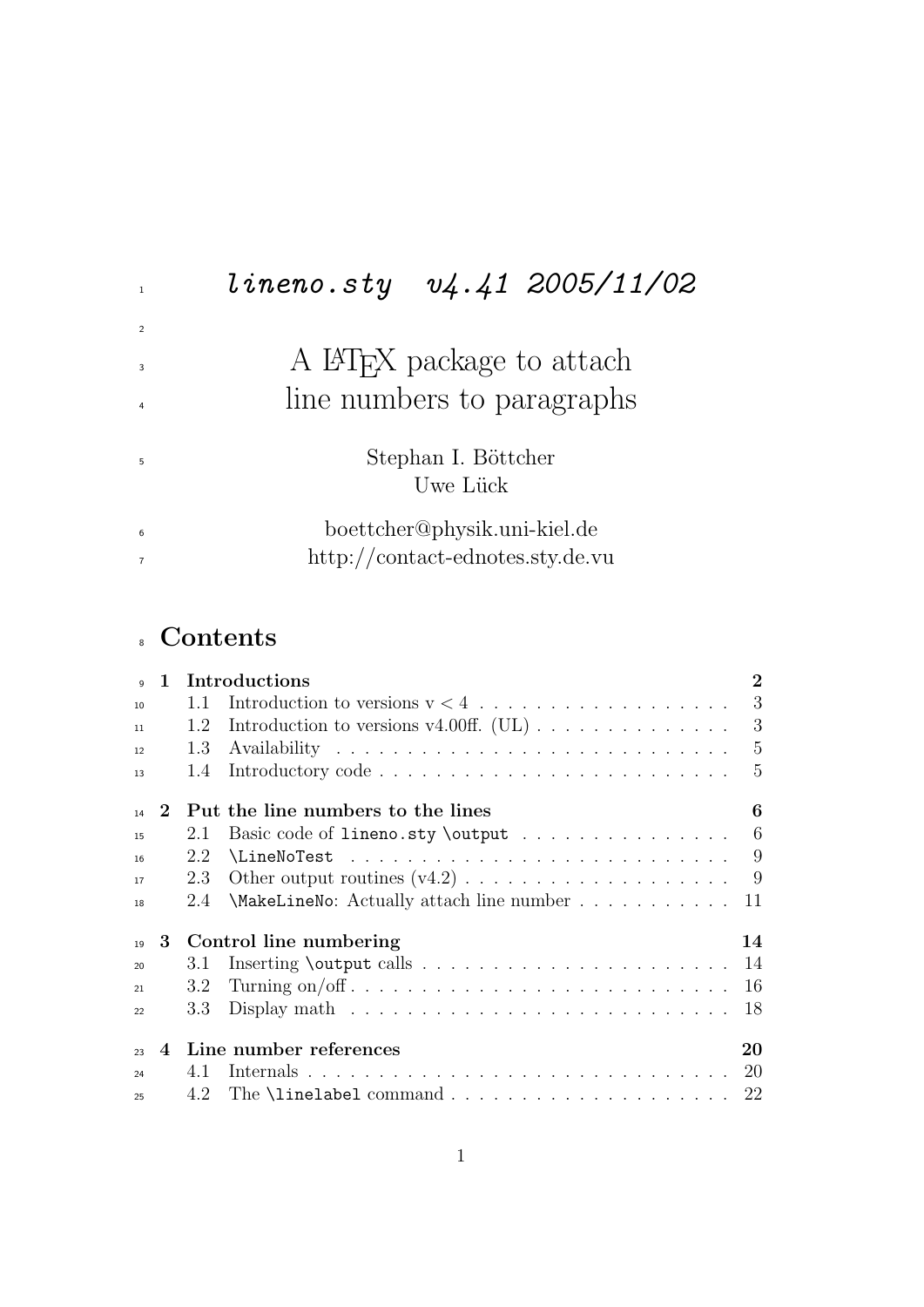| $\mathbf{1}$   | 5 |         | The appearance of the line numbers                                                    | 24 |
|----------------|---|---------|---------------------------------------------------------------------------------------|----|
| $\overline{2}$ |   | 5.1     |                                                                                       | 24 |
| 3              |   | 5.2     |                                                                                       | 27 |
| $\overline{4}$ |   | 5.3     |                                                                                       | 27 |
| 5              |   | 5.4     |                                                                                       | 32 |
| 6              |   | 5.5     | Numbering modulo m, starting at $f \dots \dots \dots \dots \dots$                     | 33 |
| $\overline{7}$ | 6 |         | Package options                                                                       | 37 |
| 8              |   | 6.1     | Extended referencing to line numbers. $(v4.2) \ldots \ldots \ldots$                   | 37 |
| $\mathbf{Q}$   |   | 6.2     |                                                                                       | 38 |
| 10             |   | 6.3     | Arrays, tabular environments (Revised v4.11)                                          | 38 |
| 11             |   | 6.4     |                                                                                       | 39 |
| 12             |   | 6.5     |                                                                                       | 41 |
| 13             |   | $6.6\,$ | A note on calling so many options                                                     | 43 |
| 14             |   | 6.7     | Execute options $\dots \dots \dots \dots \dots \dots \dots \dots \dots \dots \dots$   | 43 |
| 15             | 7 |         | Former package extensions                                                             | 43 |
| 16             |   | 7.1     |                                                                                       | 43 |
| 17             |   | 7.2     | Line numbers in internal vertical mode $\ldots \ldots \ldots \ldots$                  | 44 |
| 18             |   | 7.3     |                                                                                       | 45 |
| 19             |   | 7.4     | Numbered quotation environments                                                       | 46 |
| 20             |   | 7.5     |                                                                                       | 47 |
| 21             | 8 |         | Move \vadjust items (New v4.00)                                                       | 48 |
| 22             |   | 8.1     |                                                                                       | 48 |
| 23             |   | 8.2     | Redefining the L <sup>T</sup> FX commands $\ldots \ldots \ldots \ldots \ldots \ldots$ | 49 |
| 24             |   | 8.3     |                                                                                       | 51 |
| 25             | 9 |         | The final touch                                                                       | 52 |
| 26             |   |         | 10 The user commands                                                                  | 52 |
| 27             |   |         |                                                                                       | 55 |

# <sup>28</sup> 1 Introductions

<sup>29</sup> (New v4.00) Parts of former first section have been rendered separate sub-<sup>30</sup> sections for package version v4.00. (/New v4.00)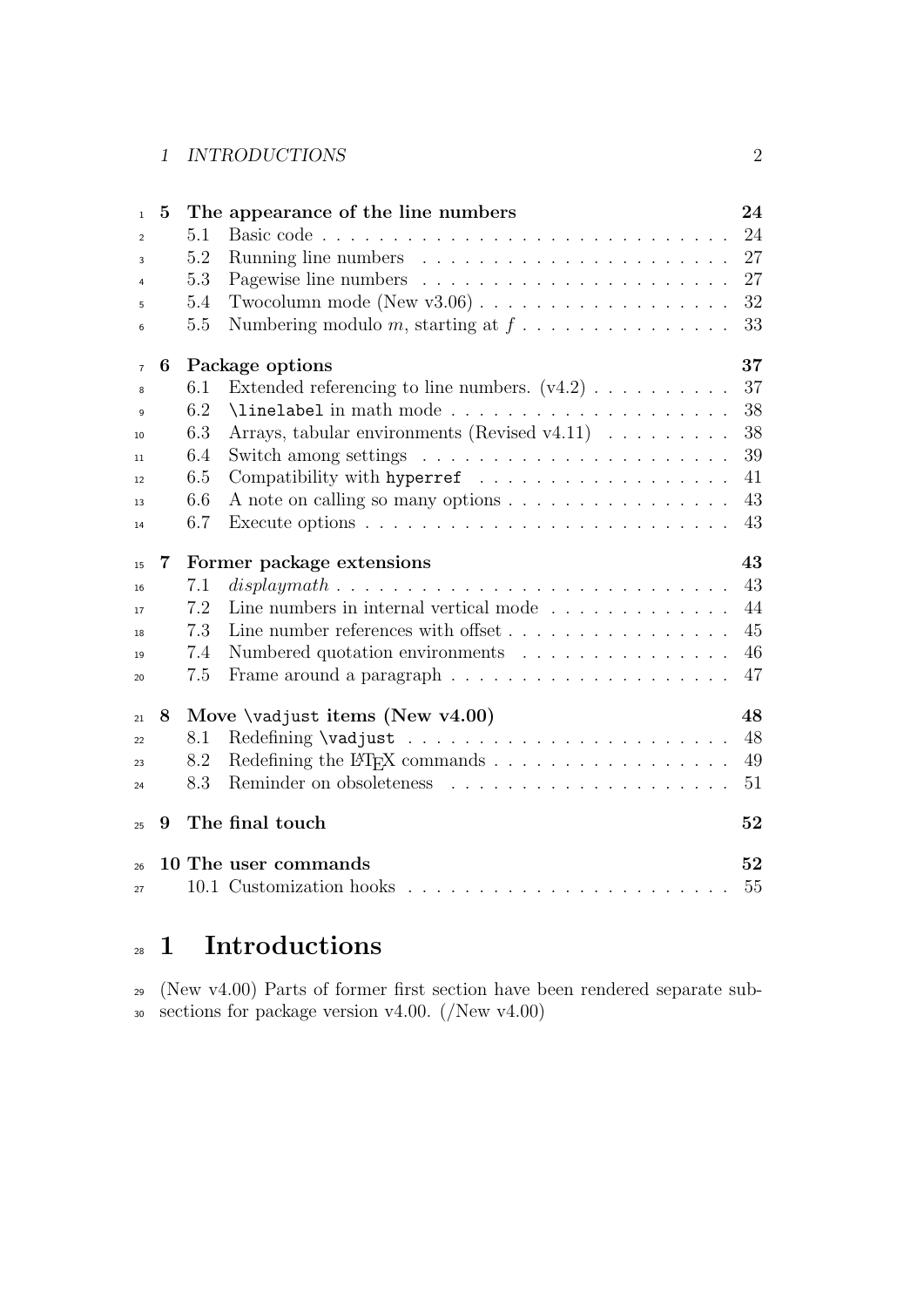### 1 INTRODUCTIONS 3

#### 1 1.1 Introduction to versions  $v < 4$

 This package provides line numbers on paragraphs. After TEX has broken a paragraph into lines there will be line numbers attached to them, with 4 the possibility to make references through the  $\rm ETKX \ref$ ,  $\text{pass}$ reference mechanism. This includes four issues:

- attach a line number on each line,
- create references to a line number,
- control line numbering mode,
- count the lines and print the numbers.

 The first two points are implemented through patches to the output routine. <sup>11</sup> The third by redefining **\par**, **\@par** and **\@@par**. The counting is easy, as long as you want the line numbers run through the text. If they shall start over at the top of each page, the aux-file as well as TEXs memory have to carry a load for each counted line.

 I wrote this package for my wife Petra, who needs it for transcriptions of interviews. This allows her to precisely refer to passages in the text. It works well together with \marginpars, but not too well with displaymath. \footnotes are a problem, especially when they are split, but we may get <sup>19</sup> there. (New v4.00 UL) Version v4.00 overcomes the problem, I believe. (/UL  $20 \quad \text{/New v4.00)}$ 

 lineno.sty works surprisingly well with other packages, for example, wrapfig.sty. So please try if it works with whatever you need, and if it does, please tell me, and if it does not, tell me as well, so I can try to fix it.

## $_{24}$  1.2 Introduction to versions v4.00ff. (UL)

 lineno.sty has been maintained by Stephan until version v3.14. From ver- $_{26}$  sion v4.00 onwards, maintenance is shifting towards Uwe Lück (UL), who is  $_{27}$  the author of v4...code and of v4...changes in documentation. This came about as follows.

29 Since late 2002, Christian Tapp and Uwe Lück have employed lineno.sty for their ednotes.sty, a package supporting critical editions—cf.

#### http://ednotes.sty.de.vu

 —while you find ednotes.sty and surrounding files in CTAN folder /macros/latex/contrib/ednotes.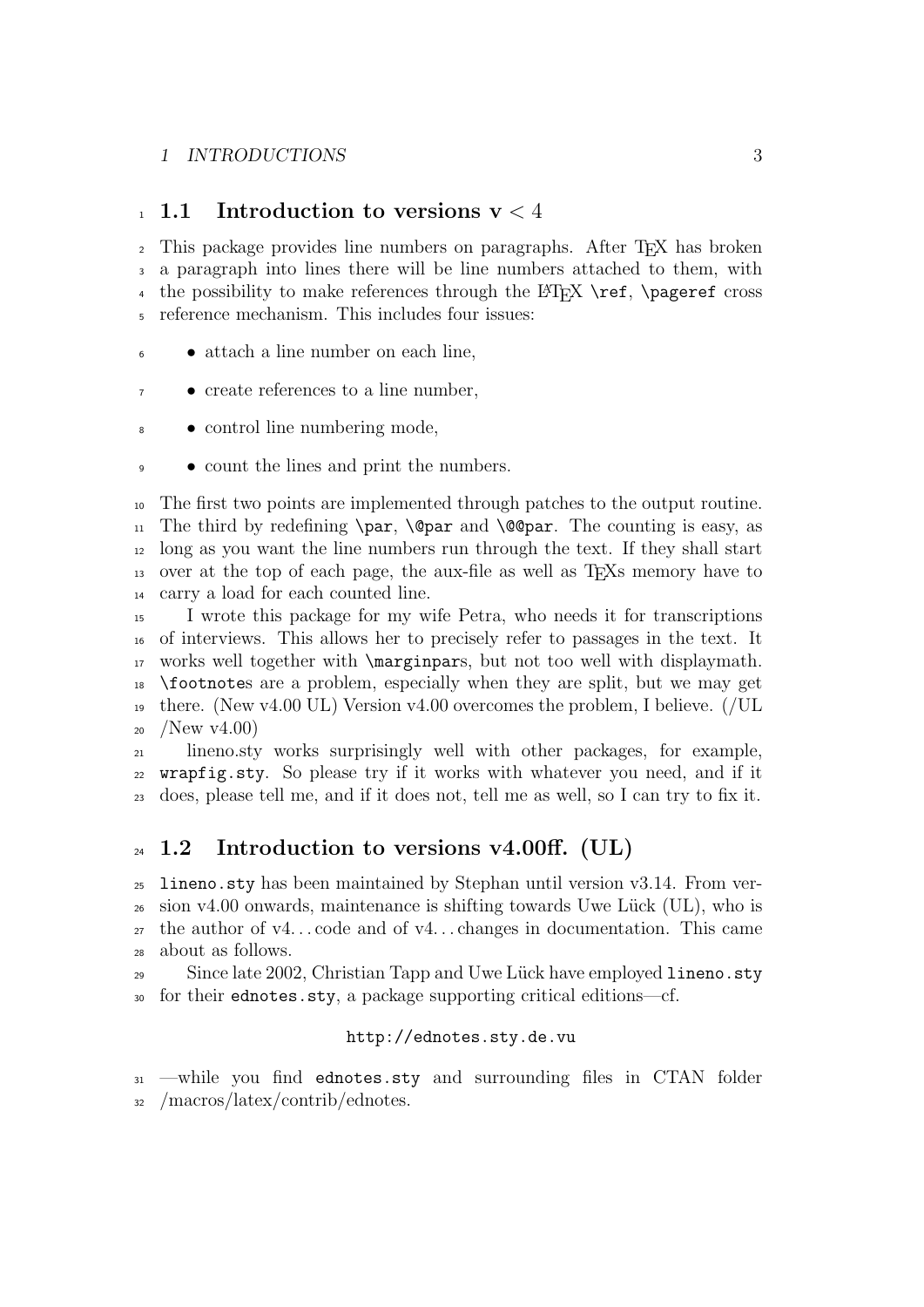#### 1 INTRODUCTIONS 4

 Soon, some weaknesses of lineno.sty showed up, mainly since Chris- tian's critical editions (using ednotes.sty) needed lots of \linelabels and <sup>3</sup> footnotes. (These weaknesses are due to weaknesses of L<sup>AT</sup>EX's \marginpar <br><sup>4</sup> mechanism that Stephan used for \linelabel.) So we changed some 4 mechanism that Stephan used for  $\line{linelabel}$ . lineno.sty definitions in some extra files, which moreover offered new fea- tures. We sent these files to Stephan, hoping he would take the changes into lineno.sty. However, he was too short of time.

 Writing a TUGboat article on Ednotes in 2004, we hoped to reduce the number of files in the Ednotes bundle and so asked Stephan again. Now he generously offered maintenance to me, so I could execute the changes on my own.

The improvements are as follows:

- (i) Footnotes placement approaches intentions better (footnotes formerly <sup>14</sup> liked to pile up at late pages).
- (ii) The number of \linelabels in one paragraph is no longer limited to 18.
- (iii) \pagebreak, \nopagebreak, \vspace, and the star and optional ver- $\frac{18}{18}$  sions of  $\setminus \text{work}$  as one would expect (section 8).
- (iv) A command is offered which chooses the first line number to be printed in the margin (subsection 5.5).
- $_{21}$  (v) (New v4.1) LAT<sub>EX</sub> tabular environments (optionally) get line numbers as well, and you can refer to them in the usual automatic way. (It may <sup>23</sup> be considered a shortcoming that, precisely, *rows* are numbered, not lines.—See subsection 6.3.)
- (vi) We are moving towards referring to math items (subsection 6.2 and the  $_{26}$  hooks in subsection 4.2). (/New v4.1)
- (Thanks to Stephan for making this possible!)

 Ednotes moreover profits from Stephan's offer with regard to the doc- umentation of our code which yielded these improvements formerly. This documentation now becomes printable, being part of the lineno.sty docu-mentation.

 Of course, Stephan's previous lineno.sty versions were a great and ingenious work and exhibit greatest TEXpertise. I never could have done this. I learnt a lot in studying the code when Christian pointed out strange output results and error messages, and there are still large portions of lineno.sty which I don't understand (consider only pagewise numbering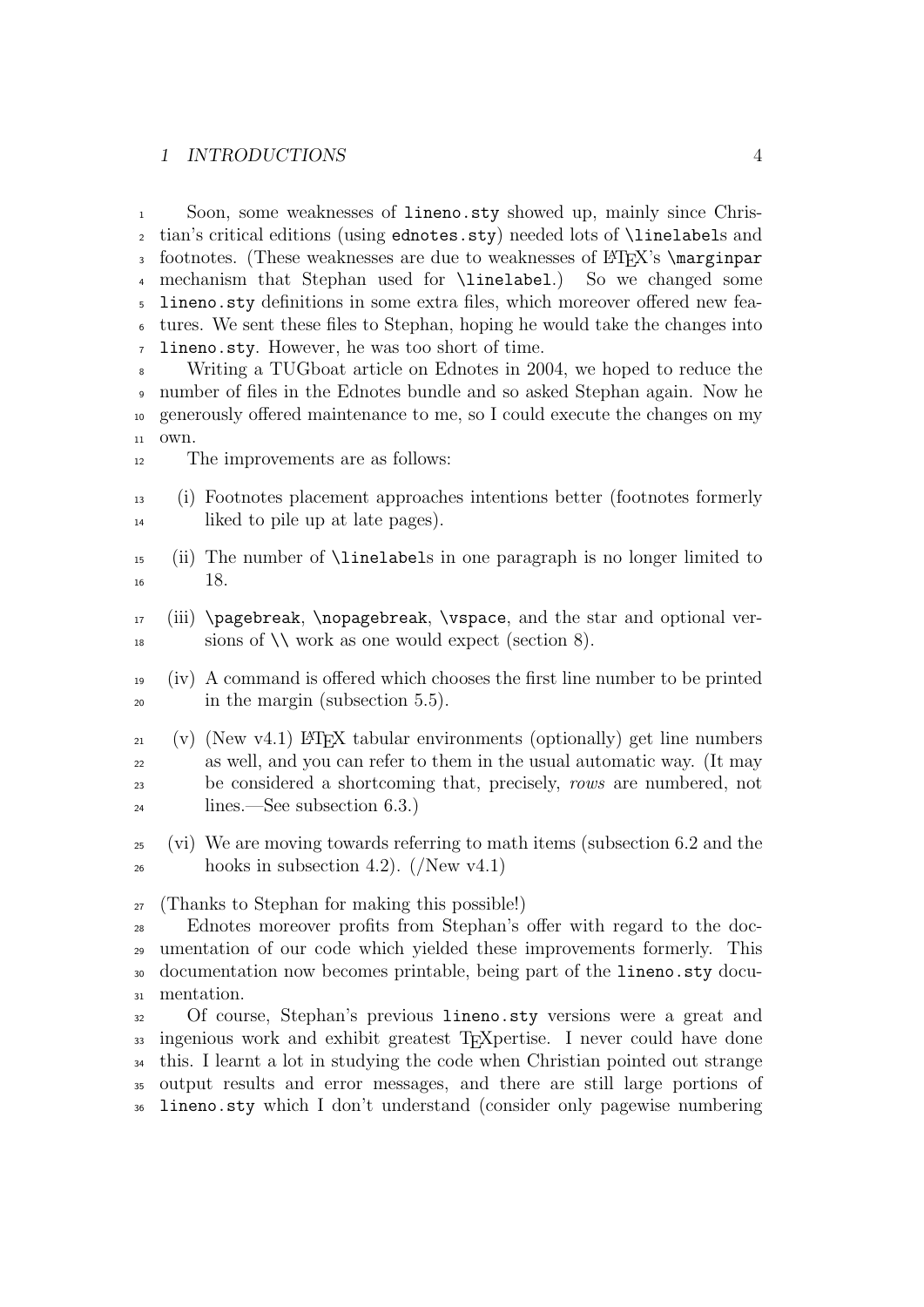#### 1 INTRODUCTIONS 5

 of lines). Fortunately, Stephan has offered future help if needed.—My code for attaching line numbers to tabular environments (as mentioned above, now still in edtable.sty) developed from macros which Stephan and Chris- tian experimented with in December 2002. Stephan built the basics. (How- ever, I then became too proud to follow his advice only to use and modify longtable.sty.)

 There are some issues concerning use of counters on which I don't agree with Stephan and where I would like to change the code if lineno.sty is "mine" as Stephan offered. However, Stephan is afraid of compatibility prob- lems from which, in particular, his wife could suffer in the near future. So he demanded that I change as little as possible for my first version. Instead of executing changes that I plan I just offer my opinions at the single occasions. I hope to get in touch this way with users who consider subtle features vital which I consider strange.

 On the other hand, the sections on improvements of the implementation have been blown up very much and may be tiring and litte understandable <sup>17</sup> for mere *users*. These users may profit from the present presentation just by jumping to sections 6 and 10. There is a user's guide ulineno.tex which may be even more helpful, but it has not been updated for a while.

## 1.3 Availability

 In case you have found the present file otherwise than from CTAN: A recent version and documentation of this package should be available from CTAN folder /macros/latex/contrib/lineno. Or mail to one of the addresses at top of file.

### 1.4 Introductory code

<sup>26</sup> This style option is written for  $\text{Lipx2}_{\epsilon}$ , November 1994 or later, since we need the \protected@write macro.

<sup>28</sup> (New v4.00) And we use  $\neq$   $\neq$   $\neq$   $\neq$   $\neq$   $\neq$   $\neq$   $\neq$   $\neq$   $\neq$   $\neq$   $\neq$   $\neq$   $\neq$   $\neq$   $\neq$   $\neq$   $\neq$   $\neq$   $\neq$   $\neq$   $\neq$   $\neq$   $\neq$   $\neq$   $\neq$   $\neq$   $\neq$   $\neq$   $\neq$   $\neq$   $\neq$  macro arguments, which has been available since December 1994.

```
1 \NeedsTeXFormat{LaTeX2e}[1994/12/01]
```
\ProvidesPackage{lineno}

[\filedate\space line numbers on paragraphs \fileversion]

```
30 \frac{(N_{\text{ew v4.00}})}{}
```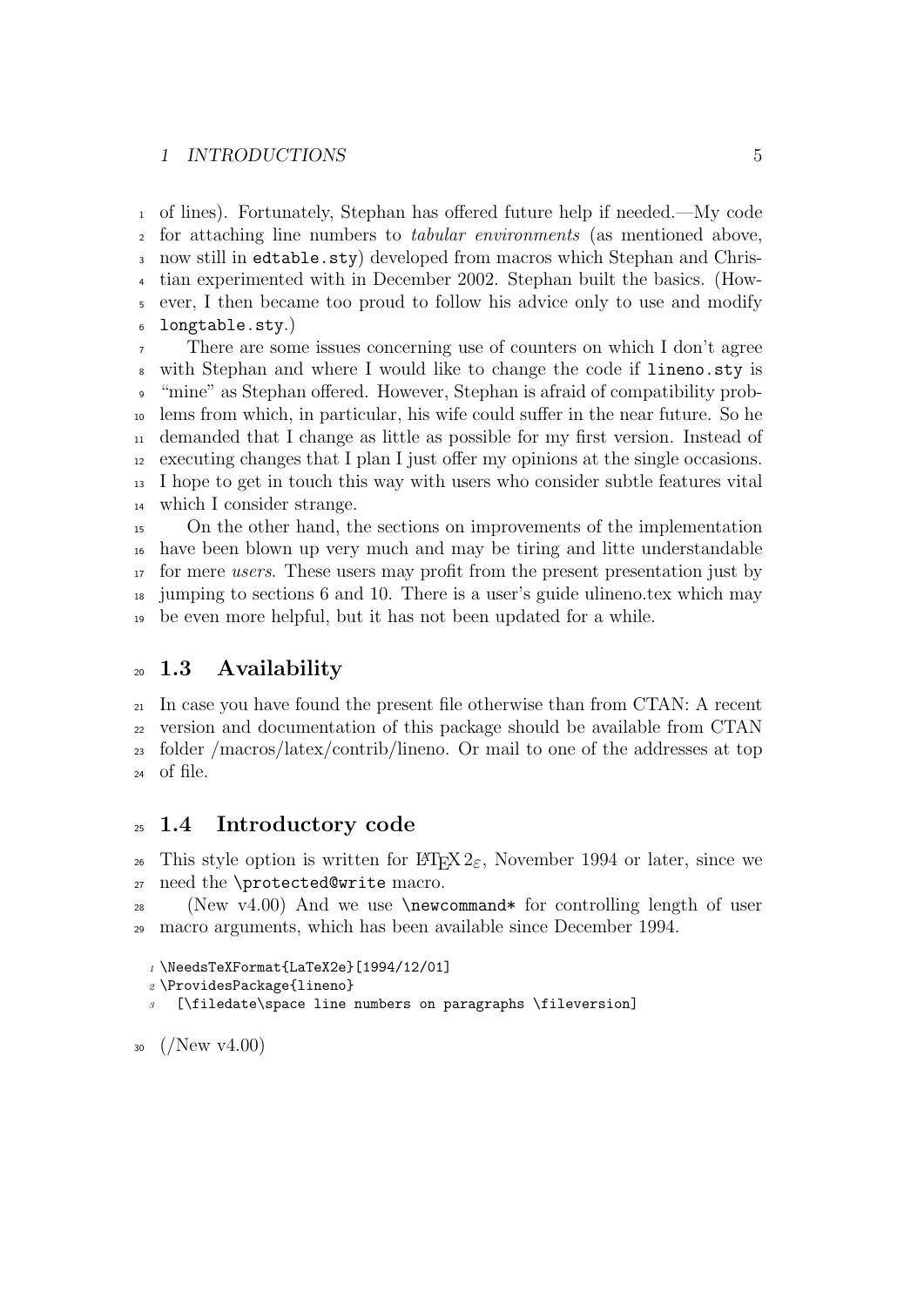## 1 2 Put the line numbers to the lines

 (New v4.00) This section contained the most basic package code previously. For various purposes of version 4. . . , much of these basics have been to be modified. Much of my (UL's) reasoning on these modifications has been to be reported. Sorry, the present section has been blown up awfully thus and contains ramifications that may be difficult to trace. We add some \subsection commands in order to cope with the new situation. (/New  $8 \quad \text{V4.00}$ 

#### 9 2.1 Basic code of lineno.sty \output

 The line numbers have to be attached by the output routine. We simply set  $_{11}$  the \interlinepenalty to  $-100000$ . The output routine will be called after each line in the paragraph, except the last, where we trigger by  $\langle$ par. The 13 \linenopenalty is small enough to compensate a bunch of penalties (e.g., 14 with \samepage).

 (New v3.04) Longtable uses \penalty−30000. The lineno penalty range was shrunk to −188000 . . . − 32000. (/New v3.04) (New v4.00) New values 17 are listed below  $(111111f.)$ .  $//New v4.00)$ 

\newcount\linenopenalty\linenopenalty=-100000

 (UL) Hm. It is never needed below that this is a counter.  $19 \text{ def}$  linenopenalty{-100000\relax} would do. (I guess this consumes more memory, but it is more important to save counters than to save mem- ory.) I was frightened by  $-\$ linenopenalty below, but indeed T<sub>E</sub>X interprets the string --100000 as 100000. Has any user or extension package writer ever 23 called  $\langle$ linenopenalty=xxx, or could I really change this?—The counter is somewhat faster than the macro. Together with the compatibility question this seems to support keeping the counter. (???) (/UL)

\mathchardef\linenopenaltypar=32000

 So let's make a hook to **\output**, the direct way. The LAT<sub>E</sub>X macro \@reinserts puts the footnotes back on the page.

28 (New v3.01) **\@reinserts** badly screws up split footnotes. The bottom part is still on the recent contributions list, and the top part will be put back there after the bottom part. Thus, since lineno.sty does not play well with \inserts anyway, we can safely experiment with \holdinginserts, without making things much worse.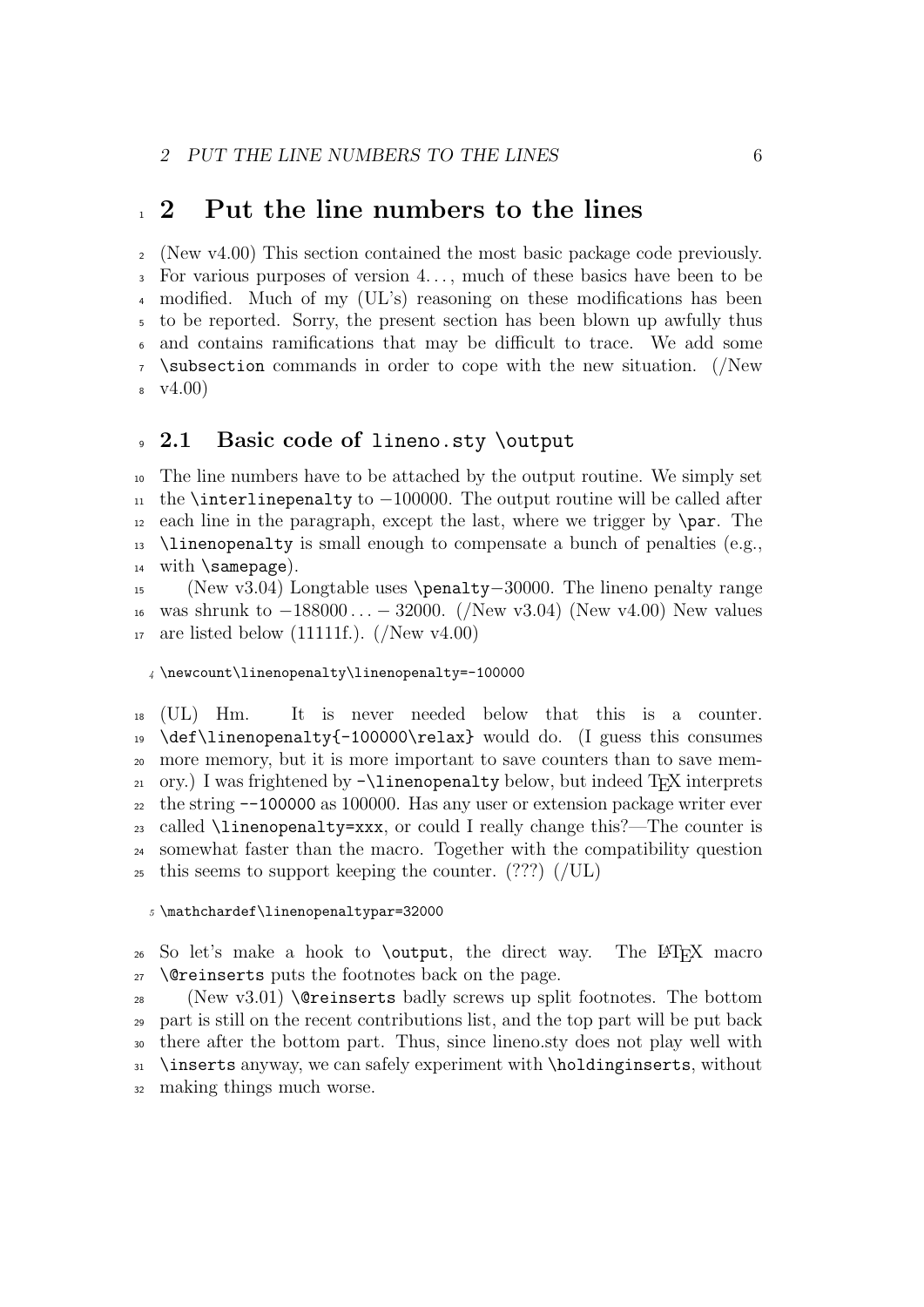Or that's what I thought, but: Just activating \holdinginserts while doing the \par will not do the trick: The \output routine may be called for a real page break before all line numbers are done, and how can we get control over \holdinginserts at that point?

5 Let's try this: When the \output routine is run with \holdinginserts=3 for a real page break, then we reset \holdinginserts and restart \output.

 Then, again, how do we keep the remaining \inserts while doing further line numbers?

 If we find \holdinginserts=−3 we activate it again after doing \output.  $10 \frac{(New \text{ v}3.01)}{}$ 

 (New v3.02) To work with multicol.sty, the original output routine is now called indirectly, instead of being replaced. When multicol.sty changes 13 \contput, it is a toks register, not the real thing. (/New  $v3.02$ )

(New v4.00) Two further complications are added.

15 (i) Problems with footnotes formerly resulted from LATEX's **\@reinserts**  in \@specialoutput which Stephan's \linelabel called via the 17 \marginpar mechanism.

 (ii) LAT<sub>EX</sub> commands using **\vadjust** formerly didn't work as one would have hoped. The problem is as follows: Printing the line num- ber results from a box that the output routine inserts at the place of the \interlinepenalty. \vadjust items appear above the 22 \interlinepenalty (TEXbook p. 105). So \pagebreak, e.g., for- merly sent the line number to the next page, while the penalty from \nopagebreak could not tie the following line, since it was screened off by the line number box.—Our trick is putting the  $\varepsilon$  vadjust items into a list macro from which the output routine transfers them into the vertical list, below the line number box.

28 In this case (ii), like in case (i), footnotes would suffer if  $\hbar$ oldinginserts were non-positive. Indeed, in both cases (i) and (ii) we tackle the foot- note problem by extending that part of Stephan's output routine that is active when \holdinginserts is positive. This extension writes the line number \newlabel to the .aux file (which was formerly done under \holdinginserts = -3) and handles the \vadjust items.—To trigger \output and its \linelabel or, resp., \vadjust part, the list of signal penal- ties started immediately before is increased here (first for \linelabel, second for postponed \vadjust items):

 $6 \mathbf{h}$ chardef $\mathbf{h}$ Mllbcodepen=11111

\mathchardef\@Mppvacodepen=11112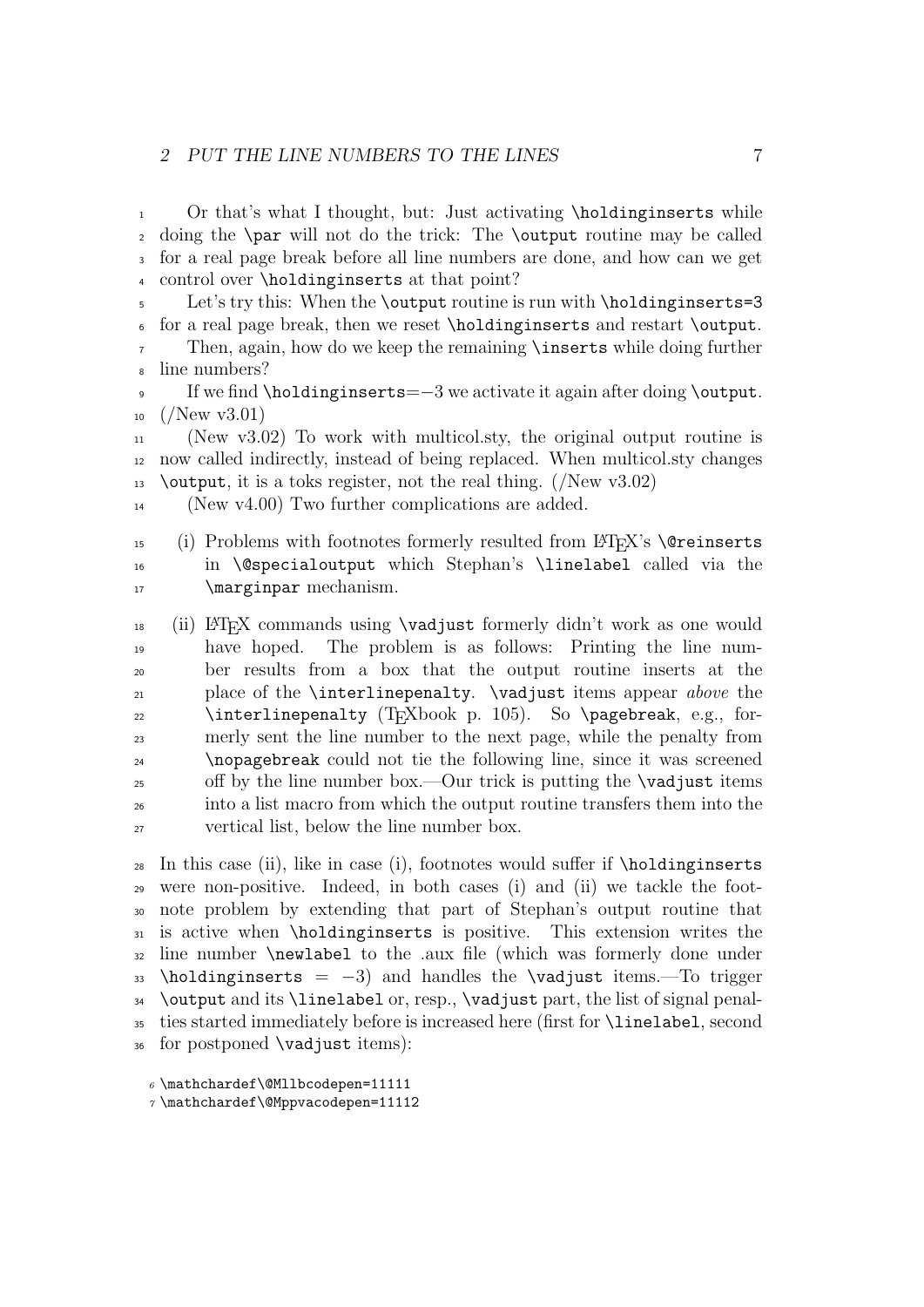#### 2 PUT THE LINE NUMBERS TO THE LINES 8

<sup>1</sup> (/New v4.00) (New v4.2) David Kastrup urges to use a private name instead <sup>2</sup> of \the\output (LaTeX-L-list). Otherwise an \output routine loaded later <sup>3</sup> and using \newtoks\output again may get lost entirely. So we change use of <sup>4</sup> \@LN@output, using it for the former purpose. Reference to what appeared <sup>5</sup> with the name of \output here lasts for a few lines and then is given away. <sup>8</sup> \let\@tempa\output <sup>9</sup> \newtoks\output <sup>10</sup> \let\@LN@output\output <sup>11</sup> \output=\expandafter{\the\@tempa} <sup>6</sup> Now we add two cases to Stephan's output routine. (New v4.00) <sup>12</sup> \@tempa={%  $7/(New 4.2)$ 13 \LineNoTest 14 \if@tempswa 8 (New v4.00) We insert recognition of waiting \linelabel items— 15 \ifnum\outputpenalty=-\@Mllbcodepen 16 \WriteLineNo 9 —and of waiting **\vadjust** items:  $17$  \else 18 \ifnum\outputpenalty=-\@Mppvacodepen 19 \PassVadjustList 20  $\leq$   $\leq$   $\leq$   $\leq$   $\leq$   $\leq$   $\leq$   $\leq$   $\leq$   $\leq$   $\leq$   $\leq$   $\leq$   $\leq$   $\leq$   $\leq$   $\leq$   $\leq$   $\leq$   $\leq$   $\leq$   $\leq$   $\leq$   $\leq$   $\leq$   $\leq$   $\leq$   $\leq$   $\leq$   $\leq$   $\leq$   $\leq$   $\leq$   $\leq$   $\leq$   $\leq$   $\$ <sup>10</sup> (/New v4.00) (New v4.2) Outsource "Standard" output —which occurs so <sup>11</sup> rarely—to subsection 2.3: 21 \LineNoLaTeXOutput  $12$  (/New v4.2) (New v4.00) Two new \fis for the \linelabel and \vadjust <sup>13</sup> tests— 22  $\qquad \qquad \int f$ i 23  $\sqrt{f}$  $_{14}$  —and the remaining is Stephan's code again: (/New v4.00)  $24 \qquad \qquad \text{lelex}$ 25 \MakeLineNo 26  $\setminus$ fi 27 }

<sup>15</sup> (New v4.00) Our new macros \WriteLineNo and \PassVadjustList will be  $_{16}$  dealt with in sections 4 and 8.1. (/New v4.00)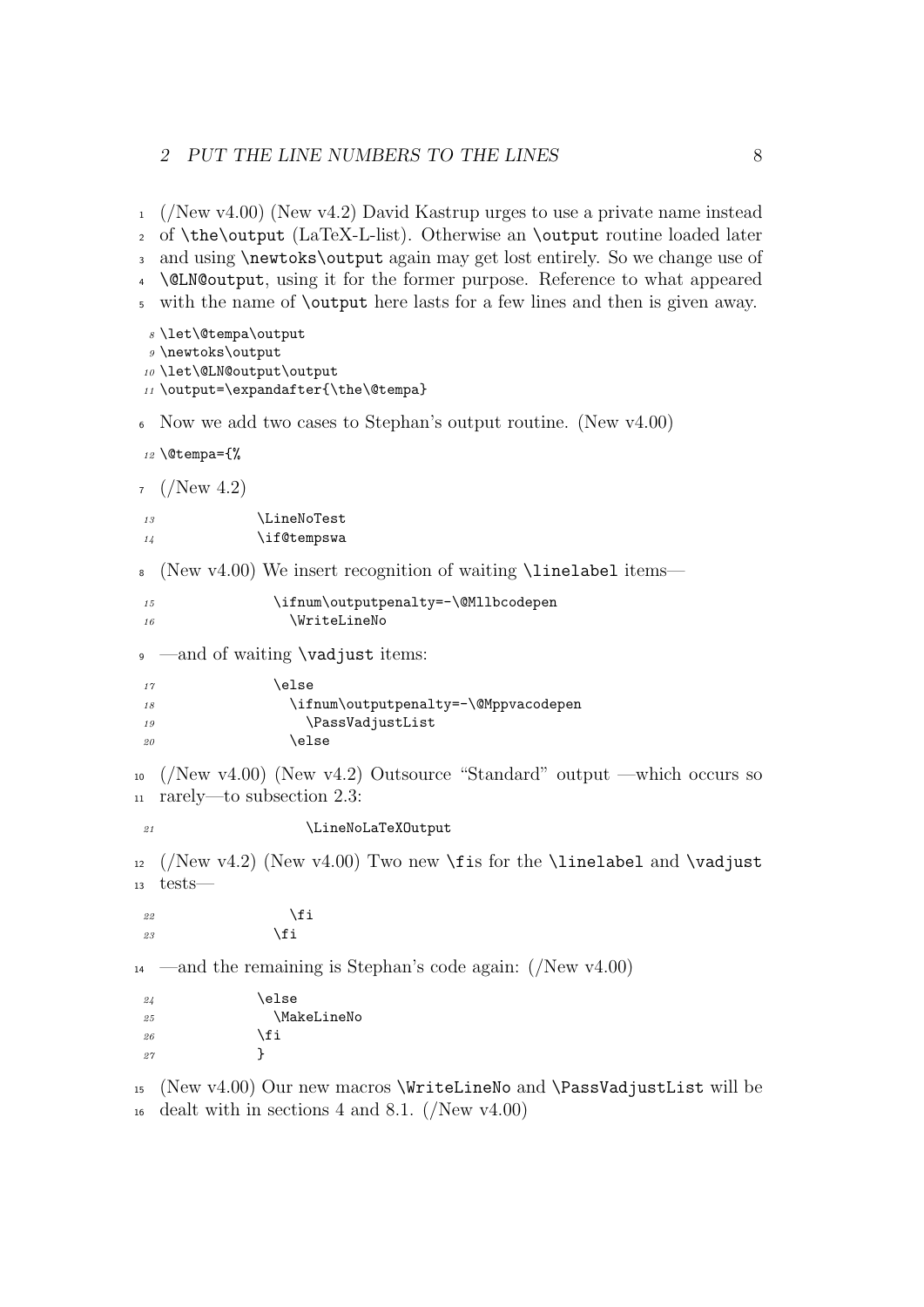## $1\quad 2.2$  \LineNoTest

 The float mechanism inserts \interlinepenaltys during \output. So care- fully reset it before going on. Else we get doubled line numbers on every float placed in horizontal mode, e.g, from \linelabel.

 Sorry, neither a \linelabel nor a \marginpar should insert a penalty, else the following linenumber could go to the next page. Nor should any other float. So let us suppress the \interlinepenalty altogether with the \@nobreak switch.

9 Since (ltspace.dtx, v1.2p)[1996/07/26], the **\@nobreaktrue** does it's job globally. We need to do it locally here.

```
28 \def\LineNoTest{%
29 \let\@@par\@@@par
30 \ifnum\interlinepenalty<-\linenopenaltypar
31 \advance\interlinepenalty-\linenopenalty
32 \@LN@nobreaktrue
\frac{33}{100} \fi
34 \@tempswatrue
35 \ifnum\outputpenalty>-\linenopenaltypar\else
36 \ifnum\outputpenalty>-188000\relax
37 \@tempswafalse
38 \qquad \qquad \text{if}39 \fi
40 }
41
42 \def\@LN@nobreaktrue{\let\if@nobreak\iftrue} % renamed v4.33
```
 (UL) I thought here were another case of the save stack problem ex- plained in TEXbook, p. 301, namely through both local and global changing \if@nobreak. However, \@LN@nobreak is called during \@LN@output 14 only, while **\@nobreaktrue** is called by  $\angle MEX$ 's **\@startsection** only.<br>15 The latter never happens during **\@LN@output**. So there is no local The latter never happens during **\@LN@output.**  value of \if@nobreak on save stack when \@nobreaktrue acts, since \the\@LN@output (where \@LN@output is a new name for the original 18 \coutput) is executed within a group (T<sub>E</sub>Xbook p. 21).  $($ /UL)

## $19\,$  2.3 Other output routines (v4.2)

I had thought of dealing with bad interference of footnotes (and 21 \enlargethispage) with (real) \marginpars and floats *here*. Yet this is done in

```
http://[CTAN]/macros/latex/contrib/tamefloats/tameflts.sty
```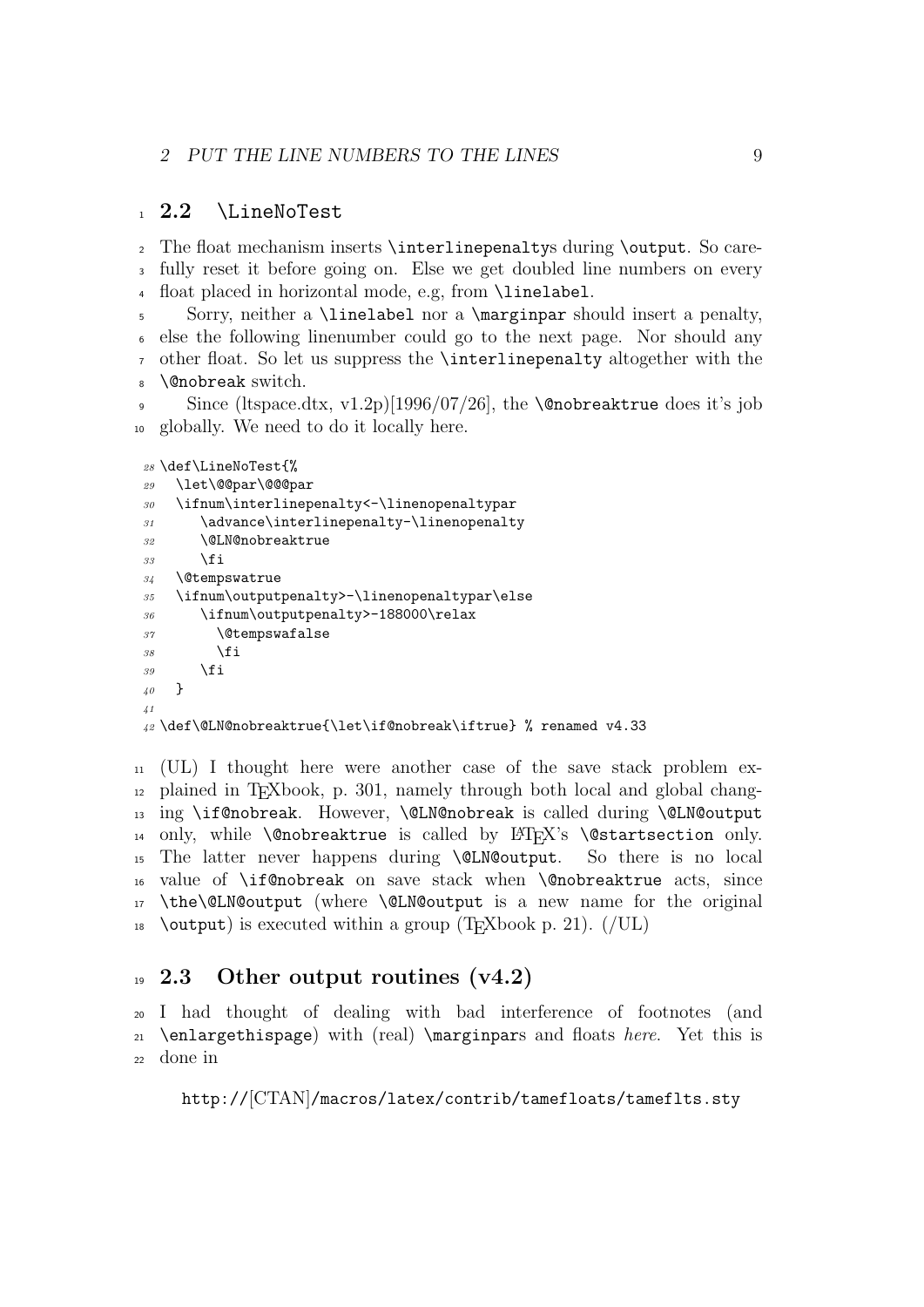now, and I prefer striving for compatibility with the latter. (See there for ex- panding on the problem.) This requires returning the special absolute value of \holdinginserts that lineno.sty finds at the end of a newly type- set paragraph—now done in subsection 3.1 (\linenumberpar). The former \LineNoHoldInsertsTest has been filled into here. Note: when the follow-6 ing code is invoked, we have \if@tempswa = \iftrue. WARNING: I am still not sure whether the present code is good for cooperating with other packages that use \holdinginserts.

```
43 \def\LineNoLaTeXOutput{%
44 \ifnum \holdinginserts=\thr@@ % v4.33 without \@tempswafalse
45 \global\holdinginserts-\thr@@
46 \unvbox\@cclv
47 \ifnum \outputpenalty=\@M \else \penalty\outputpenalty \fi
48 \else
49 \if@twocolumn \let\@makecol\@LN@makecol \fi
50 \the\@LN@output % finally following David Kastrup's advice.
```

```
51 \ifnum \holdinginserts=-\thr@@
```

```
52 \global\holdinginserts\thr@@ \fi
53 \fi
```

```
54 }
```
 More on dealing with output routines from other packages: Since lineno.sty's output routine is called at least once for each output line,  $_{11}$  I think it should be in T<sub>EX</sub>'s original **\output**, while output routines deal- ing with building pages and with floats etc. should be filled into registers addressed by \output after \newtoks\output. Therefore

```
14 1. tameflts.sty should be loaded after lineno.sty;
```
 2. if a class changes \output (APS journal class revtex4, e.g.), lineno.sty should be loaded by \RequirePackage [here pre- sumably following some options in brackets]{lineno} preceding 18 \documentclass.

 3. If you actually maintain such a class, please consider loading lineno.sty on some draft option. The bunch of lineno's package op- tions may be a problem, but perhaps the purpose of your class is offering only very few of lineno's options anyway, maybe just one.

 The latter may also be needed with classes that don't follow David Kastrup's rule on changing \output.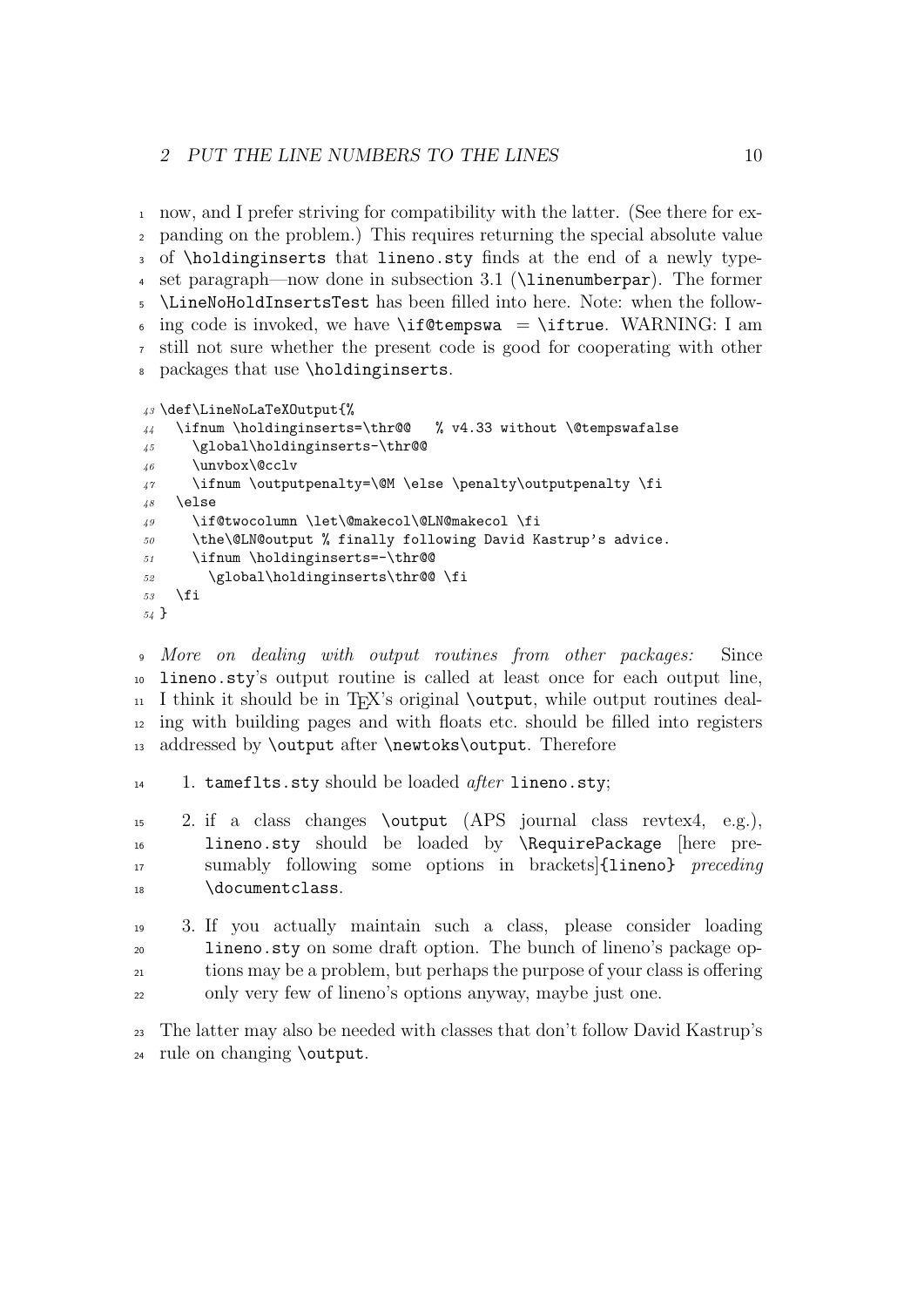## 1 2.4 \MakeLineNo: Actually attach line number

 We have to return all the page to the current page, and add a box with the line number, without adding breakpoints, glue or space. The depth of our line number should be equal to the previous depth of the page, in case the page breaks here, and the box has to be moved up by that depth.

 The \interlinepenalty comes after the \vadjust from a \linelabel, so we increment the line number after printing it. The macro \makeLineNumber produces the text of the line number, see section 5.

 (UL) I needed a while to understand the sentence on incrementing. Cor- rectly: writing the \newlabel to the .aux file is triggered by the signal penalty that \end@float inserts via \vadjust. However, this could be 12 changed by our new  $\Delta$ istrative Vadjust. After  $c$ Qlinenumber has been in- $_{13}$  troduced as a LAT<sub>EX</sub> counter, it might be preferable that it behaved like stan- dard LATEX counters which are incremented shortly before printing. But this may be of little practical relevance in this case, as \c@linenumber is driven in a very non-standard way.—However still, this behaviour of \c@linenumber 17 generates a problem with our edtable.sty.  $($ /UL $)$ .

 Finally we put in the natural \interlinepenalty, except after the last line.

 (New v3.10) Frank Mittelbach points out that box255 may be less deep than the last box inside, so he proposes to measure the page depth with 22 \boxmaxdepth=\maxdimen.  $(New v3.10)$ 

<sup>23</sup> (UL, New v4.00) We also resume the matter of  $\varepsilon$  vadjust items that was started in section 2.1.

 TEX puts only nonzero interline penalties into the vertical list (TEXbook p. 105), while lineno.sty formerly replaced the signal interline penalty by something closing with an explicit penalty of the value that the interline penalty would have without lineno.sty. This is usually 0. Now, ex- plicit vertical penalties can be very nasty with respect to \nopagebreak, e.g., a low (even positive) \widowpenalty may force a widow where you explicitly tried to forbid it by \nopagebreak (see explanation soon below). The \nopagebreak we create here would never work if all those zero penal- ties were present.—On the other hand, we cannot just omit Stephan's zero penalties, because TEX puts a penalty of 10000 after what lineno.sty in- serts (TEXbook p. 125). This penalty must be overridden to allow page breaks between ordinary lines. To revive \nopagebreak, we therefore re- place those zero (or low) penalties by penalties that the user demanded by \nopagebreak.—This mechanism is not perfect and does not exactly restore 39 the original LATEX working of **\pagebreak** and **\nopagebreak**. Viz., if there are several vertical penalties after a line which were produced by closely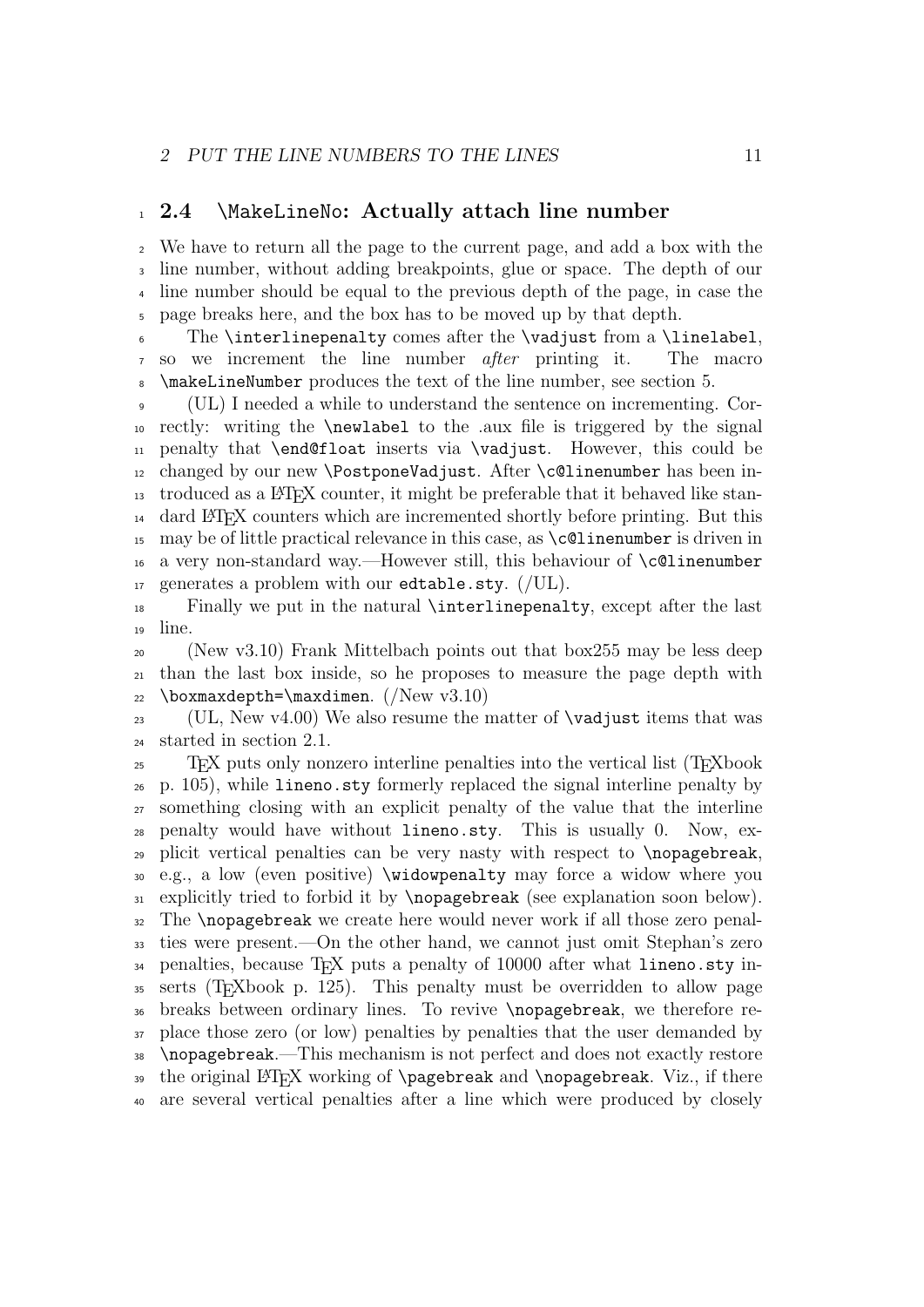1 sitting  $\[$ [no]pagebreaks, without lineno.sty the lowest penalty would be  $\alpha$  effective (cf. T<sub>EX</sub>book exercise 14.10). Our mechanism, by contrast, chooses <sup>3</sup> the *last* user-set penalty of the line as the effective one. It would not be very difficult to come more close to the original mechanism, but until someone urges us we will cling to the present simple way. You may consider an ad- vantage of the difference between our mechanism and the original one that the user here can actually override low penalties by \nopagebreak, which  $\mu$  may be what a lay LAT<sub>EX</sub> user would expect. (/UL, /New v4.00)

\def\MakeLineNo{%

- \@LN@maybe@normalLineNumber % v4.31
- 57 \boxmaxdepth\maxdimen\setbox\z@\vbox{\unvbox\@cclv}%
- \@tempdima\dp\z@ \unvbox\z@
- \sbox\@tempboxa{\hb@xt@\z@{\makeLineNumber}}%

(New v4.00) Previously,

10 % \stepcounter{linenumber}%

 followed. (Of course, there was no comment mark; I put it there to make reading the actual code easy.)

(New v4.22: improved) Why not just

#### \global\advance\c@linenumber\@ne?

 \stepcounter additionally resets "subordinate" counters, but which could these (usefully) be? Again, may be column counters with edtable.sty!?

 But then, our edtable.sty and its longtable option should use it as well. So use a shorthand supporting uniformity. You can even use it as a hook for choosing \global\advance\c@linenumber\@ne instead of our choice. (/New v4.22)

\stepLineNumber

(New v4.4) Now

#### \ht\@tempboxa\z@ \@LN@depthbox

<sup>21</sup> appends the box containing the line number without changing \prevdepth— 22 see end of section. Now is the time for inserting the  $\dots/(New \nu 4.4)$  \vadjust items. We cannot do this much later, because their right place is above the <sup>24</sup> artificial interline penalty which Stephan's code will soon insert (cf. T<sub>E</sub>Xbook 25 p. 105). The next command is just  $\relaxright$  if no  $\vee$  adjust items have been accumulated for the current line. Otherwise it is a list macro inserting the \vadjust items and finally resetting itself. (This is made in section 8.1 below.) If the final item is a penalty, it is stored so it can compete with other things about page breaking.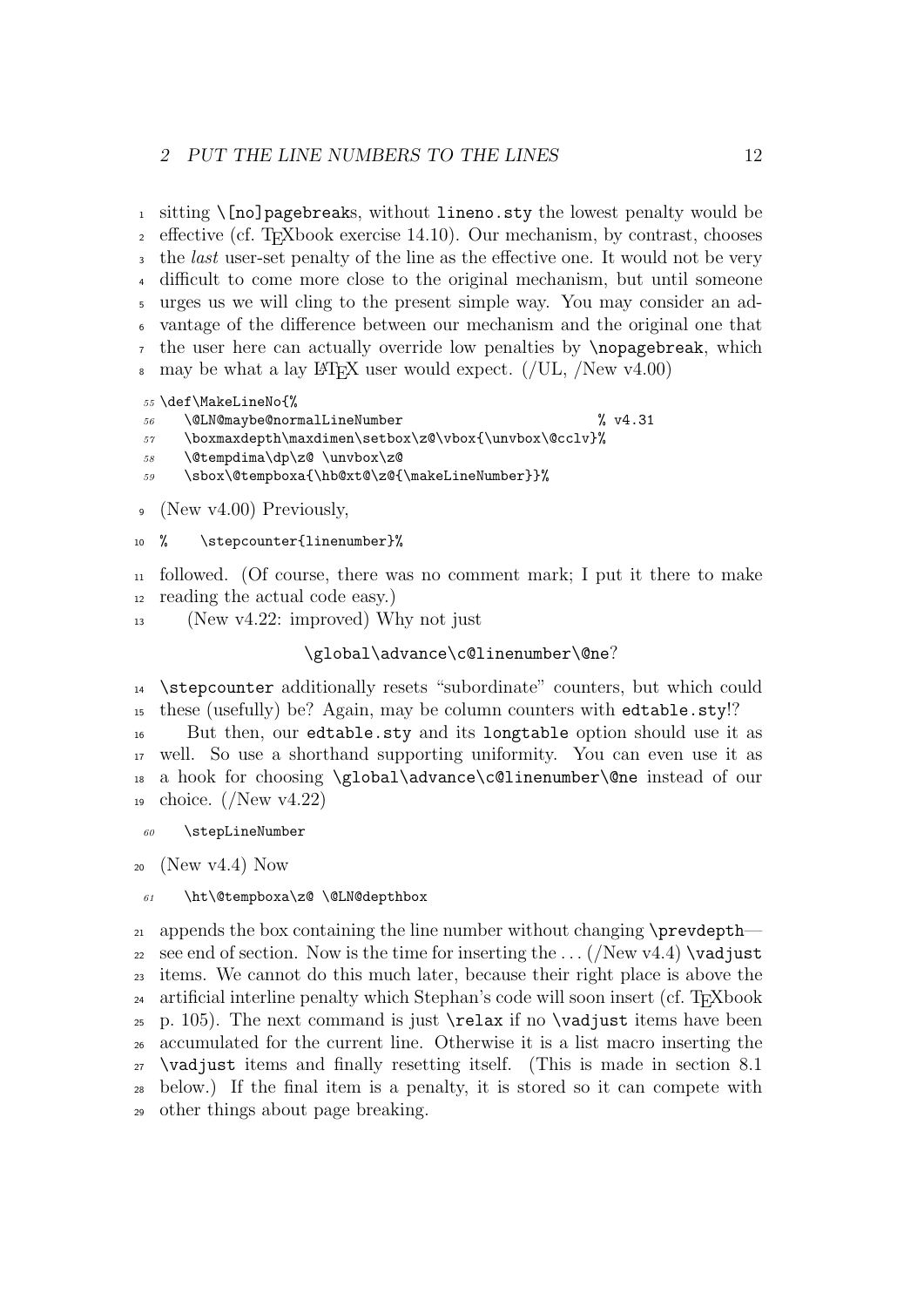```
62 \@LN@do@vadjusts
63 \count@\lastpenalty
```
At this place,

% \ifnum\outputpenalty=-\linenopenaltypar\else

3 originally followed. We need something before the **\else**:

```
64 \ifnum\outputpenalty=-\linenopenaltypar
65 \ifnum\count@=\z@ \else
```
 So final \pagebreak[0] or \nopagebreak[0] has no effect—but this will make a difference after headings only, where nobody should place such a thing anyway.

  $\chi$ def $\ell\$  \penalty\the\count@ 68 \global\let\noexpand\@LN@parpgbrk \noexpand\@LN@screenoff@pen}% v4.4

 That penalty will replace former \kern\z@ in \linenumberpar, see subsec- tion 3.1.—A few days earlier, I tried to send just a penalty value. However, the \kern\z@ in \linenumberpar is crucial, as I then found out. See below.— The final penalty is repeated, but this does no harm. (It would not be very difficult to avoid the repeating, but it may even be less efficient.) It may be repeated due to the previous \xdef, but it may be repeated as well below in the present macro where artificial interline penalty is to be overridden.

```
70 \overline{\ } \text{f} i
\gamma_1 \else
```
 $14 \frac{(New \text{ v4.00})}{(New \text{ v4.00})}$ 

 \@tempcnta\outputpenalty \advance\@tempcnta -\linenopenalty

```
15 (New v4.00)
```
16 % \penalty\@tempcnta

followed previously. To give \nopagebreak a chance, we do

 $\gamma$  \penalty \ifnum\count@<\@tempcnta \@tempcnta \else \count@ \fi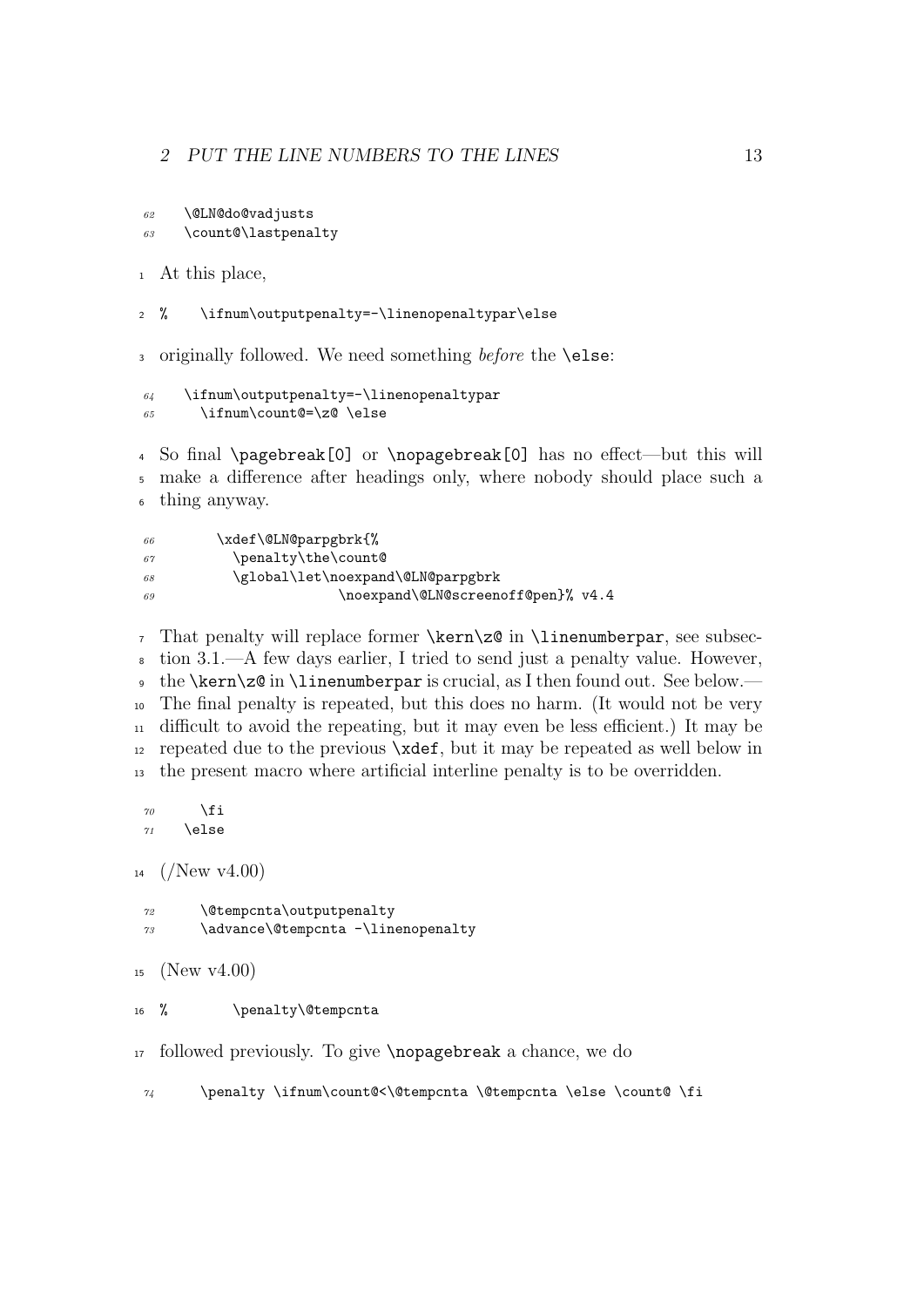instead.—In linenox0.sty, the \else thing once was omitted. Sergei Mariev's complaint (thanks!) showed that it is vital (see comment before \MakeLineNo). The remaining \fi from previous package version closes the 4 \ifnum\outputpenalty... $(New v4.00)$ 

```
75 \fi
76 }
```

```
5 (New v4.00)
```

```
77 \newcommand\stepLineNumber{\stepcounter{linenumber}}
```

```
\epsilon For reason, see use above. (/New v4.00)
```

```
7 (New v4.4) The depth preserving trick is drawn here from \MakeLineNo
  because it will be used again in section 3.1.
```

```
78 \def\@LN@depthbox{%
79 \dp\@tempboxa=\@tempdima
80 \nointerlineskip \kern-\@tempdima \box\@tempboxa}
```

```
9 \frac{(New \text{ v4.4})}{(New \text{ v4.4})}
```
# <sup>10</sup> 3 Control line numbering

## <sup>11</sup> 3.1 Inserting \output calls

<sup>12</sup> The line numbering is controlled via  $\parrow$  LATEX saved the TEX-primitive 13 \par in \@@par. We push it one level further out, and redefine \@@par to insert the \interlinepenalty needed to trigger the line numbering. And we need to allow pagebreaks after a paragraph.

 New (2.05beta): the prevgraf test. A paragraph that ends with a displayed equation, a \noindent\par or wrapfig.sty produce empty paragraphs. These should not get a spurious line number via \linenopenaltypar.

```
81 \let\@@@par\@@par
82 \newcount\linenoprevgraf
```
 (UL) And needs \linenoprevgraf to be a counter? Perhaps there may be a paragraph having thousands of lines, so \mathchardef doesn't suffice  $_{22}$  (really??). A macro ending on  $\relaxright$  suffice, but would be somewhat slow. I think I will use \mathchardef next time. Or has any user used \linenoprevgraf? (/UL)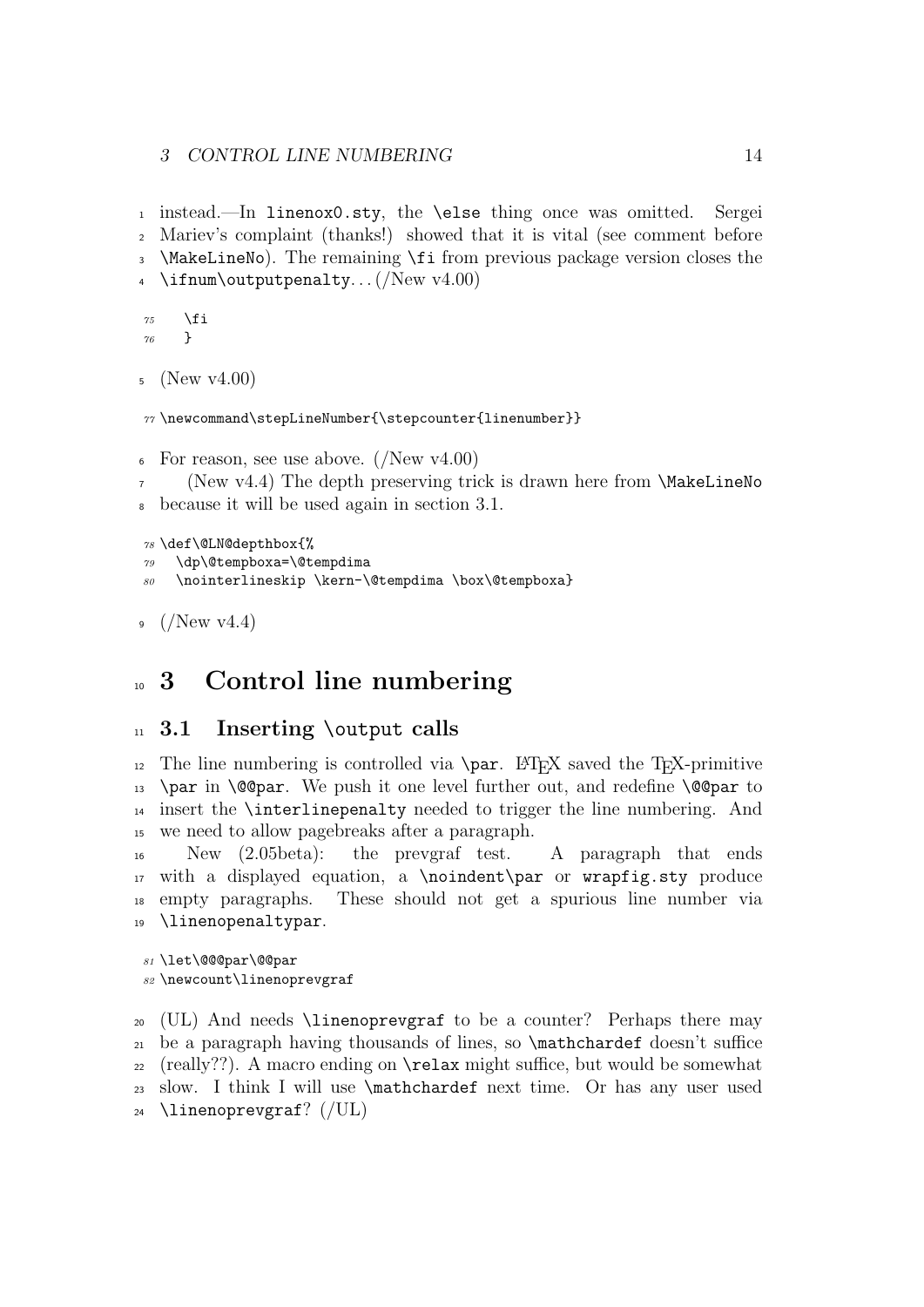```
83 \def\linenumberpar{%
```

```
84 \ifvmode \@@@par \else
85 \ifinner \@@@par \else
86 \xdef\@LN@outer@holdins{\the\holdinginserts}% v4.2
87 \dvance \interlinepenalty \linenopenalty
88 \linenoprevgraf \prevgraf
89 \global \holdinginserts \thr@@
90 \@@@par
91 \ifnum\prevgraf>\linenoprevgraf
92 \penalty-\linenopenaltypar
93 \qquad \qquad \text{if}
```
 $_1$  (New v4.00)

```
2 % \ker n \cdot z
```
 was here previously. What for? According to TEXbook p. 125, Stephan's interline penalty is changed into 10000. At the end of a paragraph, the \parskip would follow that penalty of 10000, so there could be a page break 6 neither at the \parskip nor at the \baselineskip (T<sub>E</sub>Xbook p. 110)—so there could never be a page break between two paragraphs. So something must screen off the 10000 penalty. Indeed, the \kern is a place to break. (Stephan once knew this: see 'allow pagebreaks' above.)

10 Formerly, I tried to replace  $\ker\zeta$  by

### 11 % \penalty\@LN@parpgpen\relax

<sup>12</sup> —but this allows a page break after heading. So:

#### <sup>94</sup> \@LN@parpgbrk

<sup>13</sup> These and similar changes were formerly done by linenox1.sty. (/New  $v4.00$ 

 (New v4.4) A \belowdisplayskip may precede the previous when the paragraph ends on a display-math; or there may be a \topsep from a list, etc. \addvspace couldn't take account for it with \kern\z@ here. v4.32 therefore moved the space down – with at least two bad consequences. Moreover, David Josef Dev observes that \kern\z@ may inappropriately yield column depth 0pt. For these reasons, we introduce \@LN@screenoff@pen below. (/New  $21 \quad \text{V4.4}$ 

```
95 \global\holdinginserts\@LN@outer@holdins % v4.2
96 \advance\interlinepenalty -\linenopenalty
97 \fi % from \ifinner ... \else
98 \fi} % from \ifvmode ... \else
```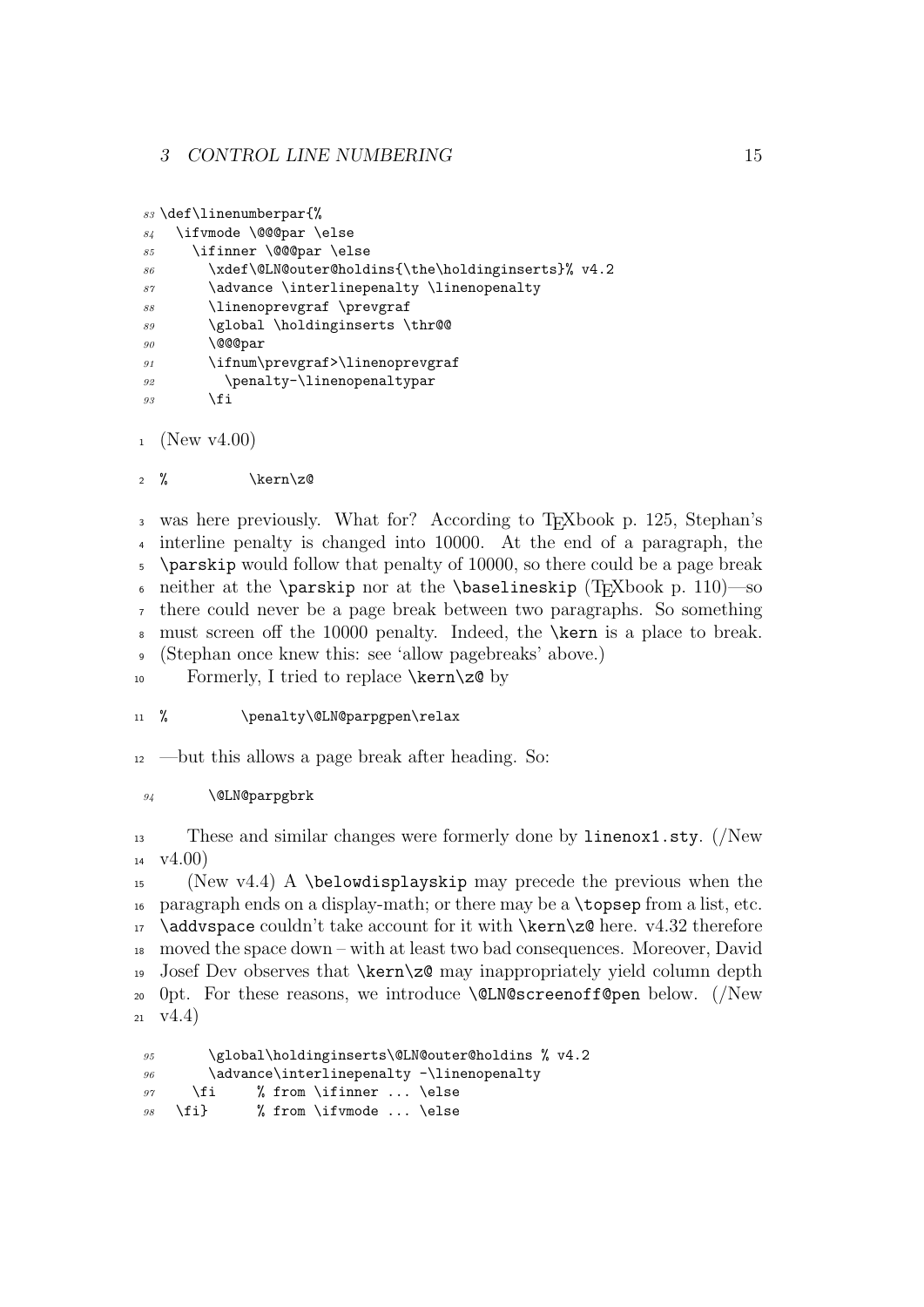#### 3 CONTROL LINE NUMBERING 16

 $_1$  (New v4.00, v4.4) Initialize **\@LN@parpgbrk**, accounting for earlier space <sup>2</sup> and for appropriate columndepth. We use former \MakeLineNo's depth-<sup>3</sup> preverving trick \@LN@depthbox again:

```
99 \def\@LN@screenoff@pen{%
100 \ifdim\lastskip=\z@
101 \@tempdima\prevdepth \setbox\@tempboxa\null
102 \@LN@depthbox \fi}
103
104 \global\let\@LN@parpgbrk\@LN@screenoff@pen
```
4 (New v4.4, v4.00)

## <sup>5</sup> 3.2 Turning on/off

 $\epsilon$  The basic commands to enable and disable line numbers. **\@par** and **\par**  $\tau$  are only touched, when they are **\let** to **\@@par**/**\linenumberpar**. The line <sup>8</sup> number may be reset to 1 with the star-form, or set by an optional argument  $\frac{1}{2}$  [(number)].

10 (New v4.00) We add \ifLineNumbers etc. since a number of our new ad- justments need to know whether linenumbering is active. This just provides a kind of shorthand for \ifx\@@par\linenumberpar; moreover it is more sta-13 ble: who knows what may happen to  $\@par? - A \caveat: \if\end{math}$ 14 may be wrong. E.g., it may be **\iffalse** where it acts, while a **\linenumbers**  a few lines below—in the same paragraph—brings about that the line where the \ifLineNumbers appears gets a marginal number. (New v4.3) Just noticed: Such tricks have been disallowed with v4.11, see subsections 4.2 and 3.2.—Moreover, the switching between meanings of \linelabel for a possible error message as of v4.11 is removed. Speed is difficult to esteem and also depends on applications. Just use the most simple code you find.  $_{21}$  (/New v4.3)

<sup>105</sup> \newif\ifLineNumbers \LineNumbersfalse

```
22 / \text{New v4.00}
```

```
106 \def\linenumbers{%
107 \LineNumberstrue % v4.00
108 \xdef\@LN@outer@holdins{\the\holdinginserts}% v4.3
```
<sup>23</sup> (New v4.3) The previous line is for  $\{linenomath\}$  in a first numbered para- $_{24}$  graph. (/New v4.3)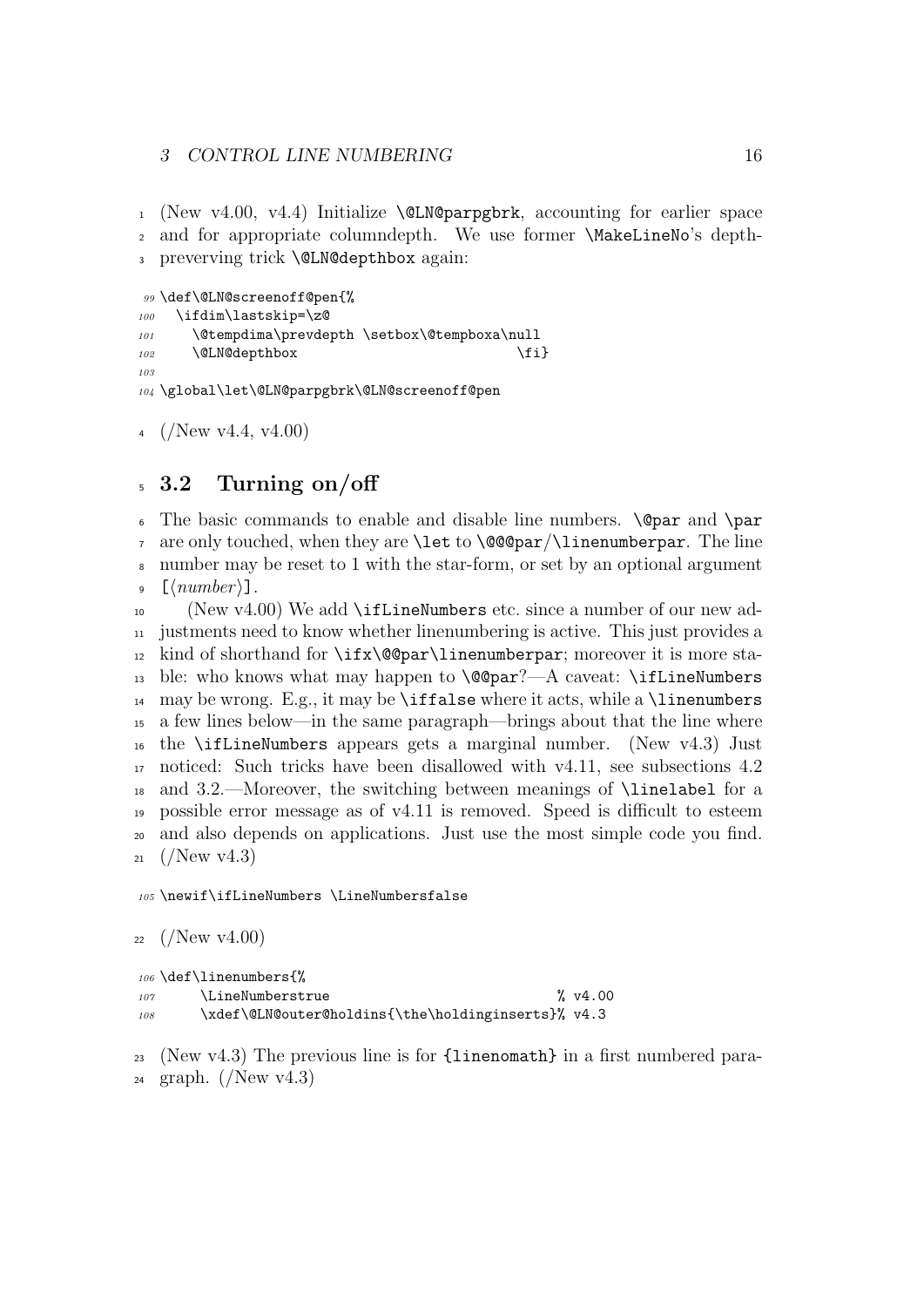#### 3 CONTROL LINE NUMBERING 17

```
109 \let\@@par\linenumberpar
110 % \let\linelabel\@LN@linelabel % v4.11, removed v4.3
111 \ifx\@par\@@@par\let\@par\linenumberpar\fi
112 \ifx\par\@@@par\let\par\linenumberpar\fi
113 \@LN@maybe@moduloresume % v4.31
114 \@ifnextchar[{\resetlinenumber}%]
115 {\@ifstar{\resetlinenumber}{}}%
116 }
117
118 \def\nolinenumbers{%
119 \LineNumbersfalse % v4.00
120 \let\@@par\@@@par
121 % \let\linelabel\@LN@LLerror % v4.11, removed v4.3
122 \ifx\@par\linenumberpar\let\@par\@@@par\fi
123 \ifx\par\linenumberpar\let\par\@@@par\fi
124 }
```
 (New v4.00) Moreover, it is useful to switch to \nolinenumbers in \@arrayparboxrestore. We postpone this to section 8.2 where we'll have an appending macro for doing this. (/New v4.00)

 What happens with a display math? Since \par is not executed, when breaking the lines before a display, they will not get line numbers. Sorry, but I do not dare to change \interlinepenalty globally, nor do I want to redefine the display math environments here.

#### display math

 See the subsection below, for a wrapper environment to make it work. But <sup>9</sup> that requires to wrap each and every display in your LAT<sub>EX</sub> source (see option displaymath in subsections 6.4 and 7.1 for some relief [UL]).

 The next two commands are provided to turn on line numbering in a specific mode. Please note the difference: for pagewise numbering, \linenumbers comes first to inhibit it from seeing optional arguments, since re-/presetting the counter is useless.

```
125 \def\pagewiselinenumbers{\linenumbers\setpagewiselinenumbers}
126 \def\runninglinenumbers{\setrunninglinenumbers\linenumbers}
```
 Finally, it is a LATEX style, so we provide for the use of environments, includ-ing the suppression of the following paragraph's indentation.

 (UL) I am drawing the following private thoughts of Stephan's to publicity so that others may think about them—or to remind myself of them in an 19 efficient way.  $($  /UL)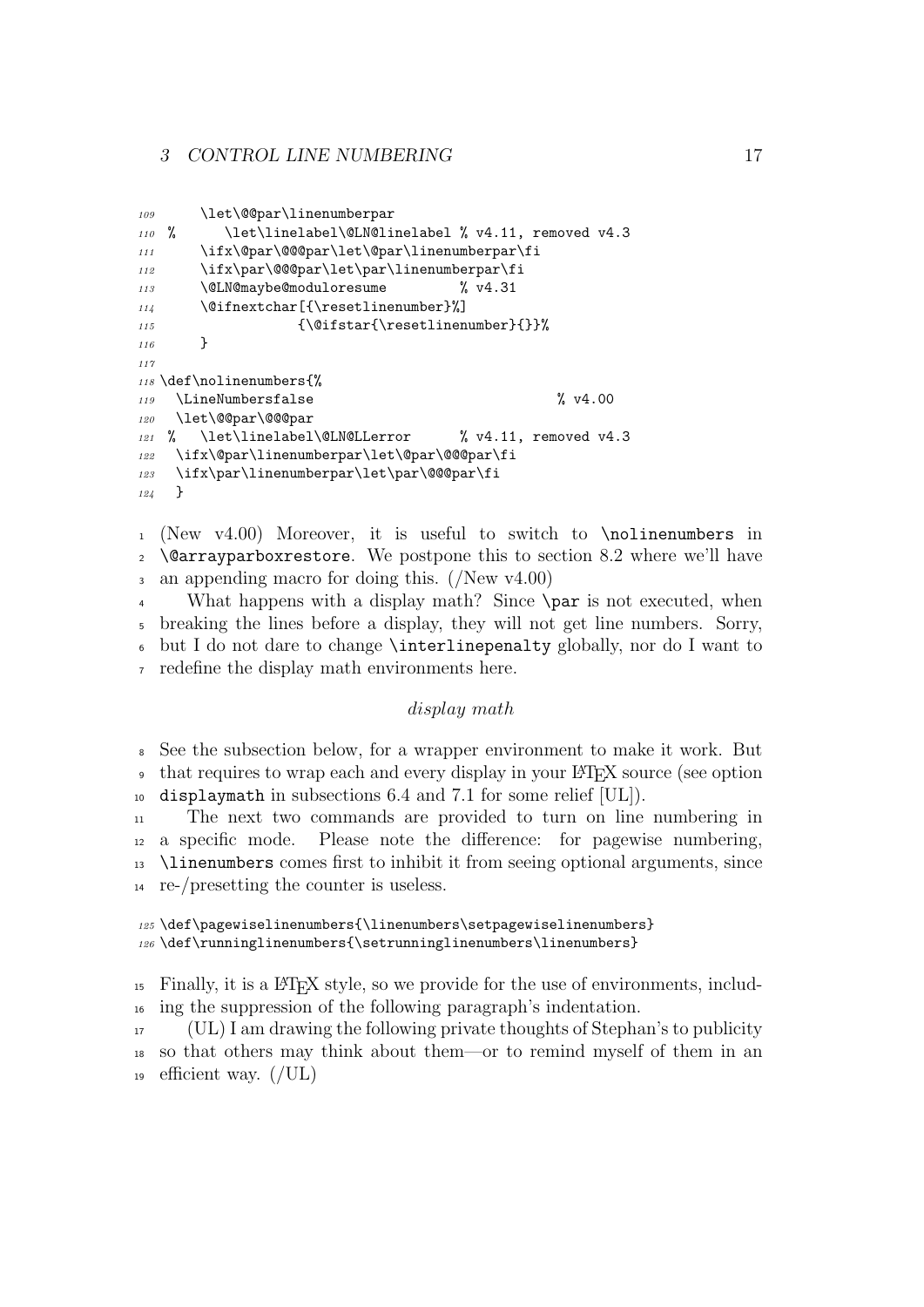```
1 % TO DO: add \par to \linenumbers, if called from an environment.
2 % To DO: add an \@endpe hack if \linenumbers are turned on
3 % in horizontal mode. {\par\parskip\z@\noindent} or
4 % something.
5 (UL) However, I rather think that \linenumbers and \nolinenumbers
6 should execute a \par already. (Then the \pars in the following definitions
7 should be removed.) (/UL)
127 \@namedef{linenumbers*}{\par\linenumbers*}
128 \@namedef{runninglinenumbers*}{\par\runninglinenumbers*}
129
130 \def\endlinenumbers{\par\@endpetrue}
131 \let\endrunninglinenumbers\endlinenumbers
132 \let\endpagewiselinenumbers\endlinenumbers
133 \expandafter\let\csname endlinenumbers*\endcsname\endlinenumbers
134 \expandafter\let\csname endrunninglinenumbers*\endcsname\endlinenumbers
135 \let\endnolinenumbers\endlinenumbers
```
## 8 3.3 Display math

 Now we tackle the problem to get display math working. There are different options.

11 1. Precede every display math with a  $\parrow$  Not too good.

2. Change \interlinepenalty and associates globally. Unstable.

3. Wrap each display math with a {linenomath} environment.

We'll go for option 3. See if it works:

```
display math (1)
```
 The star form {linenomath\*} should also number the lines of the display itself,

```
17 multi line (2)
```
 $display$  math (3)

with array  $\frac{1}{2}$  (4)

including multline displays.

 First, here are two macros to turn on linenumbering on paragraphs pre-ceeding displays, with numbering the lines of the display itself, or without.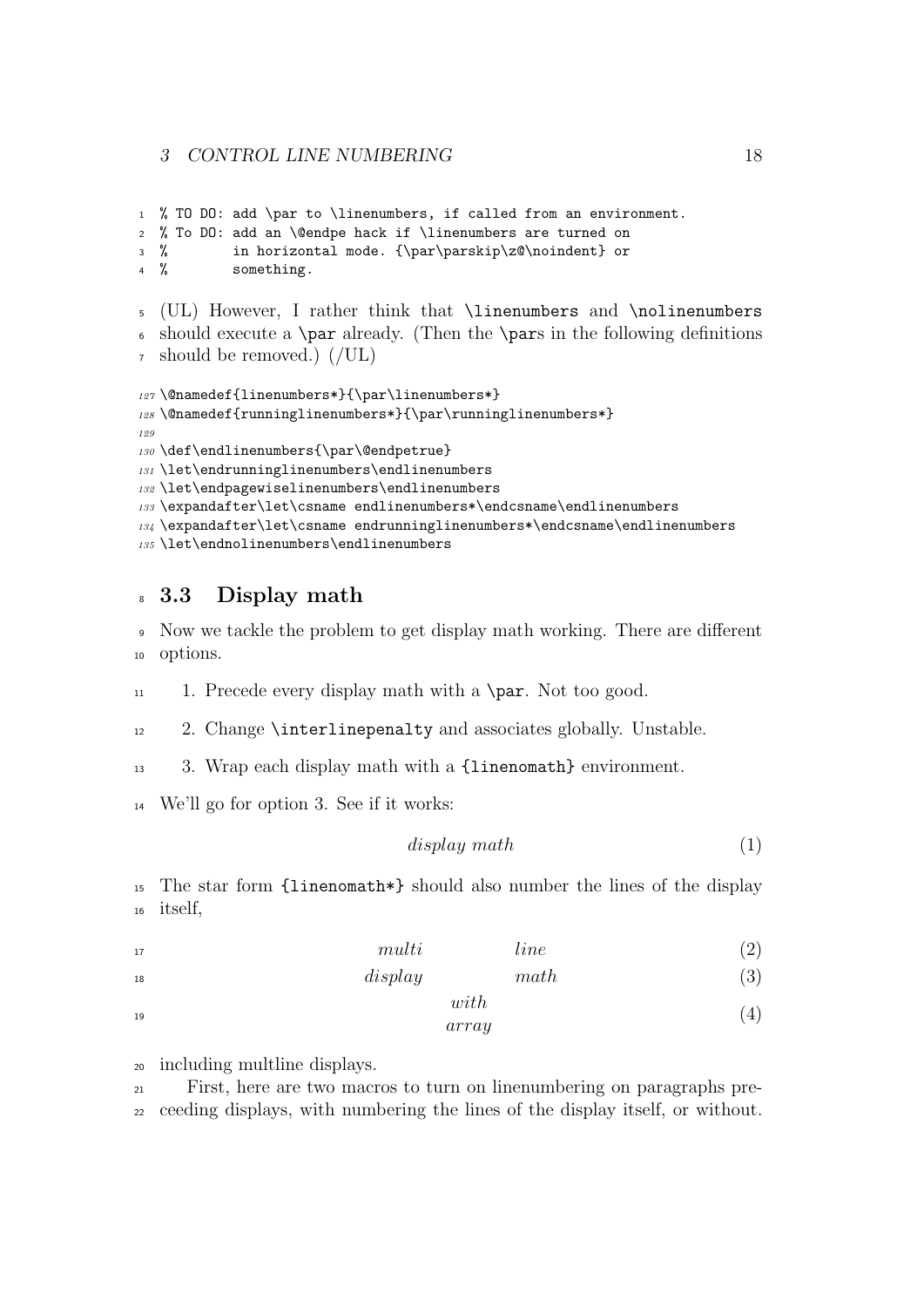#### 3 CONTROL LINE NUMBERING 19

 The \ifx.. tests if line numbering is turned on. It does not harm to add these wrappers in sections that are not numbered. Nor does it harm to wrap a display twice, e.q, in case you have some {equation}s wrapped explicitely, and later you redefine \equation to do it automatically.

 (New v4.3) To avoid the spurious line number above a display in vmode, I insert  $\iota$  ifhmode. (New v4.3)

```
136 \newcommand\linenomathNonumbers{%
137 \ifLineNumbers
138 \ifnum\interlinepenalty>-\linenopenaltypar
139 \global\holdinginserts\thr@@
140 \advance\interlinepenalty \linenopenalty
\frac{1}{141} \ifhmode \sqrt{4.3}142 \advance\predisplaypenalty \linenopenalty
143 \fi
144 \fi
145 \fi
146 \ignorespaces
147 }
148
149 \newcommand\linenomathWithnumbers{%
150 \ifLineNumbers
151 \ifnum\interlinepenalty>-\linenopenaltypar
152 \global\holdinginserts\thr@@
153 \dvance\interlinepenalty \linenopenalty
\frac{154}{154} \ifhmode \frac{9}{154} v4.3
155 \advance\predisplaypenalty \linenopenalty
156 \fi
157 \advance\postdisplaypenalty \linenopenalty
158 \advance\interdisplaylinepenalty \linenopenalty
159 \fi
160 \fi
161 \ignorespaces
162 }
```
 The {linenomath} environment has two forms, with and without a star. The following two macros define the environment, where the stared/non-stared form does/doesn't number the lines of the display or vice versa.

```
163 \newcommand\linenumberdisplaymath{%
164 \def\linenomath{\linenomathWithnumbers}%
165 \@namedef{linenomath*}{\linenomathNonumbers}%
166 }
167168 \newcommand\nolinenumberdisplaymath{%
169 \def\linenomath{\linenomathNonumbers}%
170 \@namedef{linenomath*}{\linenomathWithnumbers}%
```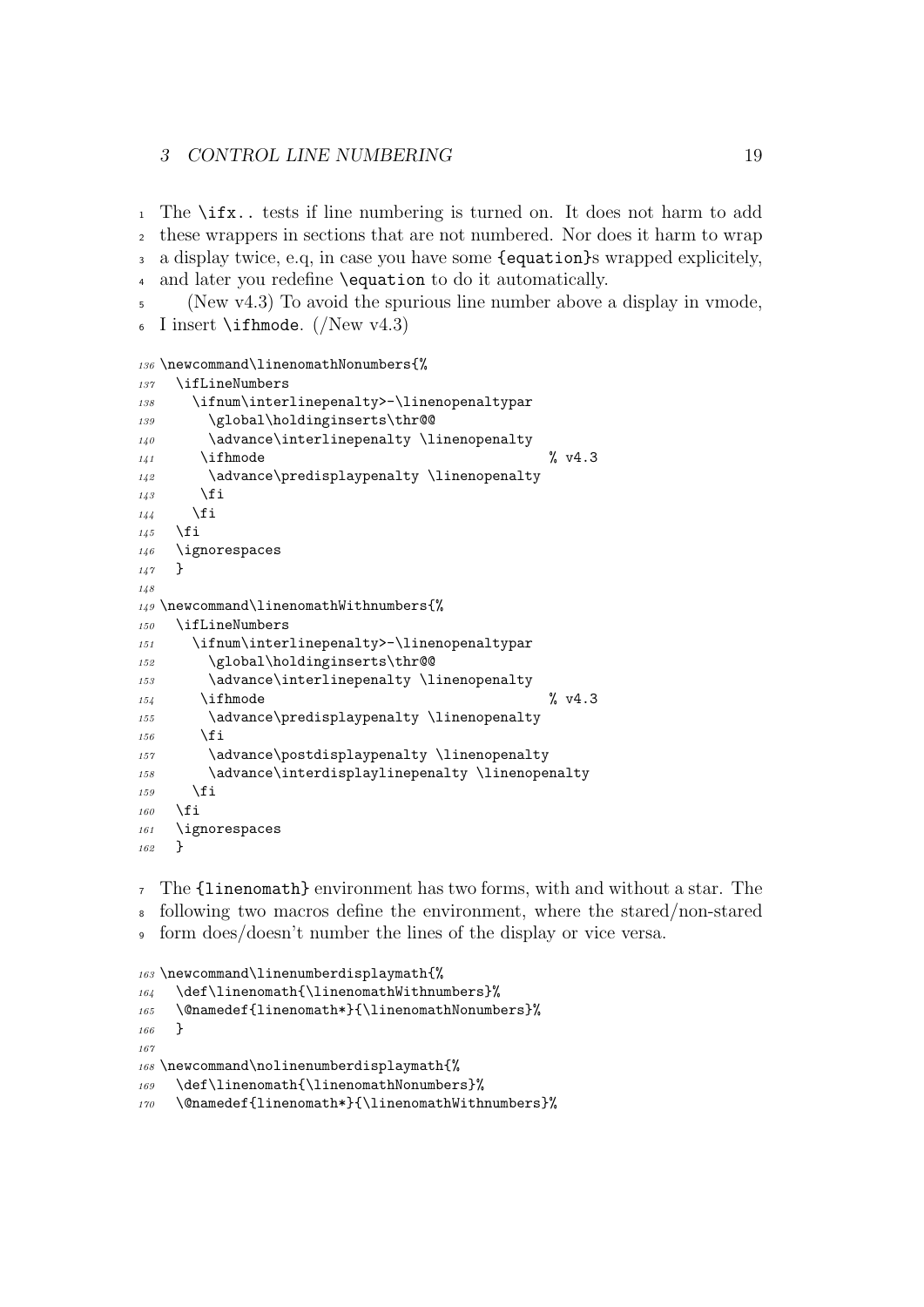```
171 }
172
173 \def\endlinenomath{%
174 \ifLineNumbers % v4.3
175 \global\holdinginserts\@LN@outer@holdins % v4.21
176 \fi
177 \global % v4.21 support for LaTeX2e earlier than 1996/07/26.
178 \@ignoretrue
179 }
180 \expandafter\let\csname endlinenomath*\endcsname\endlinenomath
```
 The default is not to number the lines of a display. But the package option mathlines may be used to switch that behavior.

\nolinenumberdisplaymath

## 4 Line number references

#### 4.1 Internals

 The only way to get a label to a line number in a paragraph is to ask the output routine to mark it.

(New  $v4.00$ ) The following two paragraphs don't hold any longer, see  $\delta$  below. (New v4.00)

```
9 % We use the marginpar mechanism to hook to ~\output~ for a
10 % second time. Marginpars are floats with number $-1$, we
11 % fake marginpars with No $-2$. Originally, every negative
12 % numbered float was considered to be a marginpar.
13 \frac{9}{2}14 % The float box number ~\@currbox~ is used to transfer the
15 % label name in a macro called ~\@LNL@~<box-number>.
```
 A \newlabel is written to the aux-file. The reference is to \theLineNumber, 17 not \thelinenumber. This allows to hook in, as done below for pagewise line numbering.

 (New v3.03) The \@LN@ExtraLabelItems are added for a hook to keep 20 packages like  ${\hbox{hyperref}}$  happy. (New v3.03)

<sup>21</sup> (New v4.00) We fire the  $\m{marginpar}$  mechanism, so we leave  $\rm{BTr}X$ 's \@addmarginpar untouched.

```
23 % \let\@LN@addmarginpar\@addmarginpar
```

```
24 % \def\@addmarginpar{%
```
- % \ifnum\count\@currbox>-2\relax
- % \expandafter\@LN@addmarginpar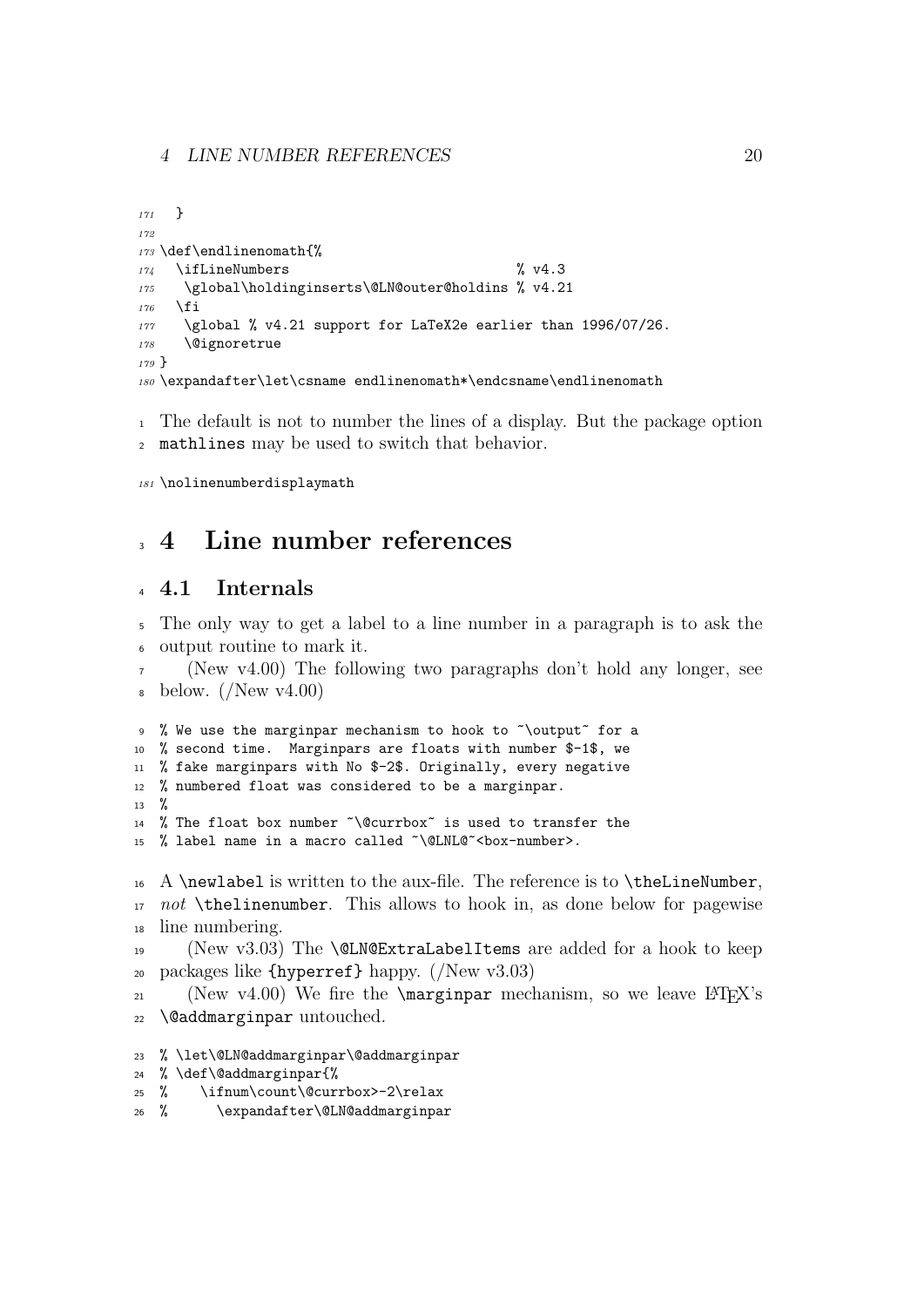#### 4 LINE NUMBER REFERENCES 21

|                 | $1 \frac{9}{6}$ | else                                               |
|-----------------|-----------------|----------------------------------------------------|
|                 | $2\frac{9}{6}$  | \@cons\@freelist\@currbox                          |
|                 | $3\frac{9}{6}$  | \protected@write\@auxout{}{%                       |
|                 | $4\frac{9}{6}$  | \string\newlabel                                   |
| $5\frac{9}{6}$  |                 | {\csname @LNL@\the\@currbox\endcsname}%            |
| $6\frac{9}{6}$  |                 | {{\theLineNumber}{\thepage}\@LN@ExtraLabelItems}}% |
| $7 \frac{9}{9}$ |                 | $f \in \mathcal{F}$                                |

OK, we keep Stephan's \@LN@ExtraLabelItems: (/New v4.00)

\let\@LN@ExtraLabelItems\@empty

 (New v4.00) We imitate the \marginpar mechanism without using the \@freelist boxes. \linelabel will indeed place a signal penalty (\@Mllbcodepen, new), and it will put a label into some list macro \@LN@labellist. A new part of the output routine will take the labels from the list and will write \newlabels to the .aux file.

14 The following is a version of  $\operatorname{\mathbb{H}T}^X$ 's **\@xnext.** 

#### \def\@LN@xnext#1\@lt#2\@@#3#4{\def#3{#1}\gdef#4{#2}}

 This takes an item #1 from a list #4 into #3; to be used as \expandafter\@LN@xnext#4\@@#3#4. Our lists use \@lt after each item for separating. Indeed, there will be another list macro which can appear as 18 argument  $#4$ , this will be used for moving  $\v{vadjust items}$  (section 8.1). The list for \linelabels is the following:

#### \global\let\@LN@labellist\@empty

The next is the new part of the output routine writing the **\newlabel** to the .aux file. Since it is no real page output, the page is put back to top of the main vertical list.

```
185 \def\WriteLineNo{%
186 \unvbox\@cclv
187 \expandafter \@LN@xnext \@LN@labellist \@@
188 \@LN@label \@LN@labellist
189 \protected@write\@auxout{}{\string\newlabel{\@LN@label}%
190 {{\theLineNumber}{\thepage}\@LN@ExtraLabelItems}}%
191 }
```
23  $(New v4.00)$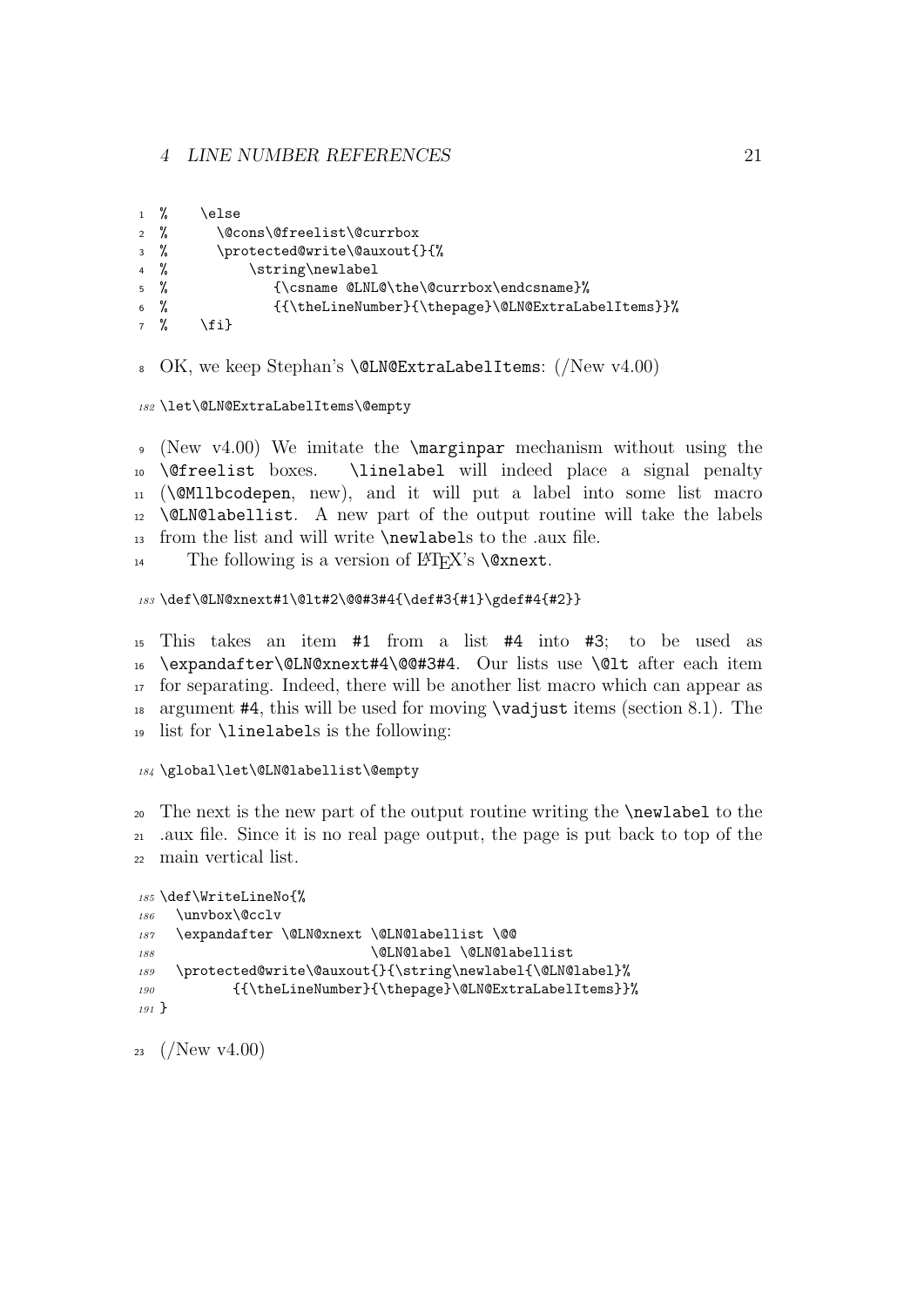## 4.2 The \linelabel command

To refer to a place in line  $\ref{\f{too}}$  at page  $\text{space} \{f(oo)\}$  you place a

```
3 \linelabel{\langle foo \rangle} at that place.
      (\text{New V4.11}) See if it
                                                                              works:
                                                                              This
                                                                             paragraph
                                                                              starts on
                                                                             page 22,
                                                                             line 4.
4
5 % If you use this command outside a "\linenumbers"
6 % paragraph, you will get references to some bogus
7 % line numbers, sorry. But we don't disable the command,
8 % because only the ~\par~ at the end of a paragraph may
9 % decide whether to print line numbers on this paragraph
10 % or not. A "\linelabel" may legally appear earlier than
11 % "\linenumbers".
12 This trick is better not allowed—see subsections 4.2 and 3.2. (/New v4.11)
13 \linelabel
14 %, via a fake float number $-2$, %% new mechanism v4.00
15 puts a \penalty into a \vadjust, which triggers the pagebuilder after
16 putting the current line to the main vertical list. A \write is placed
17 on the main vertical list, which prints a reference to the current value of
18 \thelinenumber and \thepage at the time of the \shipout.
19 A \linelabel is allowed only in outer horizontal mode. In outer ver-
20 tical mode we start a paragraph, and ignore trailing spaces (by fooling
_{21} \@esphack).
22 (New v4.00) We aim at relaxing the previous condition. We insert a hook
23 \@LN@mathhook and a shorthand \@LN@postlabel to support the mathrefs
24 option which allows \linelabel in math mode.
25 The next paragraph is no longer valid.
26 % The argument of ~\linelabel~ is put into a macro with a
27 % name derived from the number of the allocated float box.
28 % Much of the rest is dummy float setup.
29 \frac{(N_{\text{ew}})(4.00)}{29}30 (New v4.11)
31 % \def\linelabel#1{%
32 I forgot \linenumbers today, costed me hours or so.
192 \def\@LN@LLerror{\PackageError{lineno}{%
193 \string\linelabel\space without \string\linenumbers}{%
```
Just see documentation. (New feature v4.11)}\@gobble}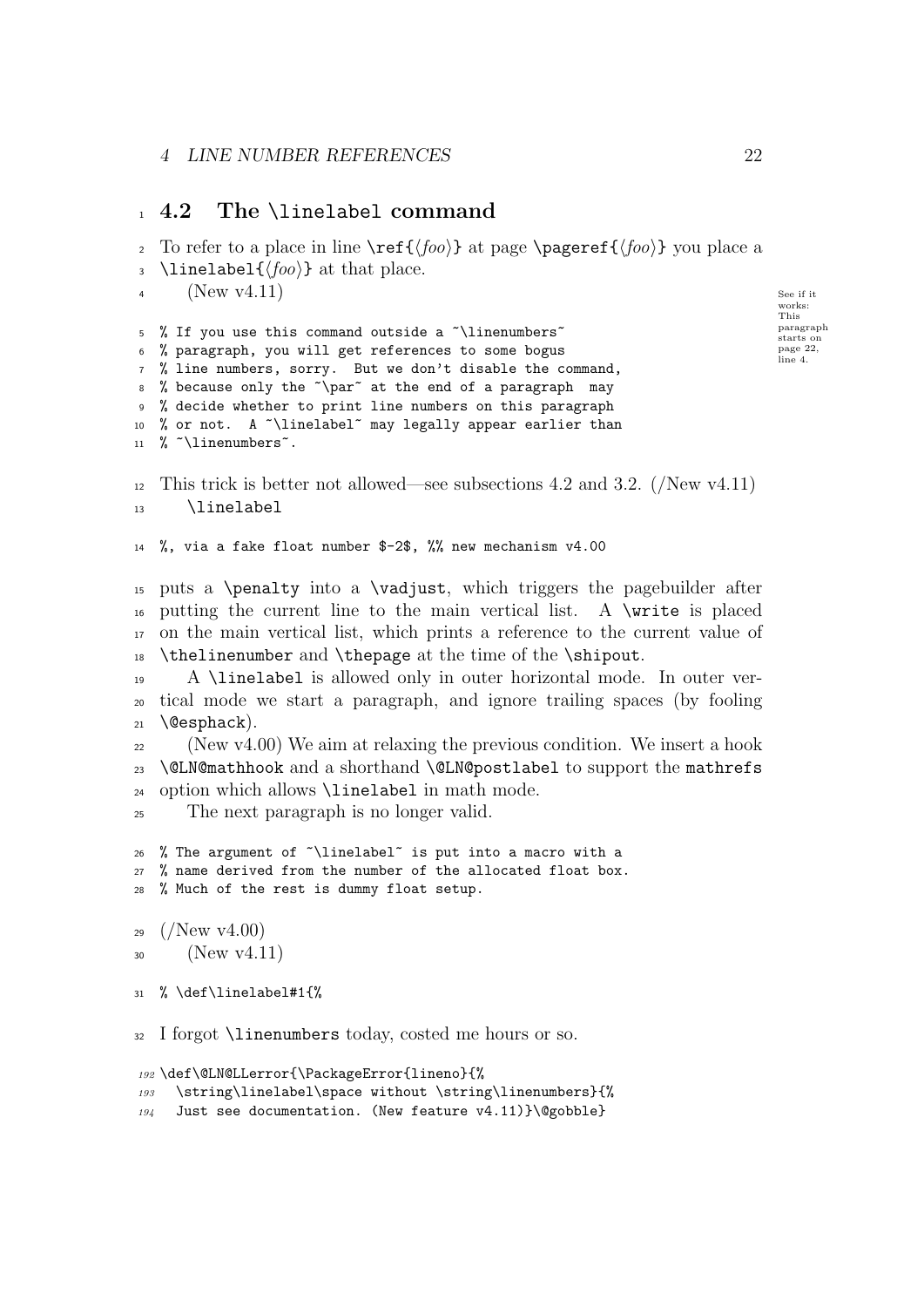#### 4 LINE NUMBER REFERENCES 23

 (New v4.3) Here some things have changed for v4.3. The previous #1 2 has been replaced by **\@gobble**. Ensuing, the **\linelabel** error mes- sage is re-implemented. I find it difficult to compare efficiency of slight alternatives—so choose an easy one. Explicit switching in \linenumbers and \nolinenumbers is an additional command that may better be avoided.

```
195 \newcommand\linelabel{%
196 \ifLineNumbers \expandafter \@LN@linelabel
197 \else \expandafter \@LN@LLerror \fi}
198
199 \gdef\@LN@linelabel#1{%
```

```
6 \text{ %} \gdef for hyperref "symbolically". (/New v4.11)
```

```
200 \ifx\protect\@typeset@protect
```
 $\tau \leftarrow$  And a \linelabel should never be replicated in a mark or a TOC entry.  $_8$  (/New v4.3)

```
201 \ifvmode
202 \ifinner \else
203 \leavevmode \@bsphack \@savsk\p@
204 \qquad \qquad \fi
205 \else
206 \\@bsphack
207 \lambdafi
208 \ifhmode
209 \ifinner
210 \@parmoderr
211 \else
```
<sup>9</sup> (New v4.00)

```
212 \@LN@postlabel{#1}%
10 % \@floatpenalty -\@Mii
11 % \@next\@currbox\@freelist
12 % {\global\count\@currbox-2%
13 % \expandafter\gdef\csname @LNL@\the\@currbox\endcsname{#1}}%
14 % {\@floatpenalty\z@ \@fltovf \def\@currbox{\@tempboxa}}%
15 % \begingroup
16 % \setbox\@currbox \color@vbox \vbox \bgroup \end@float
17 % \endgroup
18 % \@ignorefalse \@esphack
```
19  $(New \text{ v4.00})$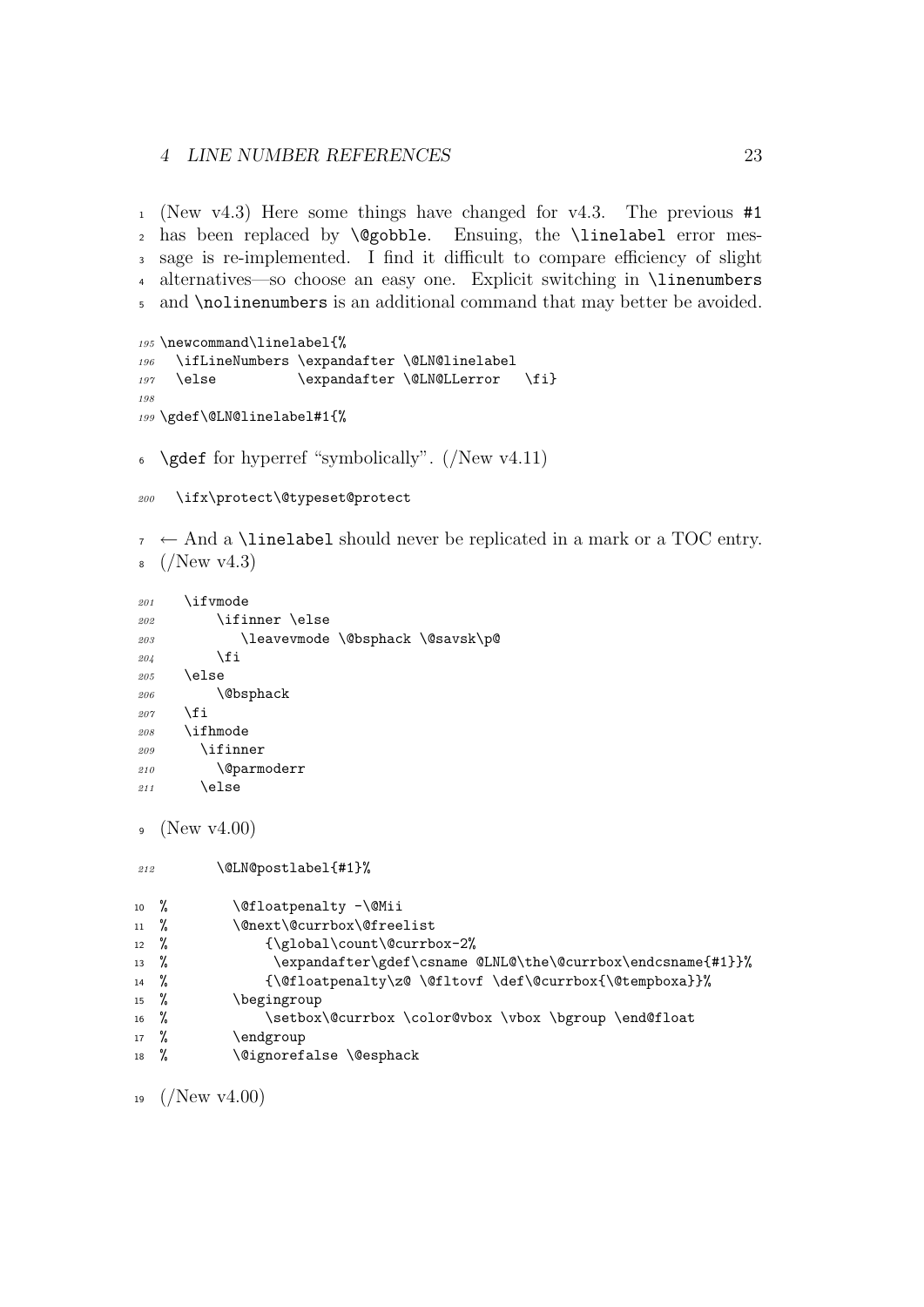213 \@esphack

```
1 (New v4.00) The \@ignorefalse was appropriate before because the
2 \@Esphack in \end@float set \@ignoretrue. Cf. LATFX's \@xympar. (/New
3 \quad \text{v4.00}214 \fi
215 \else
4 (New v4.00)
216 \CLNOmathhook{#1}%
5 % \@parmoderr
```
<sup>6</sup> Instead of complaining, you may just do your job. (/New v4.00)

 $217$  \fi 218  $\forall$ fi <sup>219</sup> }

 (New v4.00) The shorthand just does what happened with linenox0.sty before ednmath0.sty (New v4.1: now mathrefs option) appeared, and the hook is initialized to serve the same purpose. So errors come just where 10 Stephan had built them in, and this is just the LAT<sub>EX</sub> \marginpar behaviour.

```
220 \def\@LN@postlabel#1{\g@addto@macro\@LN@labellist{#1\@lt}%
221 \vadjust{\penalty-\@Mllbcodepen}}
222 \def\@LN@mathhook#1{\@parmoderr}
```
 $11 \frac{(New \text{ v4.00})}{(New \text{ v4.00})}$ 

## 5 The appearance of the line numbers

#### <sup>13</sup> 5.1 Basic code

The line numbers are set as \tiny\sffamily\arabic{linenumber},  $10pt$ left of the text. With options to place it right of the text, or . . . <sup>16</sup> . . . here are the hooks: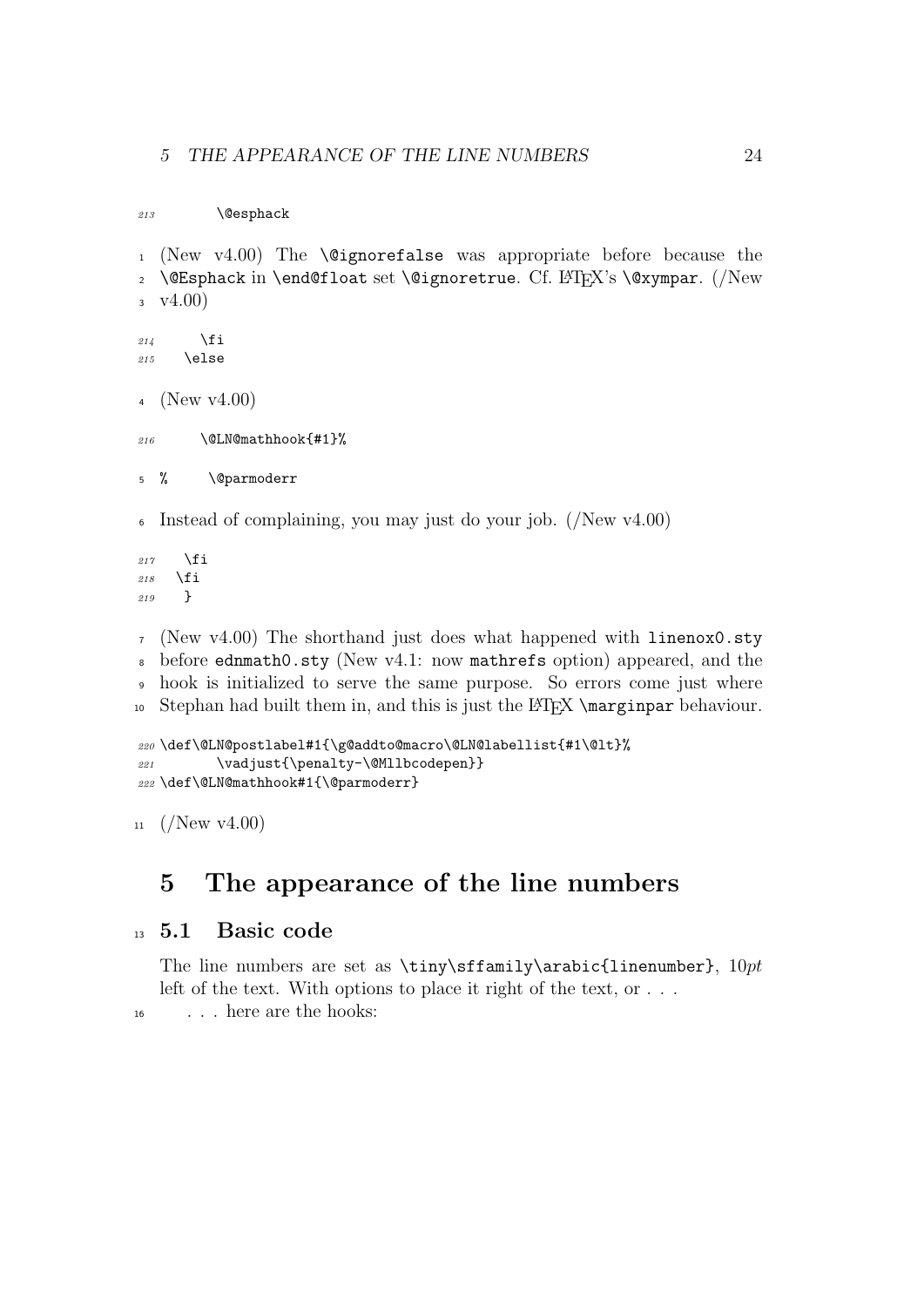```
223 \def\makeLineNumberLeft{%
224 \hss\linenumberfont\LineNumber\hskip\linenumbersep}
225
226 \def\makeLineNumberRight{%
227 \linenumberfont\hskip\linenumbersep\hskip\columnwidth
228 \hb@xt@\linenumberwidth{\hss\LineNumber}\hss}
229
230 \def\linenumberfont{\normalfont\tiny\sffamily}
231
232 \newdimen\linenumbersep
233 \newdimen\linenumberwidth
234
235 \linenumberwidth=10pt
236 \linenumbersep=10pt
```
 Margin switching requires pagewise numbering mode, but choosing the left or right margin for the numbers always works.

```
237 \def\switchlinenumbers{\@ifstar
238 {\let\makeLineNumberOdd\makeLineNumberRight
239 \let\makeLineNumberEven\makeLineNumberLeft}%
240 {\let\makeLineNumberOdd\makeLineNumberLeft
241 \let\makeLineNumberEven\makeLineNumberRight}%
242 }
243
244 \def\setmakelinenumbers#1{\@ifstar
245 {\let\makeLineNumberRunning#1%
246 \let\makeLineNumberOdd#1%
247 \let\makeLineNumberEven#1}%
248 {\ifx\c@linenumber\c@runninglinenumber
249 \let\makeLineNumberRunning#1%
250 \else
251 \let\makeLineNumberOdd#1%
252 \let\makeLineNumberEven#1%
253 \fi}%
254 }
955256 \def\leftline numbers{\setminus}{\setminus}\mathfrak{m}257 \def\rightlinenumbers{\setmakelinenumbers\makeLineNumberRight}
958259 \leftlinenumbers*
```
\LineNumber is a hook which is used for the modulo stuff. It is the command to use for the line number, when you customize \makeLineNumber. Use \thelinenumber to change the outfit of the digits.

We will implement two modes of operation:

• numbers running through (parts of) the text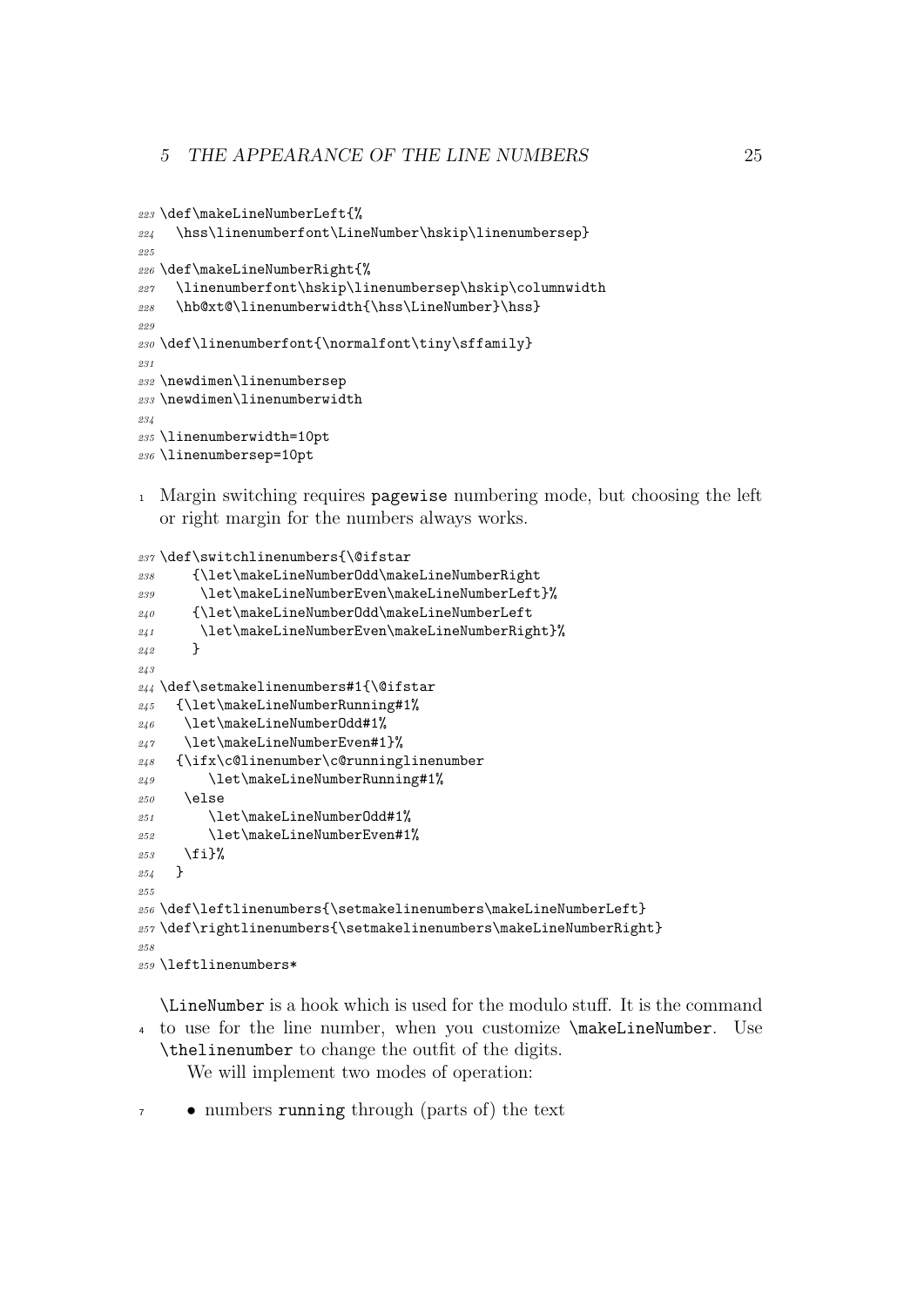#### 5 THE APPEARANCE OF THE LINE NUMBERS 26

<sup>1</sup> • pagewise numbers starting over with one on top of each page.

Both modes have their own count register, but only one is allocated as a LATEX counter, with the attached facilities serving both.

```
260 \newcounter{linenumber}
```

```
261 \newcount\c@pagewiselinenumber
```
<sup>262</sup> \let\c@runninglinenumber\c@linenumber

- <sup>4</sup> Only the running mode counter may be reset, or preset, for individual paragraphs. The pagewise counter must give a unique anonymous number for each line.
- <sup>7</sup> (New v4.3) \newcounter{linenumber} was the only \newcounter in the whole package, and formerly I was near using \newcount instead. Yet \newcounter may be quite useful for \includeonly. It also supports reset-
- <sup>10</sup> ting "subcounters", but what could these be? Well, edtable might introduce a subcounter for columns. (Note that  $\angle$ F<sub>F</sub>X's setting commands would work with \newcount\c@linenumber already, apart from this. And perhaps some-
- <sup>13</sup> times \refstepcounter{linenumber} wouldn't work—cf. my discussion of \stepcounter in subsection 2.4, similarly \refstep... would be quite useless. Even the usual redefinitions of \thelinenumber would work. It is nice,
- 16 on the other hand, that  $\theta$  is predefined here. LATEX's initialization of the value perhaps just serves making clear LAT<sub>EX</sub> counters should always be changed globally.—Shortened and improved the discussion here.)

```
19 (New v4.3)
```
(New v4.22) \c@linenumber usually is—globally—incremented by \stepcounter (at present), so resetting it locally would raise the save stack

<sup>22</sup> problem of TEXbook p. 301, moreover it would be is useless, there is no hope of keeping the values local (but see subsection 7.2). So I insert \global: (/New v4.22)

```
263 \newcommand*\resetlinenumber[1][\@ne]{%
264 \global \% v4.22
```

```
265 \c@runninglinenumber#1\relax}
```

```
25 (New v4.00)
```
% \newcommand\resetlinenumber[1][1]{\c@runninglinenumber#1}

Added \relax, being quite sure that this does no harm and is quite impor-<sup>28</sup> tant, as with \setcounter etc. I consider this a bug fix (although perhaps no user has ever had a problem with this). (/New v4.00)

(v4.22: I had made much fuss about resetting subordinate counters here—

<sup>31</sup> removed, somewhat postponed.)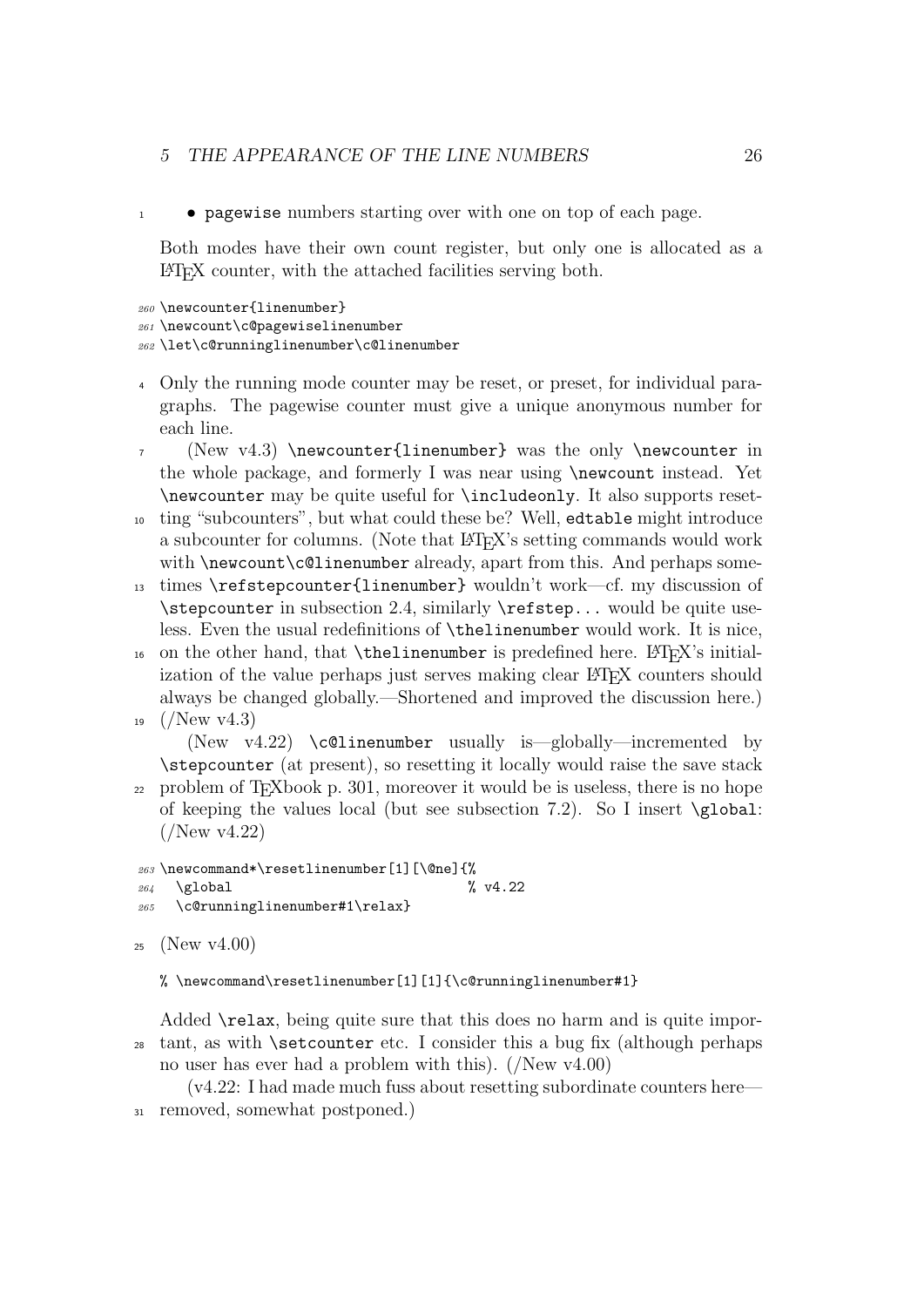## 5.2 Running line numbers

Running mode is easy, \LineNumber and \theLineNumber produce \thelinenumber, which defaults to \arabic{linenumber}, using the \c@runninglinenumber counter. This is the default mode of operation.

```
266 \def\makeRunningLineNumber{\makeLineNumberRunning}
267
268 \def\setrunninglinenumbers{%
269 \def\theLineNumber{\thelinenumber}%
270 \let\c@linenumber\c@runninglinenumber
271 \let\makeLineNumber\makeRunningLineNumber
272 }
275274 \setrunninglinenumbers\resetlinenumber
```
## 5.3 Pagewise line numbers

Difficult, if you think about it. The number has to be printed when there is no means to know on which page it will end up, except through the aux-file. My solution is really expensive, but quite robust.

With version  $v2.00$  the hashsize requirements are reduced, because we do not need one controlsequence for each line any more. But this costs some computation time to find out on which page we are.

\makeLineNumber gets a hook to log the line and page number to the aux-file. Another hook tries to find out what the page offset is, and subtracts it from the counter \c@linenumber. Additionally, the switch \ifoddNumberedPage is set true for odd numbered pages, false otherwise.

```
275 \def\setpagewiselinenumbers{%
276 \let\theLineNumber\thePagewiseLineNumber
277 \let\c@linenumber\c@pagewiselinenumber
278 \let\makeLineNumber\makePagewiseLineNumber
279 }
280
281 \def\makePagewiseLineNumber{\logtheLineNumber\getLineNumber
282 \ifoddNumberedPage
283 \makeLineNumberOdd
284 \else
285 \makeLineNumberEven
286 \fi
287 }
```
Each numbered line gives a line to the aux file

```
\langle 0 \text{LN} \{\langle line \rangle\} \{\langle page \rangle\}
```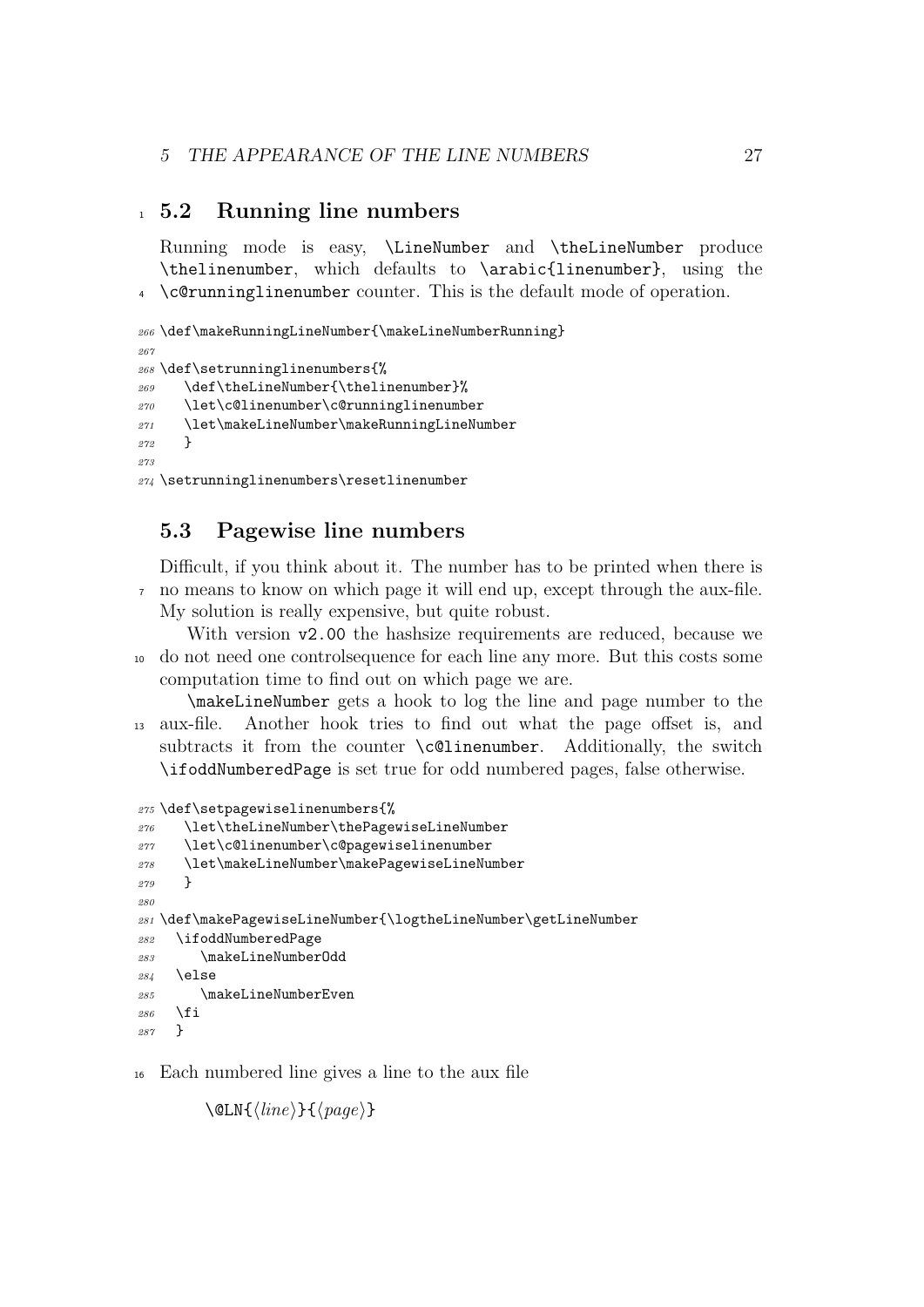<sup>1</sup> very similar to the \newlabel business, except that we need an arabic representation of the page number, not what there might else be in \thepage.

#### <sup>288</sup> \def\logtheLineNumber{\protected@write\@auxout{}{%

(New v4.00) (UL) As Daniel Doherty observed, the earlier line

<sup>4</sup> % \string\@LN{\the\c@linenumber}{\noexpand\the\c@page}}}

here may lead into an infinite loop when the user resets the page number (think of \pagenumbering, e.g.). Stephan and I briefly discussed <sup>7</sup> the matter and decided to introduce a "physical"-page counter to which

- \logtheLineNumber refers. It was Stephan's idea to use \cl@page for reliably augmenting the "physical"-page counter. However, this relies on the
- <sup>10</sup> output routine once doing \stepcounter{page}. Before Stephan's suggestion, I had thought of appending the stepping to LAT<sub>EX</sub>'s **\@outputpage.**—So the macro definition ends as follows.

#### <sup>289</sup> \string\@LN{\the\c@linenumber}{%

13 (New v4.2) The 'truepage' counter must start with  $\c{c}$  so it works with \include, and the \@addtoreset below is needed for the same purpose.

```
290 \noexpand\the\c@LN@truepage}}}
```

```
901
```
<sup>292</sup> \newcount\c@LN@truepage

<sup>293</sup> \g@addto@macro\cl@page{\global\advance\c@LN@truepage\@ne}

```
294 \@addtoreset{LN@truepage}{@ckpt}
```
- ( $New$  v4.2) I had thought of offering more features of a  $\Delta FFX$  counter. 16 However, the user should better *not* have access to this counter.  $\c{Cepage}$ should suffice as a pagewise master counter.—To be sure, along the present lines the user can manipulate  $c@L$ N@truepage by  $stepcounter{page}.$
- <sup>19</sup> E.g., she might do this in order to manually insert a photograph. Well, seems not to harm.

The above usage of \g@addto@macro and \cl@page may be not as sta-<sup>22</sup> ble as Stephan intended. His proposal used \xdef directly. But he used \cl@page as well, and who knows . . . And as to \g@addto@macro, I have introduced it for list macros anyway. (/UL) (/New v4.00)

<sup>25</sup> From the aux-file we get one macro  $\L{NQP}\{page\}$  for each page with line numbers on it. This macro calls four other macros with one argument each. These macros are dynamically defined to do tests and actions, to find out on <sup>28</sup> which page the current line number is located.

We need sort of a pointer to the first page with line numbers, initiallized to point to nothing: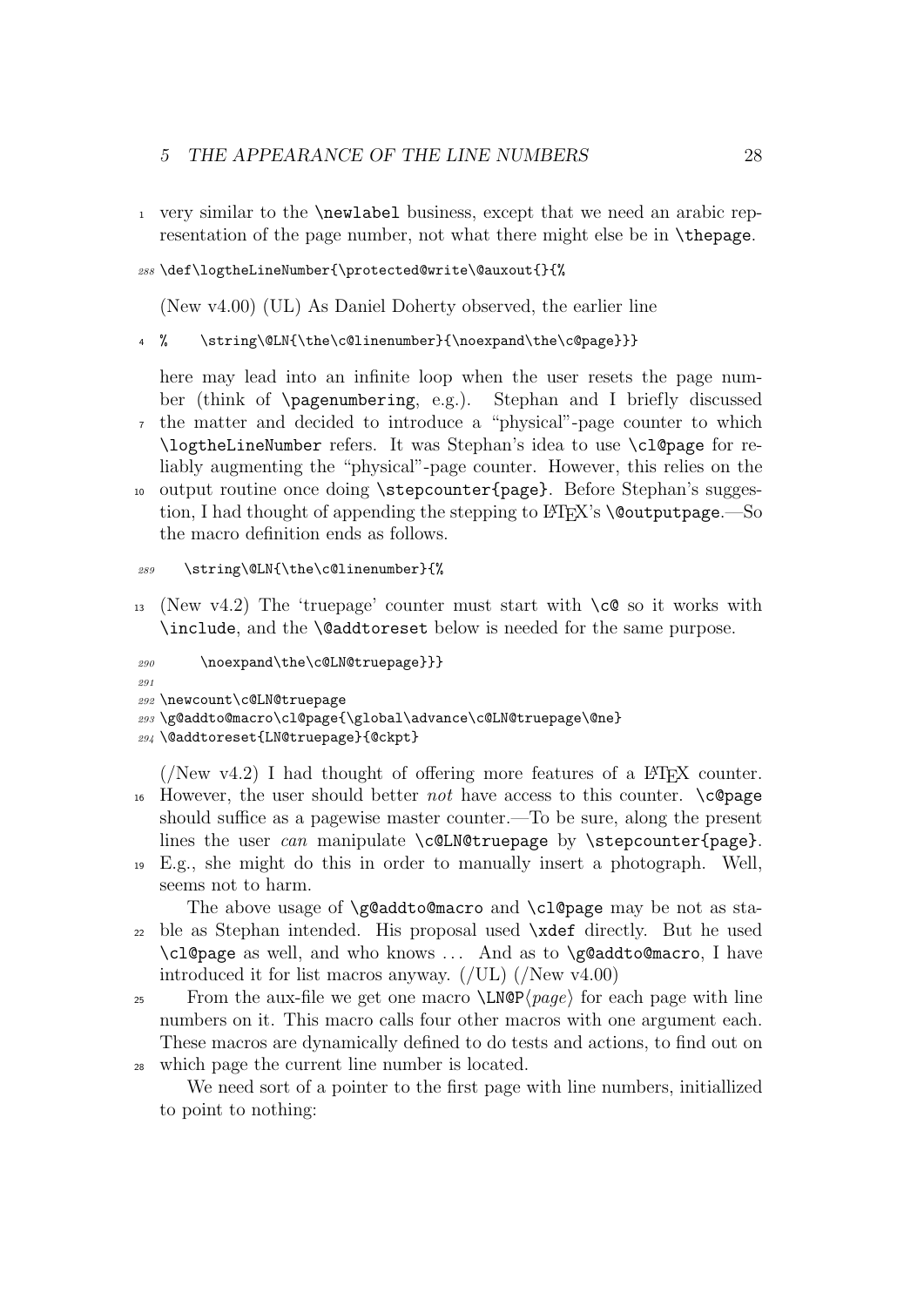```
295 \def\LastNumberedPage{first}
296 \def\LN@Pfirst{\nextLN\relax}
```
<sup>1</sup> The four dynamic macros are initiallized to reproduce themselves in an \xdef

297 \let\lastLN\relax % compare to last line on this page \let\firstLN\relax % compare to first line on this page \let\pageLN\relax % get the page number, compute the linenumber \let\nextLN\relax % move to the next page

During the end-document run through the aux-files, we disable  $\&$ LN. I may put in a check here later, to give a rerun recommendation.

<sup>301</sup> \AtEndDocument{\let\@LN\@gobbletwo}

- <sup>4</sup> Now, this is the tricky part. First of all, the whole definition of \@LN is grouped, to avoid accumulation on the save stack. Somehow  $\cos\theta$  (csname  $\cos\theta$  pushes an entry, which stays after an  $\xdet$  to that
- $\langle cs \rangle$ .

If  $\text{LMQP}(page)$  is undefined, initialize it with the current page and line number, with the *pointer-to-the-next-page* pointing to nothing. And the <sup>10</sup> macro for the previous page will be redefined to point to the current one.

If the macro for the current page already exists, just redefine the lastline-number entry.

<sup>13</sup> Finally, save the current page number, to get the pointer to the following page later.

```
302 \def\@LN#1#2{{\expandafter\@@LN
303 \csname LN@P#2C\@LN@column\expandafter\endcsname
304 \csname LN@PO#2\endcsname
305 {#1}{#2}}}
306
307 \def\@@LN#1#2#3#4{\ifx#1\relax
308 \ifx#2\relax\gdef#2{#3}\fi
\textit{309} \verb|\expandafter\@QCLN\csname LMQP\LastNumberedPage\endcsname#1\%310 \xdef#1{\lastLN{#3}\firstLN{#3}%
311 \pageLN{#4}{\@LN@column}{#2}\nextLN\relax}%
218 \sqrt{2150}313 \def\lastLN##1{\noexpand\lastLN{#3}}%
314 \xdef#1{#1}%
315 \fi
316 \xdef\LastNumberedPage{#4C\@LN@column}}
```
The previous page macro gets its pointer to the current one, replacing the 16 \relax with the cs-token \LN@P $\langle page \rangle$ .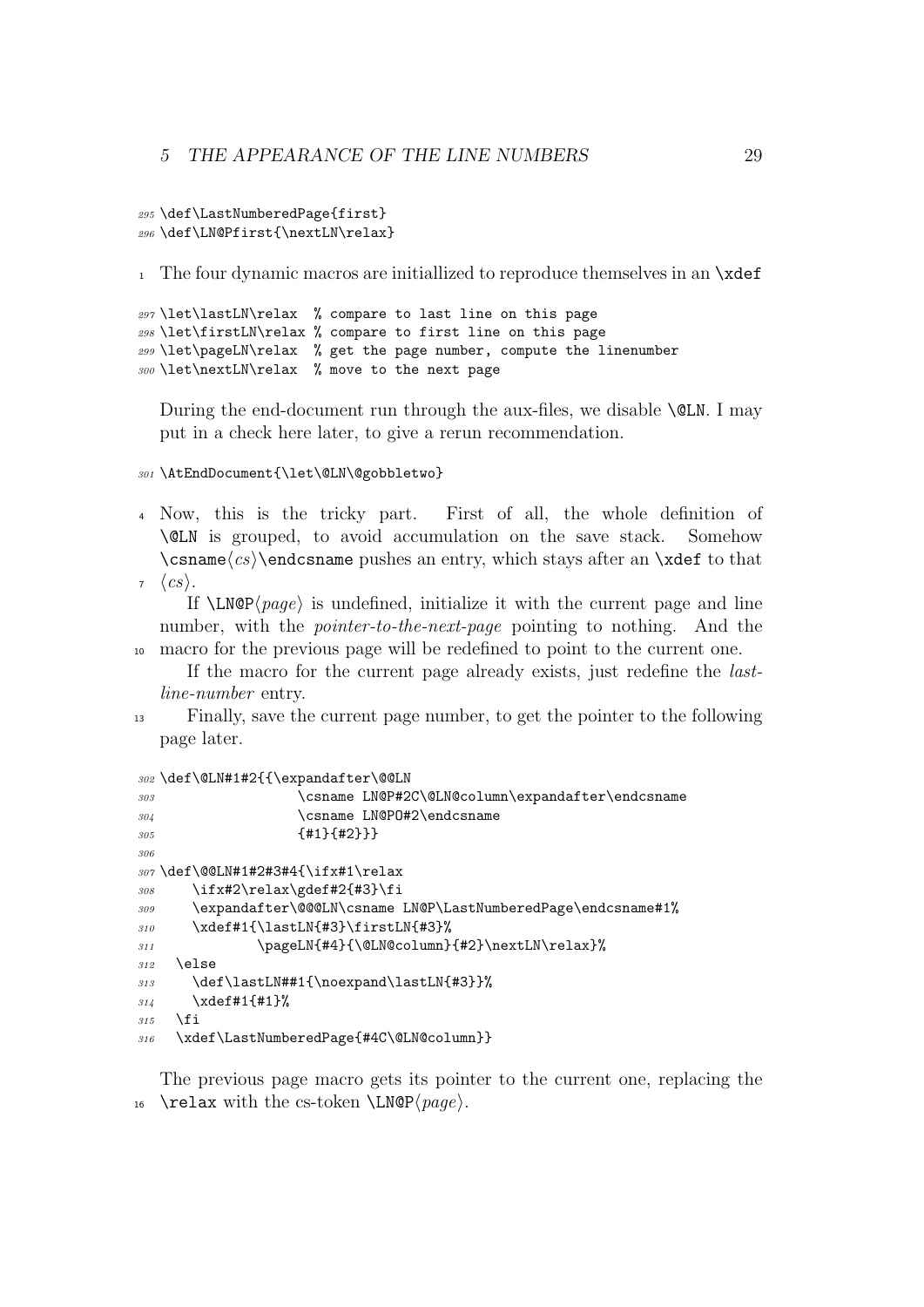```
317 \def\@@@LN#1#2{{\def\nextLN##1{\noexpand\nextLN\noexpand#2}%
318 \chidef#1{#1}}}
```
- Now, to print a line number, we need to find the page, where it resides. This will most probably be the page where the last one came from, or maybe the next page. However, it can be a completely different one. We maintain a
- cache, which is \let to the last page's macro. But for now it is initialized to expand \LN@first, where the poiner to the first numbered page has been stored in.

```
319 \def\NumberedPageCache{\LN@Pfirst}
```
 To find out on which page the current  $\c{$ 0linenumber is, we define the four dynamic macros to do something usefull and execute the current cache macro. \lastLN is run first, testing if the line number in question may be on a later page. If so, disable \firstLN, and go on to the next page via \nextLN.

```
320 \def\testLastNumberedPage#1{\ifnum#1<\c@linenumber
321 \let\firstLN\@gobble
322 \fi}
```
Else, if \firstLN finds out that we need an earlier page, we start over from the beginning. Else, \nextLN will be disabled, and \pageLN will run \gotNumberedPage with four arguments: the first line number on this column, the page number, the column number, and the first line on the page.

```
323 \def\testFirstNumberedPage#1{\ifnum#1>\c@linenumber
324 \def\nextLN##1{\testNextNumberedPage\LN@Pfirst}%
325 \else
326 \let\nextLN\@gobble
327 \def\pageLN{\gotNumberedPage{#1}}%
328 \fi}
```
We start with **\pageLN** disabled and **\nextLN** defined to continue the search with the next page.

```
329 \long\def \@gobblethree #1#2#3{}
330
331 \def\testNumberedPage{%
332 \let\lastLN\testLastNumberedPage
333 \let\firstLN\testFirstNumberedPage
334 \let\pageLN\@gobblethree
335 \let\nextLN\testNextNumberedPage
336 \NumberedPageCache
337 }
```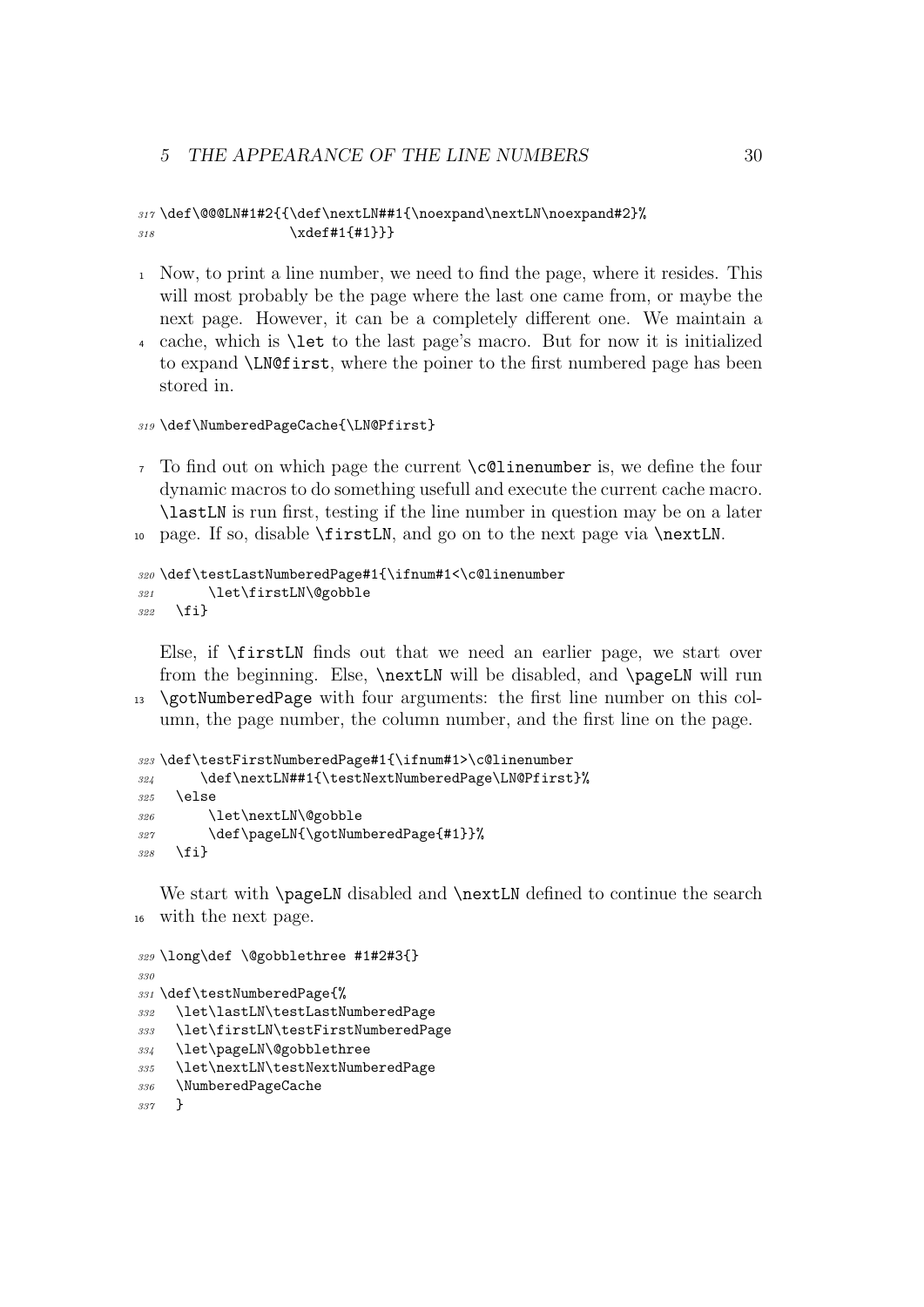#### 5 THE APPEARANCE OF THE LINE NUMBERS 31

- When we switch to another page, we first have to make sure that it is there. If we are done with the last page, we probably need to run TEX again, but for the rest of this run, the cache macro will just return four zeros. This saves a
- lot of time, for example if you have half of an aux-file from an aborted run, in the next run the whole page-list would be searched in vain again and again for the second half of the document.
- If there is another page, we iterate the search.

```
338 \def\testNextNumberedPage#1{\ifx#1\relax
339 \global\def\NumberedPageCache{\gotNumberedPage0000}%
340 \PackageWarningNoLine{lineno}%
341 {Linenumber reference failed,
342 \MessageBreak rerun to get it right}%
343 \else
344 \global\let\NumberedPageCache#1%
345 \fi
346 \testNumberedPage
347 }
```
To separate the official hooks from the internals there is this equivalence, to Let's see if hook in later for whatever purpose:

it finds the label on page 22, line 4, and back here on page 31, line 8.

\let\getLineNumber\testNumberedPage

 So, now we got the page where the number is on. We establish if we are on an odd or even page, and calculate the final line number to be printed.

```
349 \newif\ifoddNumberedPage
350 \newif\ifcolumnwiselinenumbers
351 \columnwiselinenumbersfalse
352
353 \def\gotNumberedPage#1#2#3#4{\oddNumberedPagefalse
354 \ifodd \if@twocolumn #3\else #2\fi\relax\oddNumberedPagetrue\fi
355 \advance\c@linenumber\@ne
356 \ifcolumnwiselinenumbers
357 \subtractlinenumberoffset{#1}%
358 \else
359 \subtractlinenumberoffset{#4}%
360 \fi
361 }
```
You might want to run the pagewise mode with running line numbers, or you might not. It's your choice:

```
362 \def\runningpagewiselinenumbers{%
363 \let\subtractlinenumberoffset\@gobble
364 }
```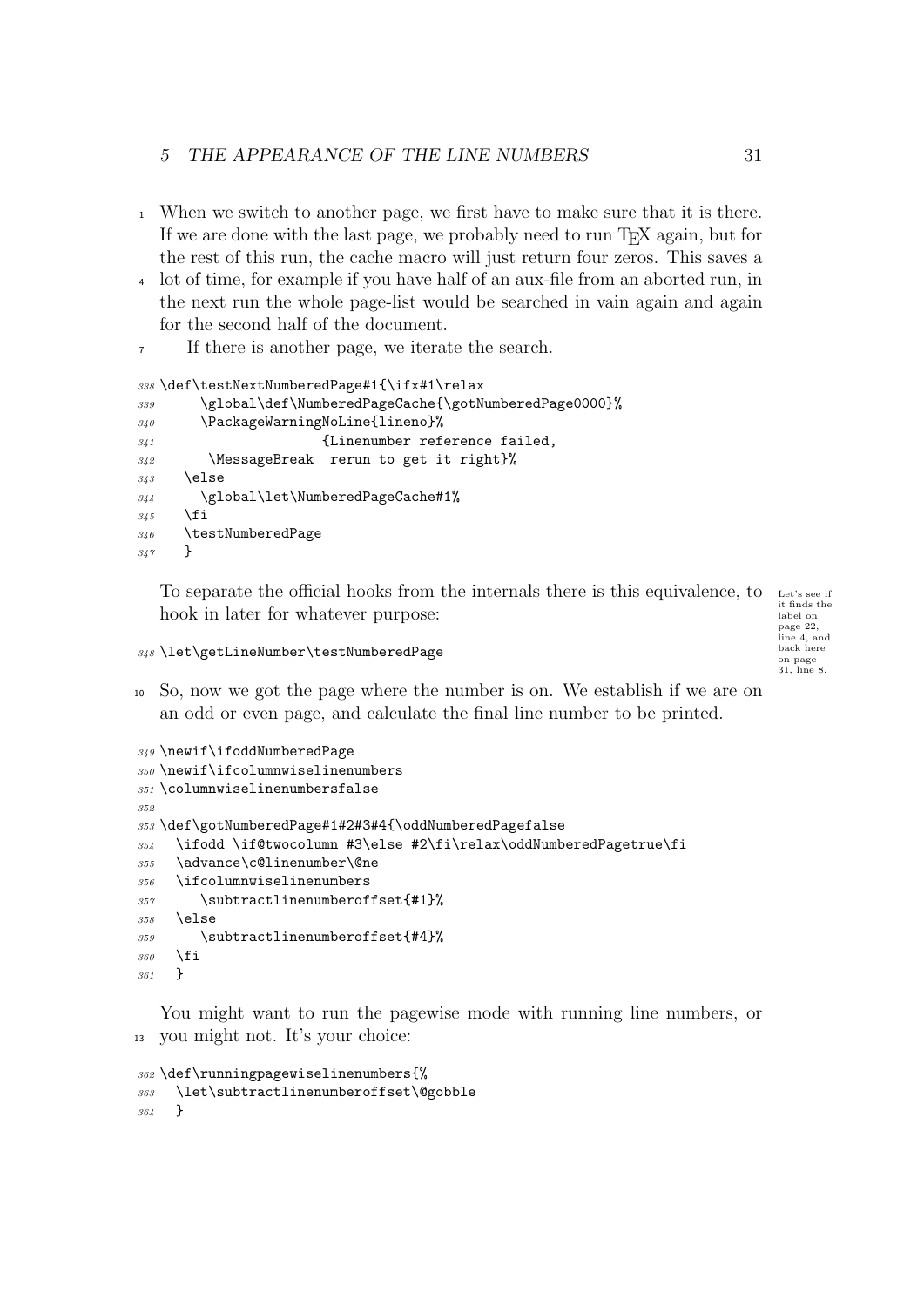```
365
366 \def\realpagewiselinenumbers{%
367 \def\subtractlinenumberoffset##1{\advance\c@linenumber-##1\relax}%
368 }
369
370 \realpagewiselinenumbers
```
 For line number references, we need a protected call to the whole procedure, with the requested line number stored in the **\c@linenumber** counter. This is what gets printed to the aux-file to make a label:

```
371 \def\thePagewiseLineNumber{\protect
372 \getpagewiselinenumber{\the\c@linenumber}}%
```
And here is what happens when the label is refered to:

```
373 \def\getpagewiselinenumber#1{{%
374 \c@linenumber #1\relax\testNumberedPage
375 \thelinenumber
376 }}
```
A summary of all per line expenses:

CPU: The \output routine is called for each line, and the page-search is done.

DISK: One line of output to the aux-file for each numbered line

```
MEM: One macro per page. Great improvement over v1.02, which had one
10 control sequence per line in addition. It blew the hash table after some
        five thousand lines.
```
## 5.4 Twocolumn mode (New v3.06)

 Twocolumn mode requires another patch to the \output routine, in order to print a column tag to the .aux file.

```
377 \AtBeginDocument{% v4.2, revtex4.cls (e.g.).
378 % <- TODO v4.4+: Or better in \LineNoLaTeXOutput!?
379 \let\@LN@orig@makecol\@makecol}
380 \def\@LN@makecol{%
381 \@LN@orig@makecol
382 \setbox\@outputbox \vbox{%
383 \boxmaxdepth \@maxdepth
384 \protected@write\@auxout{}{%
385 \string\@LN@col{\if@firstcolumn1\else2\fi}%
```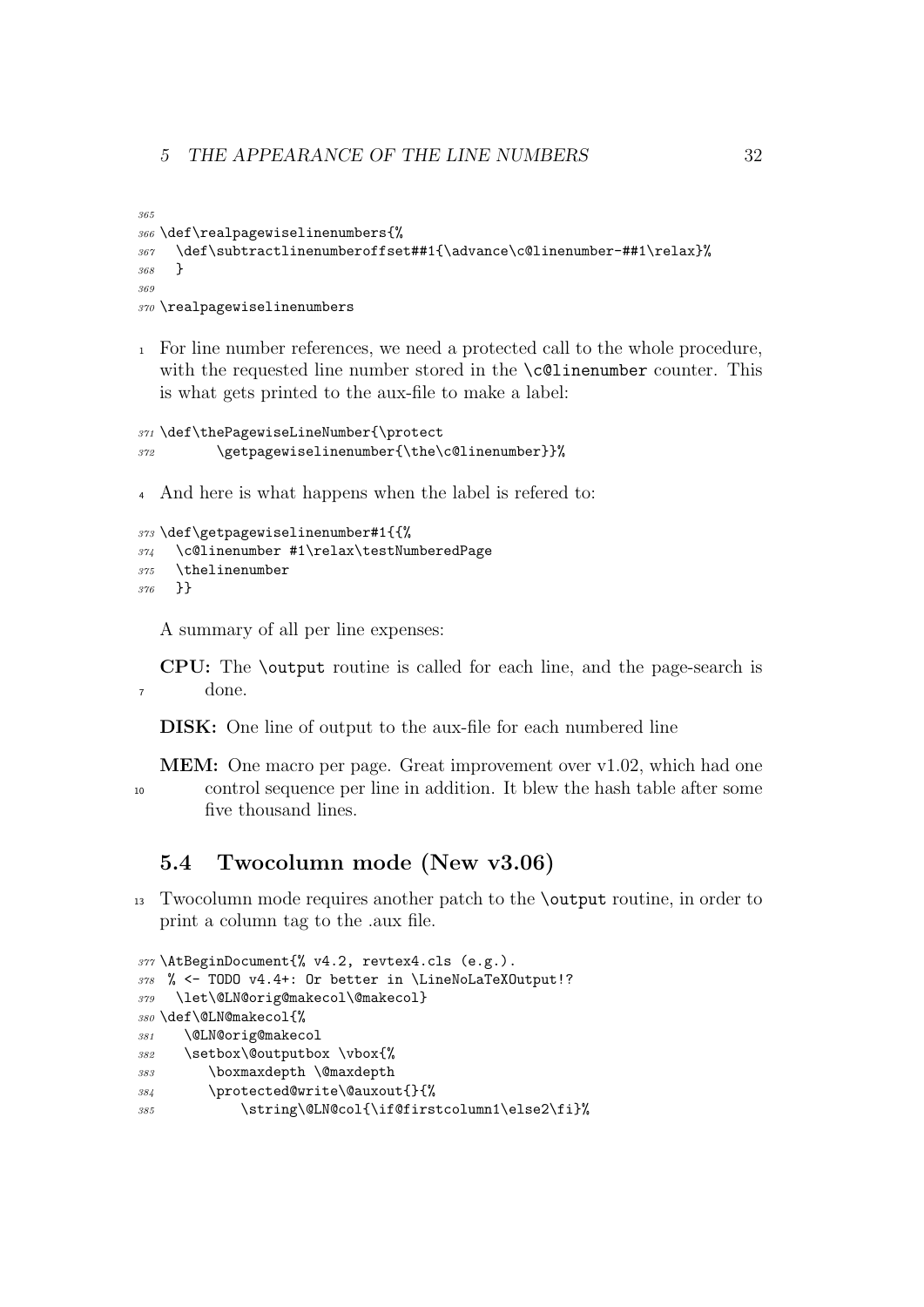```
386 }%
387 \box\@outputbox
388 }% \vbox
389 } %% TODO cf. revtexln.sty.
390
391 \def\@LN@col{\def\@LN@column} % v4.22, removed #1.
392 \@LN@col{1}
```
## $1\,$  5.5 Numbering modulo m, starting at f

Most users want to have only one in five lines numbered. \LineNumber is supposed to produce the outfit of the line number attached to the line, while <sup>4</sup> \thelinenumber is used also for references, which should appear even if they

are not multiples of five.

(New v4.00) Moreover, some users want to control which line num-<sup>7</sup> ber should be printed first. Support of this is now introduced here see \firstlinenumber below.—numline.sty by Michael Jaegermann and James Fortune offers controlling which final line numbers should not be

- <sup>10</sup> printed. What is it good for? We ignore this here until some user demands it.—Peter Wilson's ledmac.sty offers much different choices of line numbers to be printed, due to Wayne Sullivan. (/New v4.00)
- <sup>13</sup> (New v4.22) \c@linenumbermodulo is rendered a fake counter, as discussed since v4.00. So it can no longer be set by **\setcounter.** \modulolinenumbers serves this purpose. Well, does anybody want to do
- <sup>16</sup> what worked with \addtocounter? (Then please tell me.)—At least, \value still works. For the same purpose I rename the fake 'firstlinenumber' counter  $\neq$  0... to  $\ceq$ .... (/New v4.22)
- <sup>19</sup> % \newcount\c@linenumbermodulo % removed for v4.22

#### (New v4.00)

\themodulolinenumber waits for being declared \LineNumber by \modulolinenumbers. (This has been so before, no change.) Here is how it looked before:

% \def\themodulolinenumber{{\@tempcnta\c@linenumber

```
25 % \divide\@tempcnta\c@linenumbermodulo
```
- % \multiply\@tempcnta\c@linenumbermodulo
- % \ifnum\@tempcnta=\c@linenumber\thelinenumber\fi

```
28 % }}
```
(UL) This was somewhat slow. This arithmetic happens at every line. This time I tend to declare an extra line counter (as opposed to my usual rec-<sup>31</sup> ommendations to use counters as rarely as possible) which is stepped every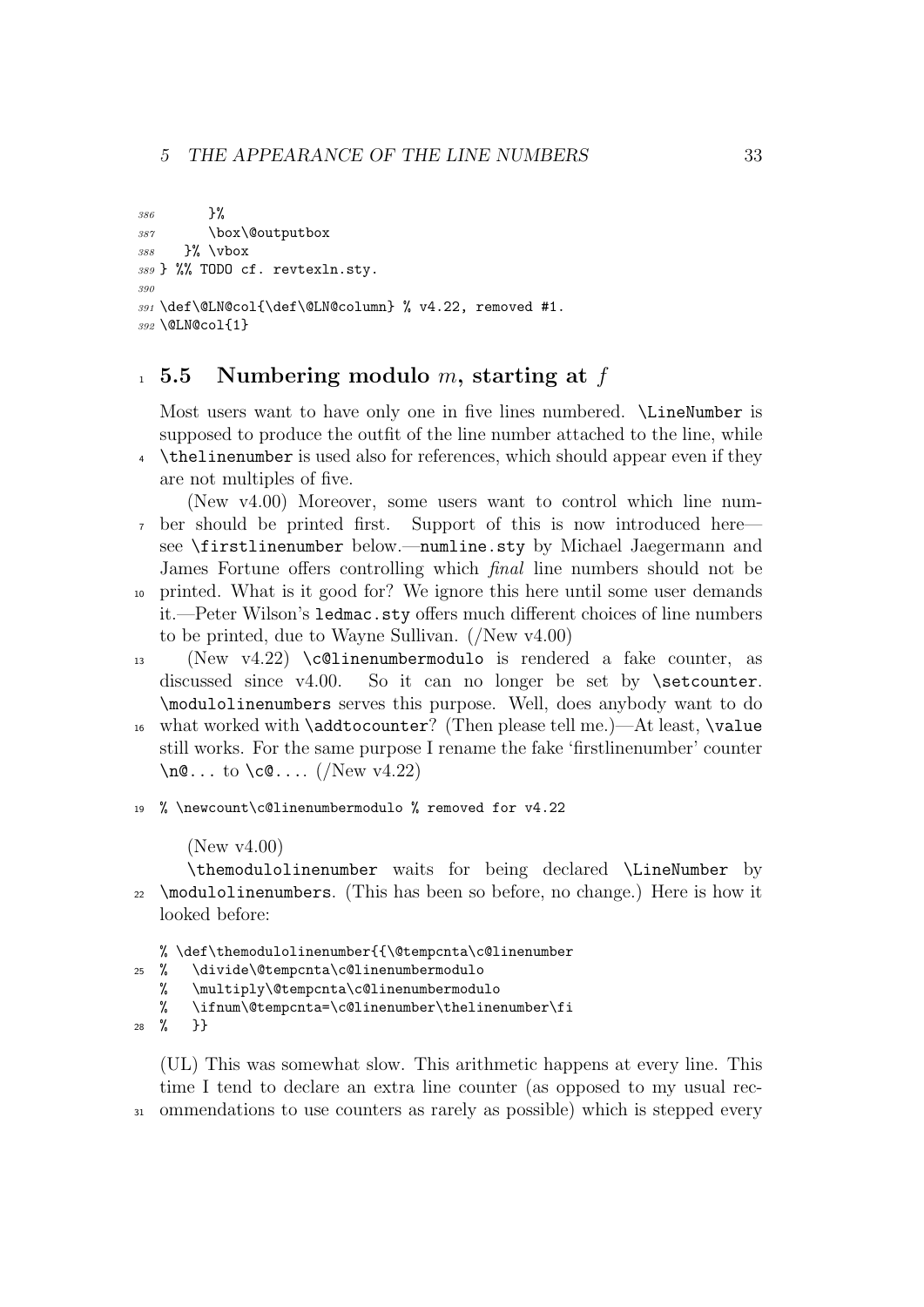- 1 line. It could be incremented in the same way as  $\c{clM@truepage}$  is incremented via \cl@page! This is another point in favour of {linenumber} being a L<sup>AT</sup>EX counter! When this new counter equals  $\c{ell}$  neumbermodulo, it is
- <sup>4</sup> reset, and \thelinenumber is executed.—It gets much slower by my support of controlling the first line number below. I should improve this.—On the other hand, time expense means very little nowadays, while the number of
- <sup>7</sup> TEX counters still is limited.

For the same purpose, moreover, attaching the line number box could be intercepted earlier (in \MakeLineNo), without changing \LineNumber. How-<sup>10</sup> ever, this may be bad for the latter's announcement as a wizard interface in section 10.  $//UL)$ 

Here is the new code. It is very near to my lnopatch.sty code which <sup>13</sup> introduced the first line number feature before.—I add starting with a  $\text{relax}$ which is so often recommended—without understanding this really. At least, it will not harm.—Former group braces appear as \begingroup/\endgroup <sup>16</sup> here.

```
393 \def\themodulolinenumber{\relax
394 \ifnum\c@linenumber<\c@firstlinenumber \else
395 \begingroup
396 \@tempcnta\c@linenumber
397 \advance\@tempcnta-\c@firstlinenumber
398 \divide\@tempcnta\c@linenumbermodulo
399 \multiply\@tempcnta\c@linenumbermodulo
\texttt{{\char'13400}}\qquad \qquad \texttt{{\char'13400}}\qquad \qquad \texttt{{\char'1340}}401 \{101 \{101 \}402 \endgroup
403 \fi
404 }
```
 $($ /New v4.00)

The user command to set the modulo counter: (New  $v4.31$ ) ... a star <sup>19</sup> variant is introduced to implement Hillel Chayim Yisraeli's idea to print the first line number after an interruption of the edited text by some editor's text, regardless of the modulo. If it is 1, it is printed only with <sup>22</sup> \firstlinenumber{1}. I.e., you use \modulolinenumbers\* for the new feature, without the star you get the simpler behaviour that we have had so far. And you can switch back from the refined behaviour to the sim-<sup>25</sup> ple one by using \modulolinenumbers without the star.—This enhancement is accompanied by a new package option modulo\* which just executes \modulolinenumbers\* (subsection 6.4).—'With \firstlinenumber{1}' exactly means: '1' is printed if and only if the last **\firstlinenumber** before or

in the paragraph that follows the "interruption" has argument '1' (or something expanding to '1', or (to) something that  $T_F X$  "reads" as 1, e.g.: a  $T_F X$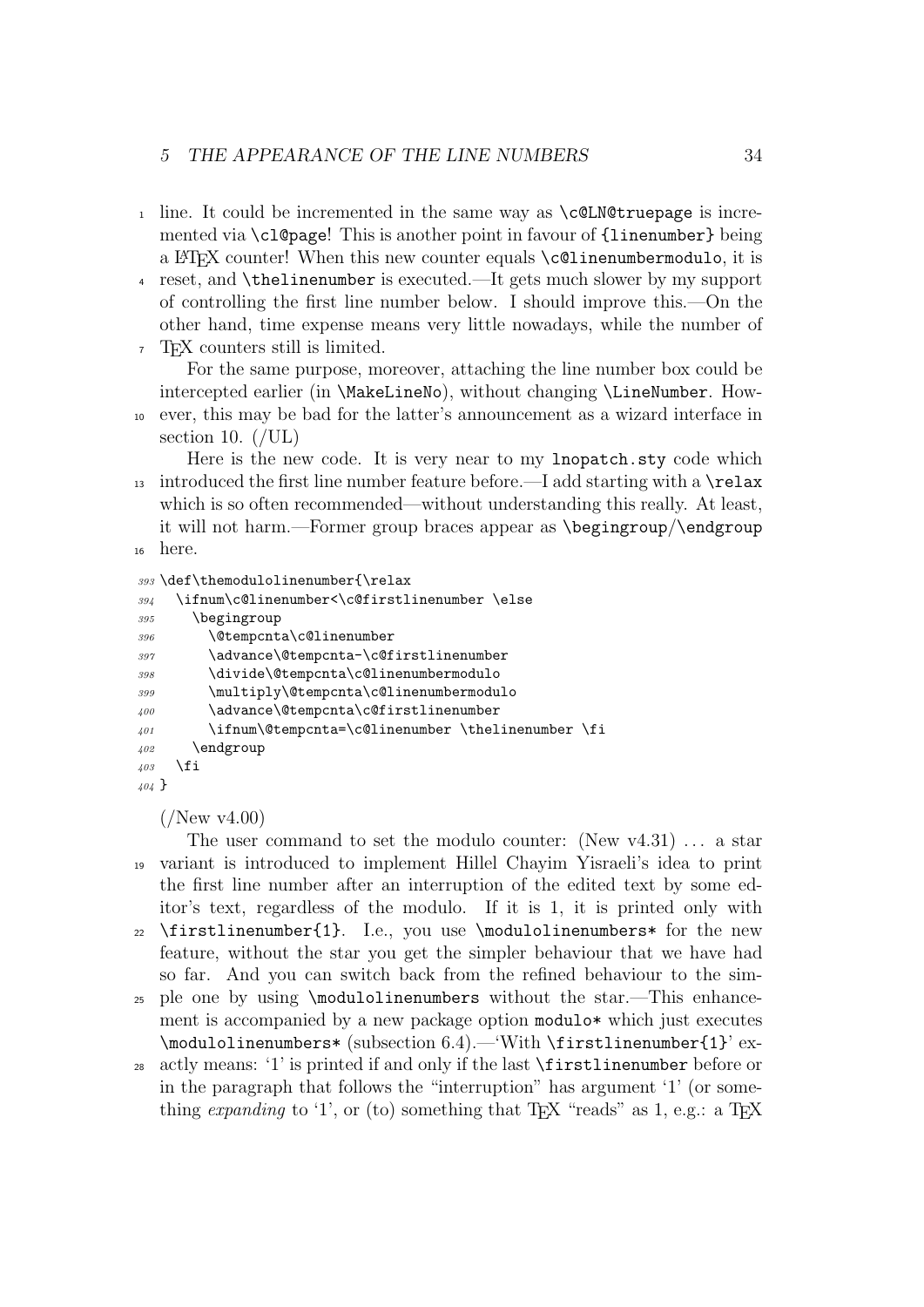#### 5 THE APPEARANCE OF THE LINE NUMBERS 35

 count register storing 1).—At present, this behaviour may be unsatisfactory with pagewise line-numbering ... I'll make an experimental extra package if someone complains . . .

```
405 \newcommand\modulolinenumbers{%
406 \@ifstar
407 {\def\@LN@maybe@moduloresume{%
408 \global\let\@LN@maybe@normalLineNumber
409 \@LN@normalLineNumber}%
410 Allentification Contract Contract Contract Contract Contract Contract Contract Contract Contract Contract Contract Contract Contract Contract Contract Contract Contract Contract Contract Contract Contract Contract Con
411 {\let\@LN@maybe@moduloresume\relax \@LN@modulolinenos}%
412 }
413
414 \global\let\@LN@maybe@normalLineNumber\relax
415 \let\@LN@maybe@moduloresume\relax
416 \gdef\@LN@normalLineNumber{%
417 \ifnum\c@linenumber=\c@firstlinenumber \else
418 \ifnum\c@linenumber>\@ne
419 \def\LineNumber{\thelinenumber}%
\angle420 \fi
421 \fi
```
 \def instead of \let enables taking account of a redefinition of \thelinenumber in a present numbering environment (e.g.).

```
422 \global\let\@LN@maybe@normalLineNumber\relax}
```
Instead of changing \LineNumber directly by LN@moduloresume, these tricks enable \modulolinenumbers\* to act as locally as I can make it. I don't know how to avoid that the output routine switches back to the normal modulo behaviour by a global change. (An \aftergroup may fail in admittedly improbable cases.)

```
423 \newcommand*\@LN@modulolinenos[1][\z@]{%
```
The definition of this macro is that of the former \modulolinenumbers.  $($ /New v4.31)

```
424 \let\LineNumber\themodulolinenumber
425 \ifnum#1>\@ne
426 \chardef \frac{26}{126} \chardef \frac{8}{122}, note below
427 \c@linenumbermodulo#1\relax
428 \else\ifnum#1=\@ne
```

```
13 % \def\LineNumber{\thelinenumber}%
```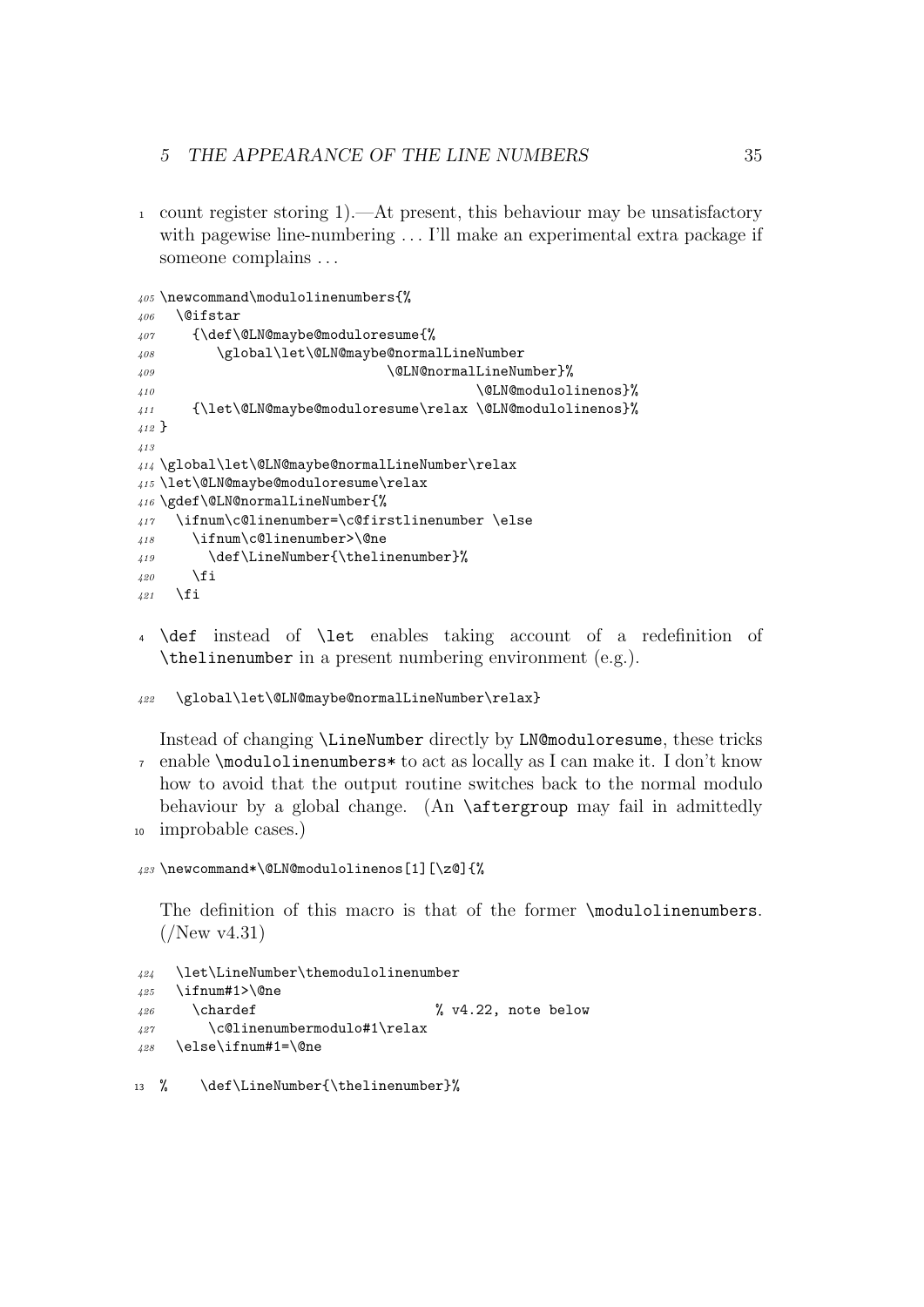#### 5 THE APPEARANCE OF THE LINE NUMBERS 36

1 (New v4.00) I am putting something here to enable  $\frac{1}{\text{irstlinenumber with}}$  $\c{ellinenumber modulo = 1. With Inopatch. sty, a trick was offered for this$ purpose. It is now obsolete.

```
429 \def\LineNumber{\@LN@ifgreat\thelinenumber}%
```

```
4 (New v4.00)
```
<sup>430</sup> \fi\fi <sup>431</sup> }

(New  $v4.00$ ) The default of **\@LN@ifgreat** is

```
432 \let\@LN@ifgreat\relax
```
The previous changes as soon as **\firstlinenumber** is used:

```
433 \newcommand*\firstlinenumber[1]{%
434 \chardef\c@firstlinenumber#1\relax
```
<sup>7</sup> No counter, little values allowed only—OK?—(UL) The change is local— OK? The good thing is that  $\cdot$  (plobal $\frac{in \mathbb{N}}{number}$ ) works. Moreover,  $\mod$  inenumbers acts locally as well. (*IUL*)

```
10 (New v4.31)
```

```
435 \let\@LN@ifgreat\@LN@ifgreat@critical}
436
437 \def\@LN@ifgreat@critical{%
438 \ifnum\c@linenumber<\c@firstlinenumber
439 \expandafter \@gobble
440 \fi}%
```
 $($ /New v4.31)

The default value of **\c@firstlinenumber** is 0. This is best for what one <sup>13</sup> would expect from modulo printing.

```
441 \let\c@firstlinenumber=\z@
```
For usage and effects of \modulolinenumbers and \firstlinenumbers, please consult section 10. Two details on \firstlinenumbers here:  $_{16}$  (i) \firstlinenumber acts on a paragraph if and only if (a) the paragraph

is broken into lines "in line-numbering mode" (after \linenumbers, e.g.); (b) it is the last occurrence of a \firstlinenumbers before or in the para-

<sup>19</sup> graph. (The practical applications of this that I can imagine don't seem appealing to me.) Cf. the explanation above of how \modulolinenumbers and \firstlinenumbers interact—for this and for (ii), which is concerned <sup>22</sup> with possible arguments for \firstlinenumbers.

Note that the line numbers of the present section demonstrate the two devices. (/New v4.00)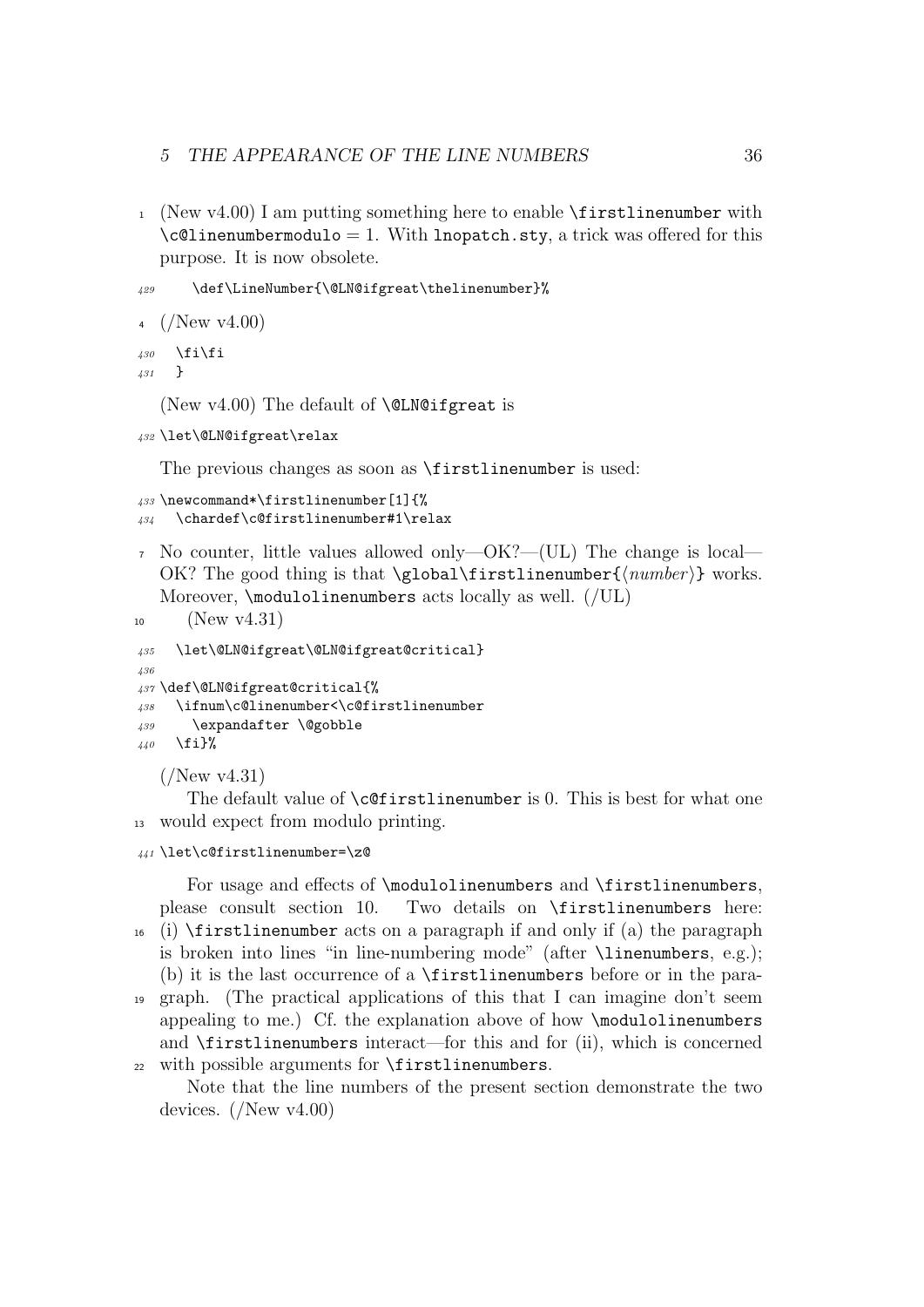442 \chardef\c@linenumbermodulo=5 % v4.2; ugly? <sup>443</sup> \modulolinenumbers[1]

- $_1$  (New v4.22) The new implementation through \chardef decreases the functionality and raises certain compatibility problems. I face this without fear. The maximum modulo value is now 255. I expect that this suffices for
- <sup>4</sup> usual applications. However, some users have "abused" lineno.sty to get ednotes.sty features without line numbers, so have set the modulo to a value beyond the total number of lines in their edition. This ought to be

7 replaced by  $\let\makerow\text{number\relax. (New v4.22)}$ 

## 6 Package options

(New v4.1) The last heading formerly was the heading of what is now sub-<sup>10</sup> section 6.4. The options declared there were said to execute user commands only. This was wrong already concerning displaymath and hyperref. At least, however, these options were no or almost no occasion to skip definitions <sup>13</sup> or allocations. This is different with the options that we now insert.

## 6.1 Extended referencing to line numbers. (v4.2)

This subsection explains and declares package option addpageno.

<sup>16</sup> If a line to whose number you refer by  $\ref$  is not on the present page, it may be useful to add the number of the page on which the line occurs and perhaps it should not be added otherwise. In general, you could use <sup>19</sup> the Standard LATEX package varioref for this. However, the latter usually produces verbose output like 'on the preceding page'— unless costumized—, while in critical editions, e.g., one may prefer just adding the page number <sup>22</sup> and some mark on the left of the line number, irrespectively of how far the page is apart etc. To support this, package option addpageno provides a command \vpagelineref to be used in place of \ref. This produces, e.g.,

<sup>25</sup> '34.15' when referring to line 15 on page 34 while the present page is not 34. You can customize the outcome, see the package file vplref.sty where the code and further details are. You may conceive of \vpagelineref as a <sup>28</sup> certain customization of varioref's \vref.

This implies that option addpageno requires the files vplref.sty and varioref.sty. addpageno automatically loads both of them. Yet you can <sup>31</sup> also load varioref.sty on your own to use its package options.

Of course, you might better introduce a shorter command name for \vpagelineref for your work, while we cannot predict here what shorthand 34 will fit your work. E.g., \newcommand{\lref}{\vpagelineref}.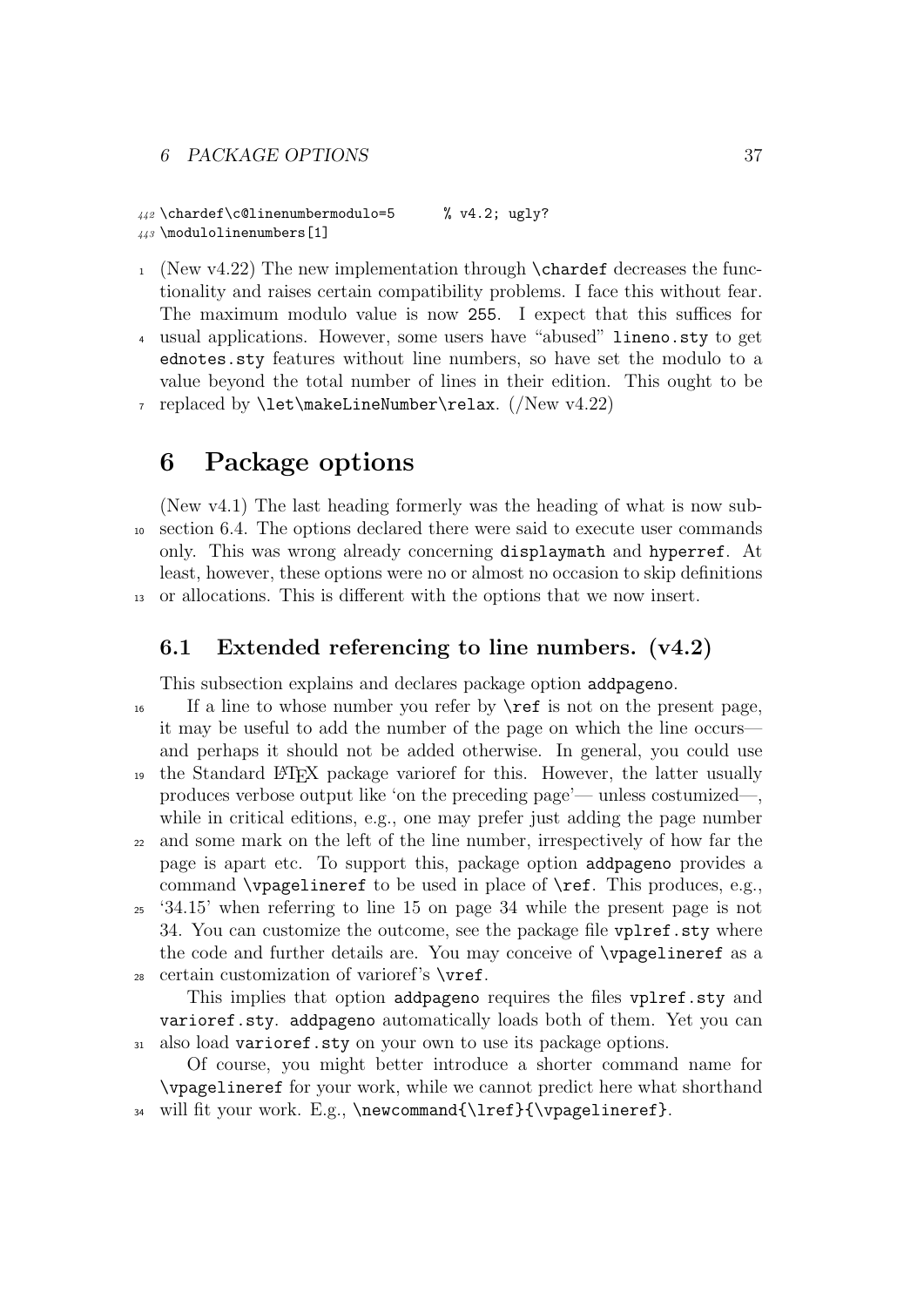#### 6 PACKAGE OPTIONS 38

<sup>1</sup> If you really want to add the page number in any case, use, e.g., some \myref instead of \ref, after

```
newcommand*{\myref}{\pageref{#1}.\ref{#1}}
```
or what you like. You don't need the addpageno option in this case.

<sup>4</sup> addpageno is due to a suggestion by Sergei Mariev.

```
444 \DeclareOption{addpageno}{%
```

```
445 \AtEndOfPackage{\RequirePackage{vplref}[2005/04/25]}}
```
## 6.2 \linelabel in math mode

We have made some first steps towards allowing *\linelabel* in math mode. <sup>7</sup> Because our code for this is presently experimental, we leave it to the user to decide for the experiment by calling option mathrefs. We are in a hurry now and thus leave the code, explanations, and discussion in the separate package

- <sup>10</sup> ednmath0.sty. Maybe we later find the time to improve the code and move the relevant content of ednmath0.sty to here. The optimal situation would be to define \linelabel from the start so it works in math mode, omitting
- <sup>13</sup> the mathrefs option.

Actually, this package even provides adjustments for analogously allowing ednotes.sty commands in math mode. Loading the package is postponed <sup>16</sup> to \AtBeginDocument when we know whether these adjustments are needed.

```
446 \DeclareOption{mathrefs}{\AtBeginDocument
447 {\RequirePackage{ednmath0}[2004/08/20]}}
```
## 6.3 Arrays, tabular environments (Revised v4.11)

This subsection explains and declares package options edtable, longtable, <sup>19</sup> and nolongtablepatch.

The standard LAT<sub>EX</sub> tabular environments come as single boxes, so the lineno.sty versions before v4.00 treated them as (parts of) single lines, <sup>22</sup> printing (at most) one line number beside each and stepping the line number counter once only. Moreover, \linelabels got lost. Of course, tables are usually so high that you will want to treat each row like a line. (Christian

<sup>25</sup> Tapp even desires that the lines of table entries belonging to a single row are treated like ordinary lines.) Footnotes get lost in such environments as well, which was bad for ednotes.sty.

<sup>28</sup> We provide adjustments to count lines, print their numbers etc. as desired at least for *some* LATEX tabular environments. (Like with other details,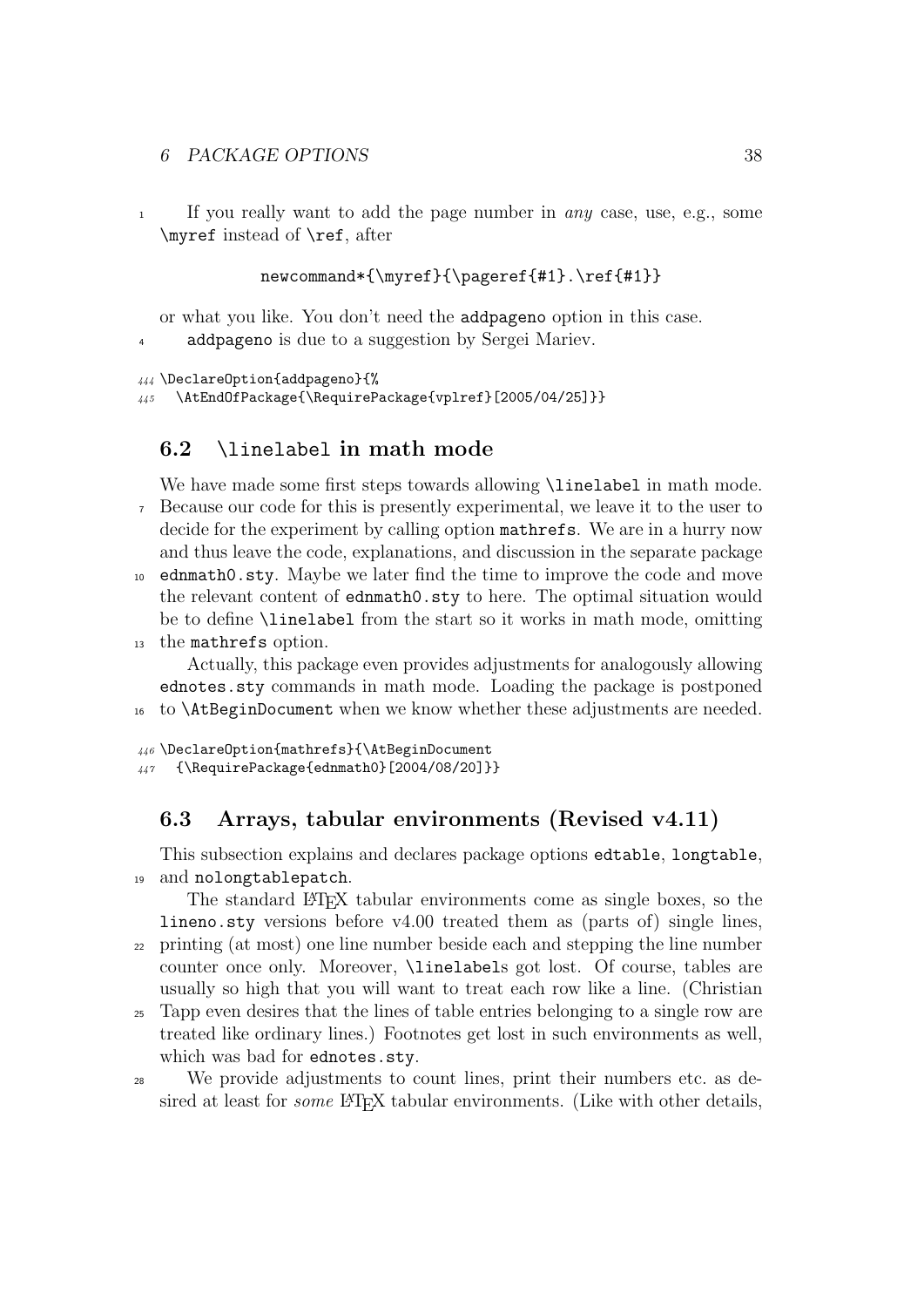#### 6 PACKAGE OPTIONS 39

- <sup>1</sup> "some" is to some extent explained in edtable.sty.) We do this similarly as with option mathrefs before. We leave code and explanations in the separate package edtable.sty. (For wizards: this package provides adjustments for
- <sup>4</sup> ednotes.sty as well. However, in the present case we don't try to avoid them unless ednotes.sty is loaded.) Package option edtable defines—by loading edtable.sty—an environment {edtable} which is able to change some
- $\Delta F$ <sub>EX</sub> tabular environments with the desired effects. (v4.11: edtable.sty  $v1.3$  counts LAT<sub>EX</sub>'s {array} [etc.] as a "tabular environment" as well.)

The {edtable} environment doesn't help with longtable.sty, however. <sup>10</sup> To make up for this, {longtable} is adjusted in a different way—and this happens only when another lineno.sty option longtable is called. In this case, option edtable needn't be called explicitly: option longtable works as if edtable had been called.

Now, we are convinced that vertical spacing around {longtable} works wrongly—see LATEX bugs database tools/3180 and 3485, or see explanations <sup>16</sup> in the package ltabptch.sty (which is to be obtained from CTAN folder

- /macros/latex/ltabptch). Our conviction is so strong that the longtable option loads—after longtable.sty—the patch package ltabptch.sty. If <sup>19</sup> the user doesn't want this (maybe preferring her own arrangement with the
- vertical spacing), she can forbid it by calling nolongtablepatch. The following code just collects some choices, which are then executed

22 in section 6.7. We use an  $\if...$  without  $\newcommand{\mbox}{i.1}$  without  $\newcommand{\mbox}{i.1}$  since  $\if...$  true and \if...false would occur at most two times and only within the present package. (\AtEndOfClass{\RequirePackage{edtable}} could be used in-

<sup>25</sup> stead, I just overlooked this. Now I don't change it because it allows to change the version requirement at one place only.)

```
448 \let\if@LN@edtable\iffalse
449
450 \DeclareOption{edtable}{\let\if@LN@edtable\iftrue}
451
452 \DeclareOption{longtable}{\let\if@LN@edtable\iftrue
453 \PassOptionsToPackage{longtable}{edtable}}
454
455 \DeclareOption{nolongtablepatch}{%
456 \PassOptionsToPackage{nolongtablepatch}{edtable}}
```
 $($ /New v4.1)

## <sup>28</sup> 6.4 Switch among settings

There is a bunch of package options that execute user commands only.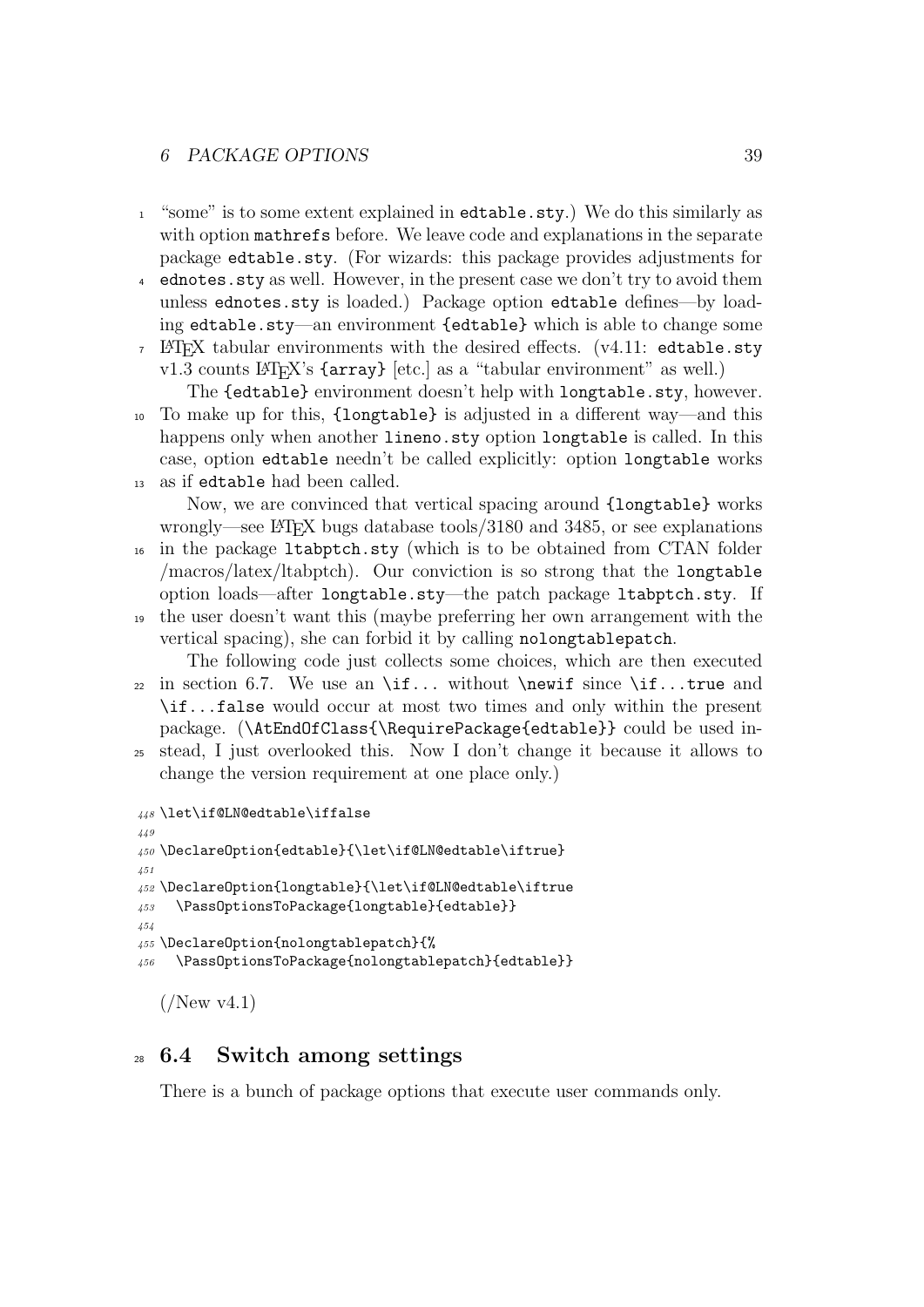<sup>1</sup> Options left (right) put the line numbers on the left (right) margin. This works in all modes. left is the default.

```
457 \DeclareOption{left}{\leftlinenumbers*}
458
459 \DeclareOption{right}{\rightlinenumbers*}
```
Option switch (switch\*) puts the line numbers on the outer (inner) margin <sup>4</sup> of the text. This requires running the pagewise mode, but we turn off the page offset subtraction, getting sort of running numbers again. The pagewise option may restore true pagewise mode later.

```
460 \DeclareOption{switch}{\setpagewiselinenumbers
461 \sqrt{461}462 \runningpagewiselinenumbers}
463
464 \DeclareOption{switch*}{\setpagewiselinenumbers
465 \switchlinenumbers*%
466 \runningpagewiselinenumbers}
```
<sup>7</sup> In twocolumn mode, we can switch the line numbers to the outer margin, and/or start with number 1 in each column. Margin switching is covered by the switch options.

```
467 \DeclareOption{columnwise}{\setpagewiselinenumbers
468 \columnwiselinenumberstrue
469 \realpagewiselinenumbers}
```
- <sup>10</sup> The options pagewise and running select the major linenumber mechanism. running line numbers refer to a real counter value, which can be reset for any paragraph, even getting multiple paragraphs on one page starting with
- <sup>13</sup> line number one. pagewise line numbers get a unique hidden number within the document, but with the opportunity to establish the page on which they finally come to rest. This allows the subtraction of the page offset, getting
- <sup>16</sup> the numbers starting with 1 on top of each page, and margin switching in twoside formats becomes possible. The default mode is running.
- The order of declaration of the options is important here pagewise must <sup>19</sup> come after switch, to overide running pagewise mode. running comes last, to reset the running line number mode, e.g, after selecting margin switch mode for pagewise running. Once more, if you specify all three of the options
- <sup>22</sup> [switch,pagewise,running], the result is almost nothing, but if you later say \pagewiselinenumbers, you get margin switching, with real pagewise line numbers.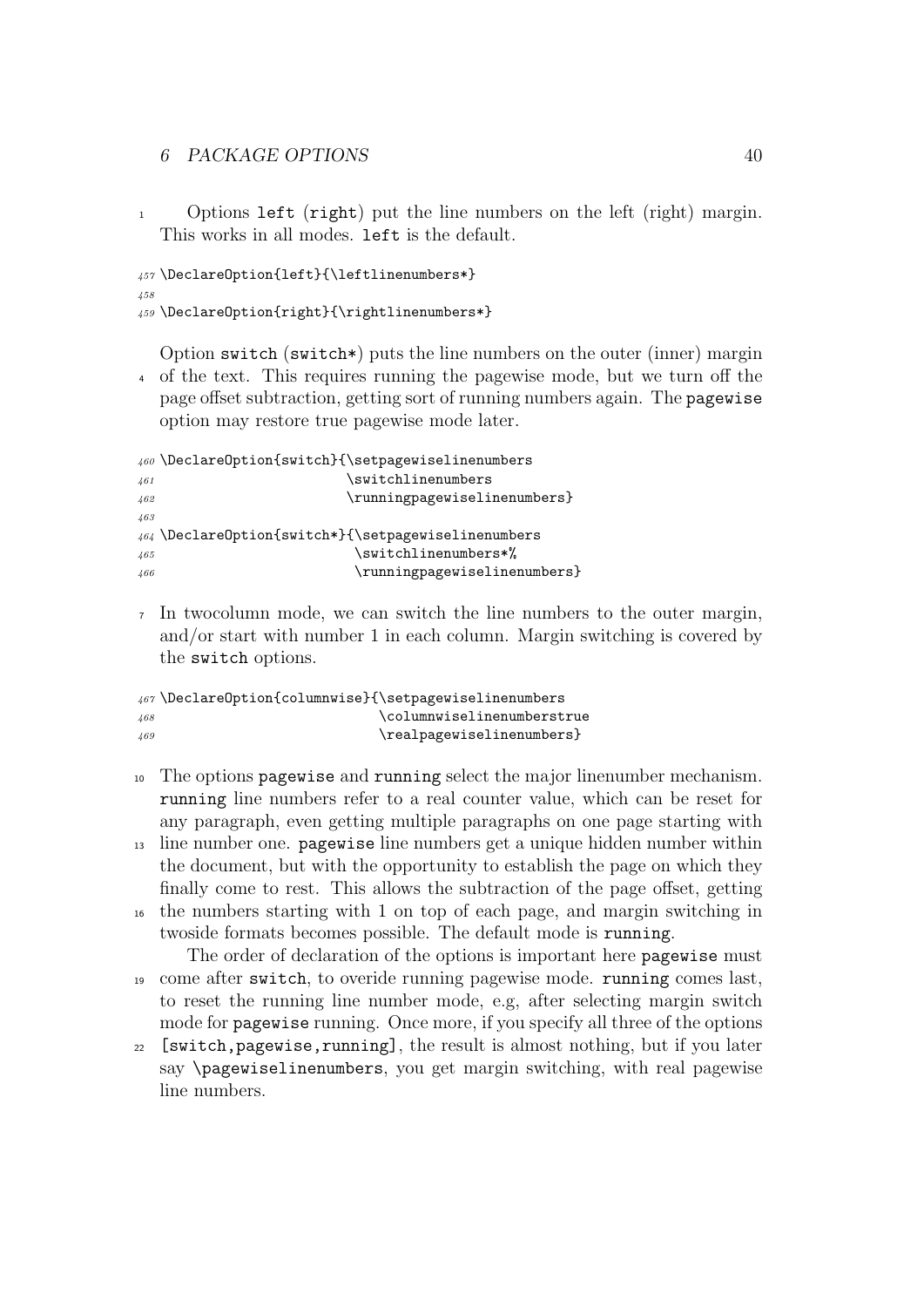#### 6 PACKAGE OPTIONS 41

```
470 \DeclareOption{pagewise}{\setpagewiselinenumbers
471 (and the settlement of the settlement of the settlement of the settlement of the settlement of the settlement of the settlement of the settlement of the settlement of the settlement of the settlement of the settlement 
472
```

```
473 \DeclareOption{running}{\setrunninglinenumbers}
```
<sup>1</sup> The option modulo causes only those linenumbers to be printed which are multiples of five.

```
474 \DeclareOption{modulo}{\modulolinenumbers\relax}
```
Option modulo\* modifies modulo in working like \modulolinenumbers\*—see <sup>4</sup> section 10.

```
475 \DeclareOption{modulo*}{\modulolinenumbers*\relax}
```
The package option mathlines switches the behavior of the {linenomath} environment with its star-form. Without this option, the {linenomath} <sup>7</sup> environment does not number the lines of the display, while the star-form

```
does. With this option, its just the opposite.
```

```
476 \DeclareOption{mathlines}{\linenumberdisplaymath}
```
displaymath now calls for wrappers of the standard LATEX display math <sup>10</sup> environment. This was previously done by mlineno.sty.

(New v4.3) Option 'displaymath' becomes default according to Erik Luijten's suggestion. I was finally convinced of this as soon as I discov-<sup>13</sup> ered how to avoid a spurious line number above \begin{linenomath} (subsection 3.3). \endlinenomath provides \ignorespaces, so what could go wrong now?

```
477 \DeclareOption{displaymath}{\PackageWarningNoLine{lineno}{%
478 Option [displaymath] is obsolete -- default now!}}
```

```
_{16} (/New v4.3)
```
## 6.5 Compatibility with hyperref

The hyperref package, via nameref, requires three more groups in the sec-<sup>19</sup> ond argment of a \newlabel. Well, why shouldn't it get them? (New v3.07) The presence of the nameref package is now detected automatically \AtBeginDocument. (/New v3.07) (Fixed in v3.09) We try to be smart, <sup>22</sup> and test \AtBeginDocument if the nameref package is loaded, but hyperref postpones the loading of nameref too, so this is all in vain.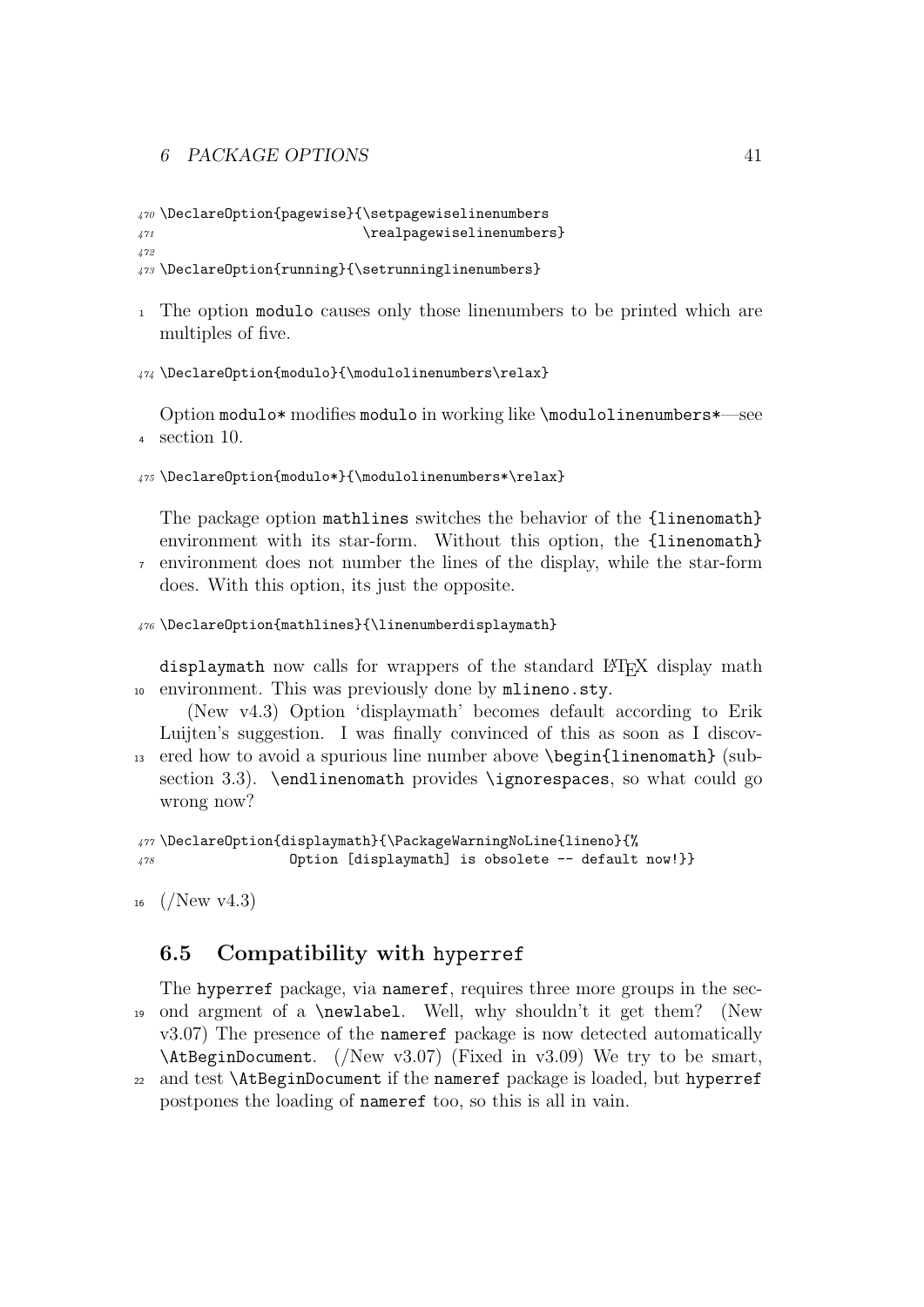#### 6 PACKAGE OPTIONS 42

- (New v4.3) But we can also test at the first \linelabel. Regarding the error-message for misplaced \linelabel from v4.11: previously, \linenumbers rendered \linelabel the genuine version of \linelabel from
- the start on. This doesn't work now, since \@LN@linelabel may change its meaning after the first \linenumbers and before a next one (if there is some).  $\left(\sqrt{\text{New v4.3}}\right)$

```
479 \DeclareOption{hyperref}{\PackageWarningNoLine{lineno}{%
480 Option [hyperref] is obsolete.
481 \MessageBreak The hyperref package is detected automatically.}}
482
483 \AtBeginDocument{%
484 \@ifpackageloaded{nameref}{%
```
 (New v4.3) "Global" is merely "symbolic" \AtBeginDoc.... If nameref is not detected here, the next \@LN@linelabel will do almost the same, then globally indeed.

```
485 \gdef\@LN@ExtraLabelItems{{}{}{}}%
486 }{%
487 \global\let\@LN@@linelabel\@LN@linelabel
488 \gdef\@LN@linelabel{%
```
 \@ifpackageloaded is "preamble only", its—very internal—preamble definition is replicated here:

```
489 \expandafter
490 \ifx\csname ver@nameref.sty\endcsname\relax \else
491 \gdef\@LN@ExtraLabelItems{{}{}{}}%
\sqrt{492} \fi
```
Now aim at the "usual" behaviour:

```
493 \global\let\@LN@linelabel\@LN@@linelabel
494 \global\let\@LN@@linelabel\relax
495 \@LN@linelabel
496 }%
497 }%
498 }
13 \frac{(New \text{ v}4.3)}{2}(New v4.1)
```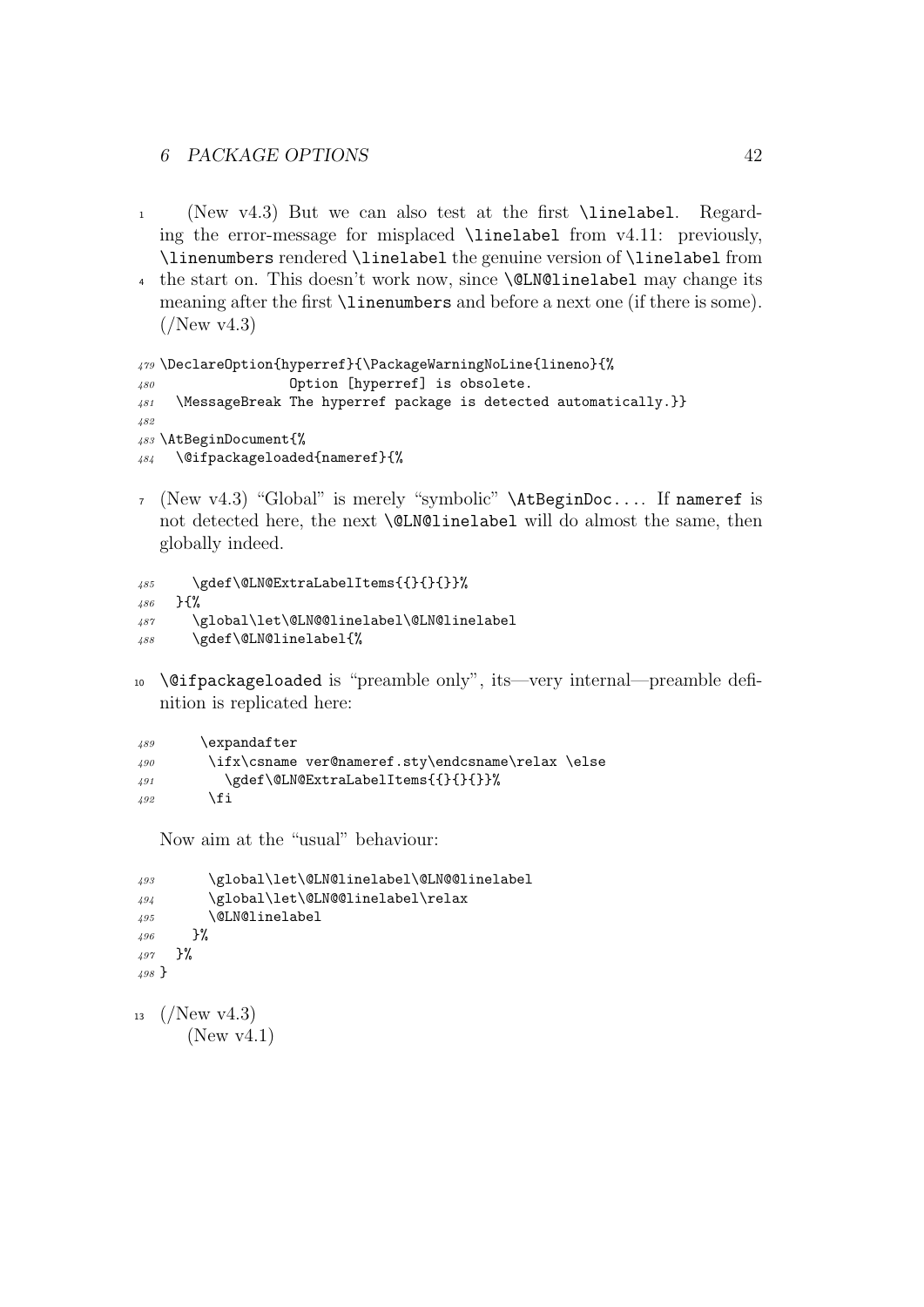## <sup>1</sup> 6.6 A note on calling so many options

The number of package options may stimulate worrying about how to enter all the options that one would like to use—they may not fit into one line. <sup>4</sup> Fortunately, you can safely break code lines after the commas separating the

option names in the \usepackage command (no comment marks needed).

## 6.7 Execute options

<sup>7</sup> We stop declaring options and execute the ones that are called by the user.  $(New v4.1)$ 

<sup>499</sup> \ProcessOptions

(New v4.1) Now we know whether edtable.sty is wanted and (if it is) with <sup>10</sup> which options it is to be called.

```
500 \if@LN@edtable \RequirePackage{edtable}[2005/03/07] \fi
```
 $($ /New v4.1)

## 7 Former package extensions

<sup>13</sup> The extensions in this section were previously supplied in separate .sty files.

### 7.1 displaymath

(New v4.3) From now on, you no longer need to type the {linenomath} 16 environment with the  $\{$ , {equation}, and {eqnarray} environments—and you no longer need to use the former package option displaymath for this feature.  $(New v4.3)$ 

<sup>19</sup> The standard LATEX display math environments are wrapped in a {linenomath} environment.

(New 3.05) The  $[flagn]$  option of the standard  $\mathbb{P}T_FX$  classes defines the <sup>22</sup> display math environments such that line numbers appear just fine. Thus, we need not do any tricks when [fleqn] is loaded, as indicated by presents of the  $\mathcal{I}$  register. ( $\mathcal{I}$  New 3.05)

<sup>25</sup> (New 3.05a) for  $\{\text{egnarray}\}$  we rather keep the old trick. (/New 3.05a) (New 3.08) Wrap \[ and \] into {linenomath}, instead of {displaymath}. Also save the definition of \equation, instead of replicating 28 the current LAT<sub>E</sub>X definition. ( $New 3.08$ )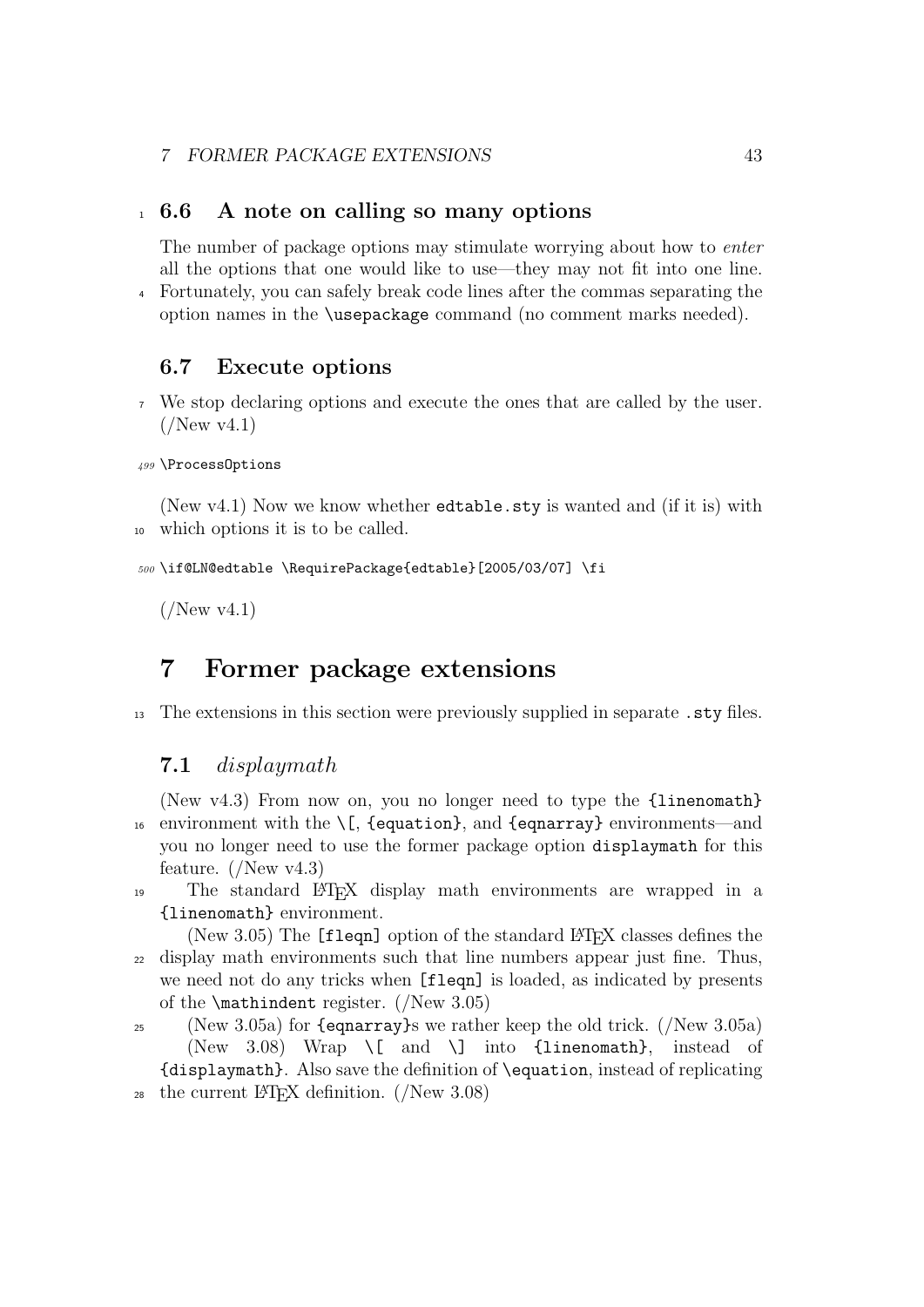```
501 \@ifundefined{mathindent}{
502
503 \let\LN@displaymath\[%
504 \let\LN@enddisplaymath\]%
505 \renewcommand\[{\begin{linenomath}\LN@displaymath}%
506 \renewcommand\]{\LN@enddisplaymath\end{linenomath}}%
507 \let\LN@equation\equation
508 \let\LN@endequation\endequation
509 \renewenvironment{equation}%
510 {\linenomath\LN@equation}%
511 {\LN@endequation\endlinenomath}%
512
513 }{}% \@ifundefined{mathindent} -- 3rd arg v4.2, was \par!
514
515 \let\LN@eqnarray\eqnarray
516 \let\LN@endeqnarray\endeqnarray
517 \renewenvironment{eqnarray}%
518 {\linenomath\LN@eqnarray}%
519 {\LN@endeqnarray\endlinenomath}%
```
<sup>1</sup> (UL) Indeed. The LATEX macros are saved for unnumbered mode, which is detected by  $\langle$ linenomath.  $//UL$ 

## 7.2 Line numbers in internal vertical mode

- The command \internallinenumbers adds line numbers in internal vertical mode, but with limitations: we assume fixed baseline skip.
- $(v4.22)$  v3.10 provided a global (\global\advance) as well as a local version (star-form, using \c@internallinenumber). \resetlinenumbers acted locally and was here used with the global version—save stack danger, T<sub>E</sub>Xbook p. 301—in v4.00 I disabled the global version therefore.
- Now I find that it is better to keep a global version, and the now global \resetlinenumbers is perfect for this. The global version allows continuing the "internal" numbers in the ensuing "external" text, and—unless re-
- set by brackets argument—continuing the above series of line numbers. As with v3.10, the local version always starts with line number one. A new \@LN@iglobal steps \globally in the global version, otherwise it is \relax.
- $_{16}$  (I also remove all my stupid discussions as of v4.00. And I use \newcommand.) (v4.22)

```
520 \let\@LN@iglobal\global % v4.22
521
522 \newcommand\internallinenumbers{\setrunninglinenumbers
523 \let\@@par\internallinenumberpar
```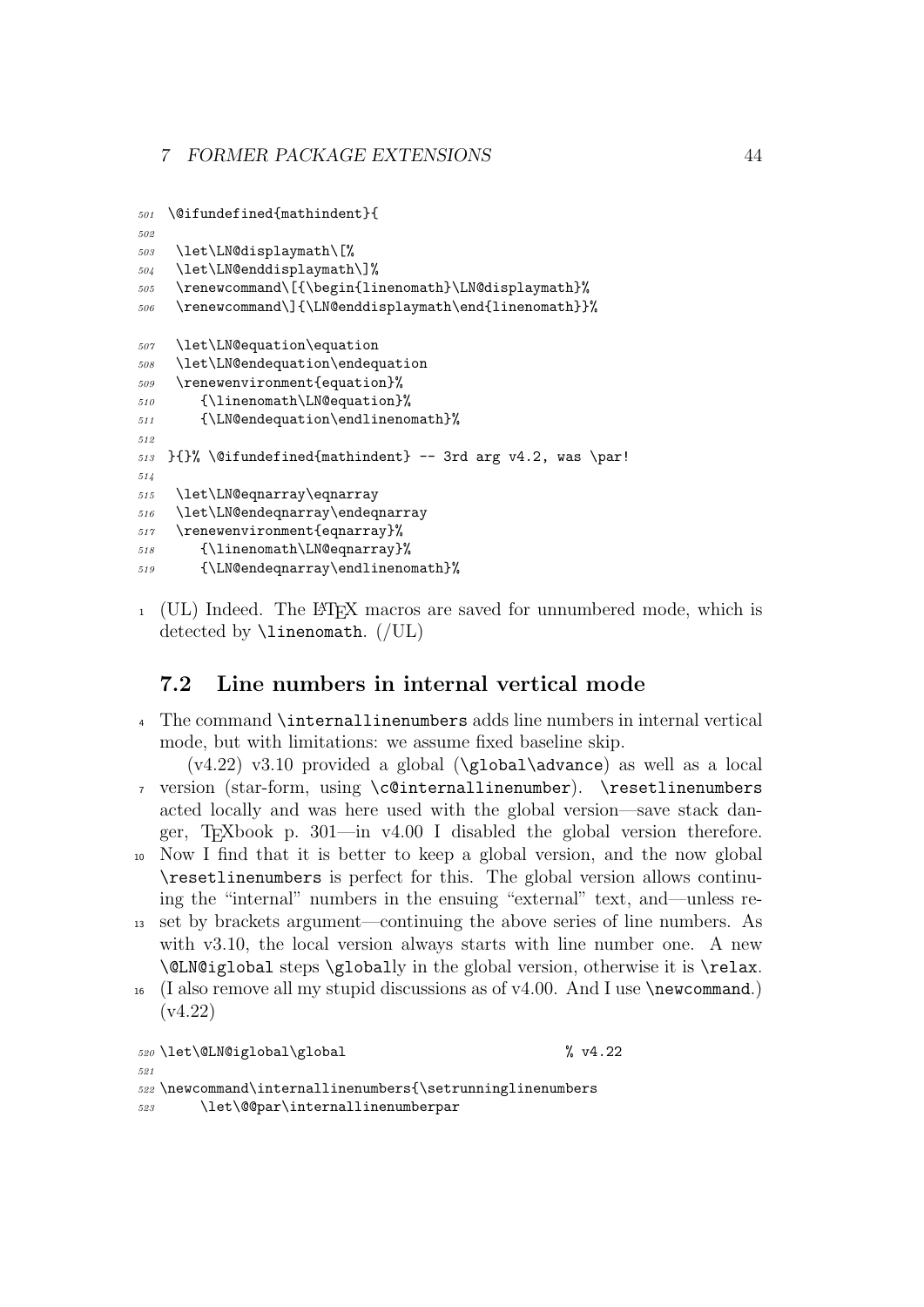```
524 \ifx\@par\@@@par\let\@par\internallinenumberpar\fi
525 \ifx\par\@@@par\let\par\internallinenumberpar\fi
526 \ifx\@par\linenumberpar\let\@par\internallinenumberpar\fi
527 \ifx\par\linenumberpar\let\par\internallinenumberpar\fi
528 \@ifnextchar[{\resetlinenumber}%]
529 {\@ifstar{\let\c@linenumber\c@internallinenumber
530 \let\@LN@iglobal\relax % v4.22
531 \c@linenumber\@ne}{}}%
532 }
533
534 \let\endinternallinenumbers\endlinenumbers
535 \@namedef{internallinenumbers*}{\internallinenumbers*}
536 \expandafter\let\csname endinternallinenumbers*\endcsname\endlinenumbers
537
538 \newcount\c@internallinenumber
539 \newcount\c@internallinenumbers
540
541 \newcommand\internallinenumberpar{%
542 \ifvmode\@@@par\else\ifinner\@@@par\else\@@@par
543 \begingroup
544 \c@internallinenumbers\prevgraf
545 \setbox\@tempboxa\hbox{\rbox{\makeinternalLinenumbers}}%
546 \dp\@tempboxa\prevdepth
547 \ht\@tempboxa\z@
548 \nobreak\vskip-\prevdepth
549 \nointerlineskip\box\@tempboxa
550 \endgroup
551 \fi\fi
550 }
553
554 \newcommand\makeinternalLinenumbers{%
555 \ifnum\c@internallinenumbers>\z@ % v4.2
556 \hb@xt@\z@{\makeLineNumber}%
557 \CLNCiglobal \% v4.22
558 \advance\c@linenumber\@ne
559 \advance\c@internallinenumbers\m@ne
560 \expandafter\makeinternalLinenumbers\fi
561 }
562 % TODO v4.4+: star: line numbers right!? cf. lnocapt.sty
```
## 7.3 Line number references with offset

This extension defines macros to refer to line numbers with an offset, e.g., to refer to a line which cannot be labeled directly (display math). This was formerly knows as rlineno.sty.

To refer to a pagewise line number with offset:

 $\langle$ linerefp[ $\langle$ OFFSET $\rangle$ ]{ $\langle$ LABEL $\rangle$ }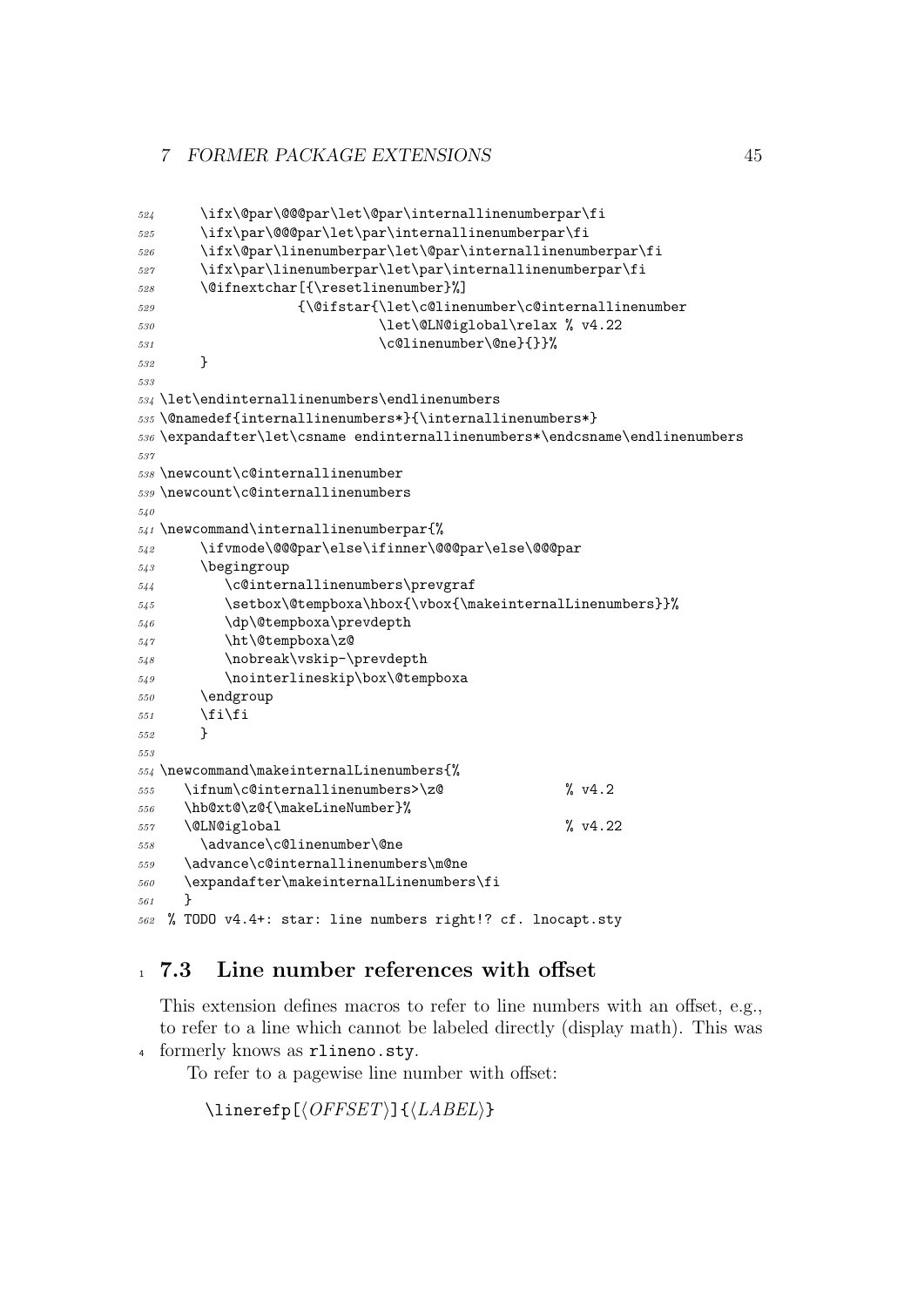To refer to a running line number with offset:

```
\langle OFFSET \rangle]{\langle LABEL \rangle}
```
To refer to a line number labeled in the same mode as currently selected:

4 \lineref[ $\langle OFFSET \rangle$ ]{ $\langle LABEL \rangle$ }

```
563 \newcommand\lineref{%
564 \ifx\c@linenumber\c@runninglinenumber
565 \expandafter\linerefr
566 \else
567 \expandafter\linerefp
568 \fi
569 }
570
571 \newcommand*\linerefp[2][\z@]{{%
572 \let\@thelinenumber\thelinenumber
573 \edef\thelinenumber{\advance\c@linenumber#1\relax
574 \noexpand\@thelinenumber}%
575 \ref{#2}%
576 }}
```
This goes deep into LAT<sub>EX</sub>'s internals.

```
577 \newcommand*\linerefr[2][\z@]{{%
578 \def\@@linerefadd{\advance\c@linenumber#1}%
579 \expandafter\@setref\csname r@#2\endcsname
580 \@linerefadd{#2}%
581 }}
582
583 \newcommand*\@linerefadd[2]{\c@linenumber=#1\@@linerefadd\relax
584 \thelinenumber}
```
## 7.4 Numbered quotation environments

 The {numquote} and {numquotation} environments are like {quote} and {quotation}, except there will be line numbers.

An optional argument gives the number to count from. A star  $*$  (inside or outside the closing }) prevent the reset of the line numbers. Default is to count from one.

(v4.22: A local version using \c@internallinenumber might be useful, see subsection 7.2.)

```
585 \newcommand\quotelinenumbers
```

```
586 {\@ifstar\linenumbers{\@ifnextchar[\linenumbers{\linenumbers*}}}
587
```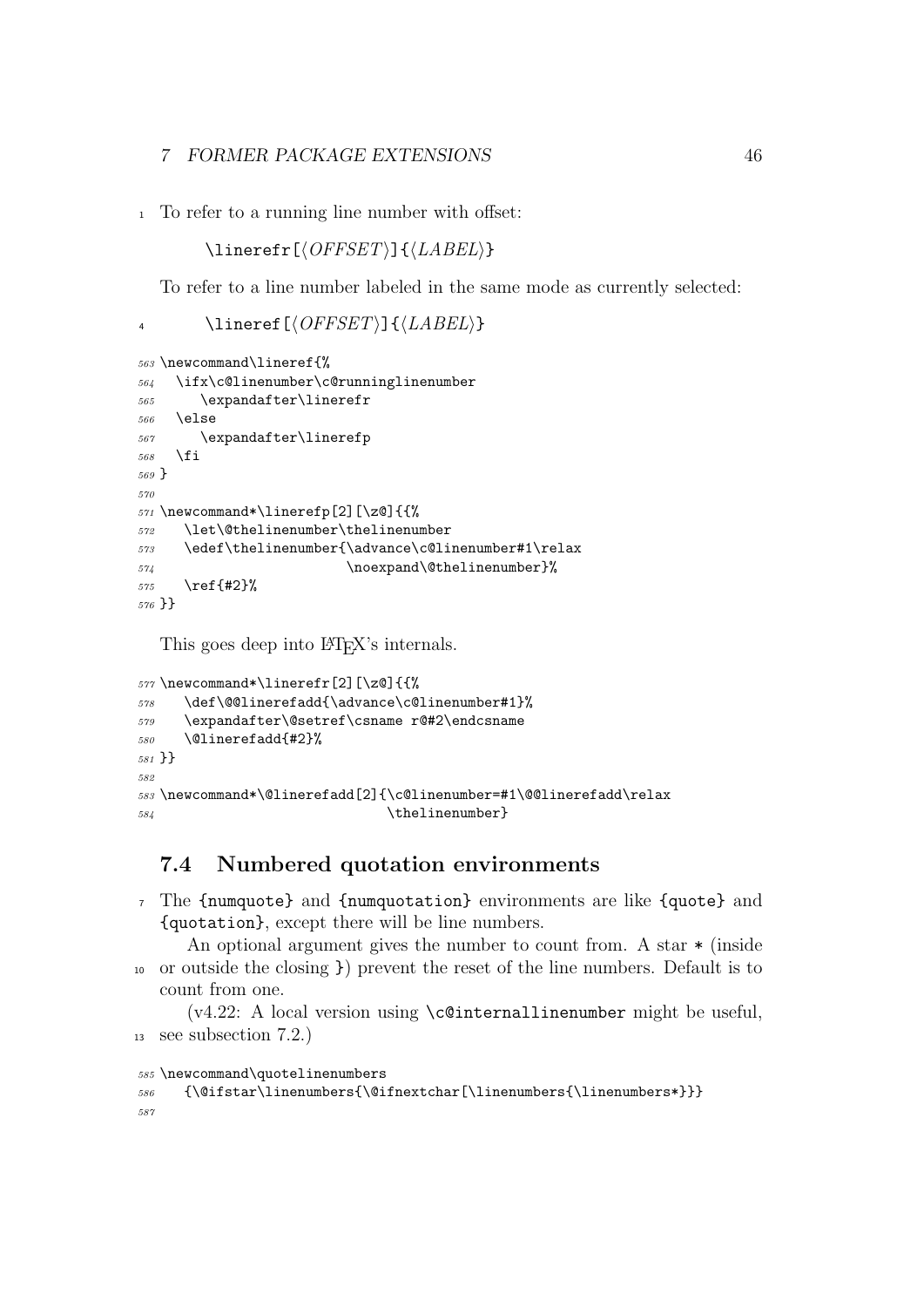```
588 \newdimen\quotelinenumbersep
589 \quotelinenumbersep=\linenumbersep
590 \let\quotelinenumberfont\linenumberfont
591
592 \newcommand\numquotelist
593 {\leftlinenumbers
594 \linenumbersep\quotelinenumbersep
595 \let\linenumberfont\quotelinenumberfont
596 \addtolength{\linenumbersep}{-\@totalleftmargin}%
597 \quotelinenumbers
598 }
599
600 \newenvironment{numquote} {\quote\numquotelist}{\endquote}
601 \newenvironment{numquotation} {\quotation\numquotelist}{\endquotation}
602 \newenvironment{numquote*} {\quote\numquotelist*}{\endquote}
603 \newenvironment{numquotation*}{\quotation\numquotelist*}{\endquotation}
```
## 7.5 Frame around a paragraph

The {bframe} environment draws a frame around some text, across page breaks, if necessary.

<sup>4</sup> This works only for plain text paragraphs, without special height lines. All lines must be \baselineskip apart, no display math.

```
604 \newenvironment{bframe}
605 {\par
606 \@tempdima\textwidth
607 \advance\@tempdima 2\bframesep
608 \setbox\bframebox\hb@xt@\textwidth{%
609 \hskip-\bframesep
610 \vrule\@width\bframerule\@height\baselineskip\@depth\bframesep
611 \advance\@tempdima-2\bframerule
612 \hskip\@tempdima
613 \vrule\@width\bframerule\@height\baselineskip\@depth\bframesep
614 \hskip-\bframesep
615 }%
616 \hbox{\hskip-\bframesep
617 \vrule\@width\@tempdima\@height\bframerule\@depth\z@}%
618 \nointerlineskip
619 \copy\bframebox
620 \nobreak
621 \kern-\baselineskip
622 \runninglinenumbers
623 \def\makeLineNumber{\copy\bframebox\hss}%
624 }
625 {\par
626 \kern-\prevdepth
627 \kern\bframesep
```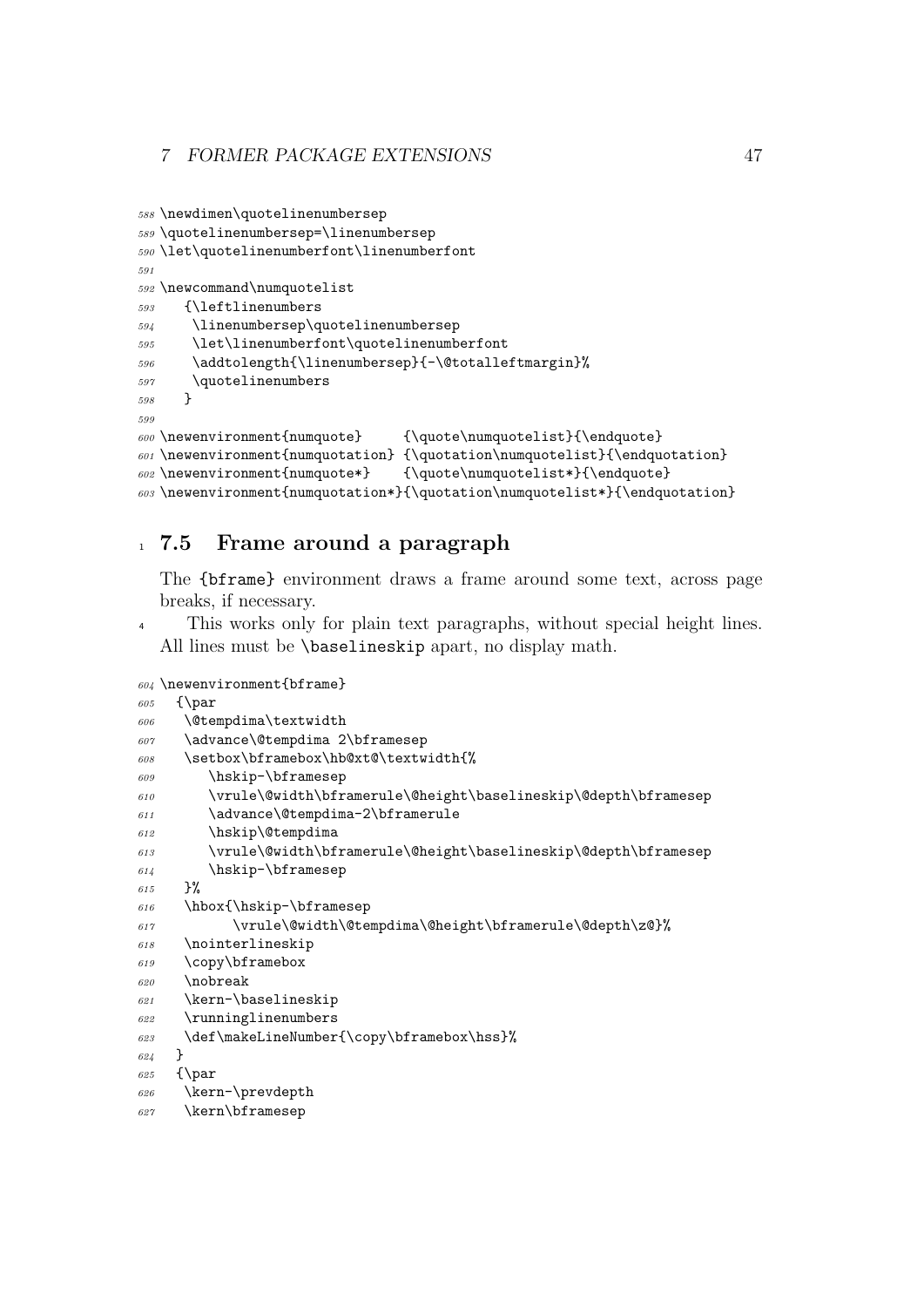```
628 \nointerlineskip
629 \@tempdima\textwidth
630 \advance\@tempdima 2\bframesep
631 \hbox{\hskip-\bframesep
632 \vrule\@width\@tempdima\@height\bframerule\@depth\z@}%
633 - 3634
635 \newdimen\bframerule
636 \bframerule=\fboxrule
697638 \newdimen\bframesep
639 \bframesep=\fboxsep
640
641 \newbox\bframebox
```
## Move \vadjust items (New v4.00)

This section completes reviving \pagebreak, \nopagebreak, \vspace, and the star and optional form of  $\setminus\$ . This was started in section 2.1 and resumed in section 2.4 and subsection 3.1. The problem was explained in section 2.1: \vadjust items come out at a bad position, and the LATEX commands named before work with \vadjust indeed. Our solution was sketched there as well.

 According to the caveat in subsection 3.2 concerning \ifLineNumbers, the LATEX commands enumerated may go wrong if you switch line numbering inside or at the end of a paragraph.

## <sup>10</sup> 8.1 Redefining \vadjust

\vadjust will temporarily be changed into the following command.

```
642 \def\PostponeVadjust#1{%
643 \global\let\vadjust\@LN@@vadjust
```
This undoes a \global\let\vadjust\PostponeVadjust which will start 13 each of the refined LAT<sub>EX</sub> commands. The **\globals** are most probably superfluous. They might be useful should one \vadjust appear in a group starting after the change of \vadjust into \PostponeVadjust. (UL) Even the undoing may be superfluous, cf. discussion in section 8.2 below. (UL)

```
644 \vadjust{\penalty-\@Mppvacodepen}%
645 \g@addto@macro\@LN@vadjustlist{#1\@lt}%
646 }
647 \let\@LN@@vadjust\vadjust
648 \global\let\@LN@vadjustlist\@empty
649 \global\let\@LN@do@vadjusts\relax
```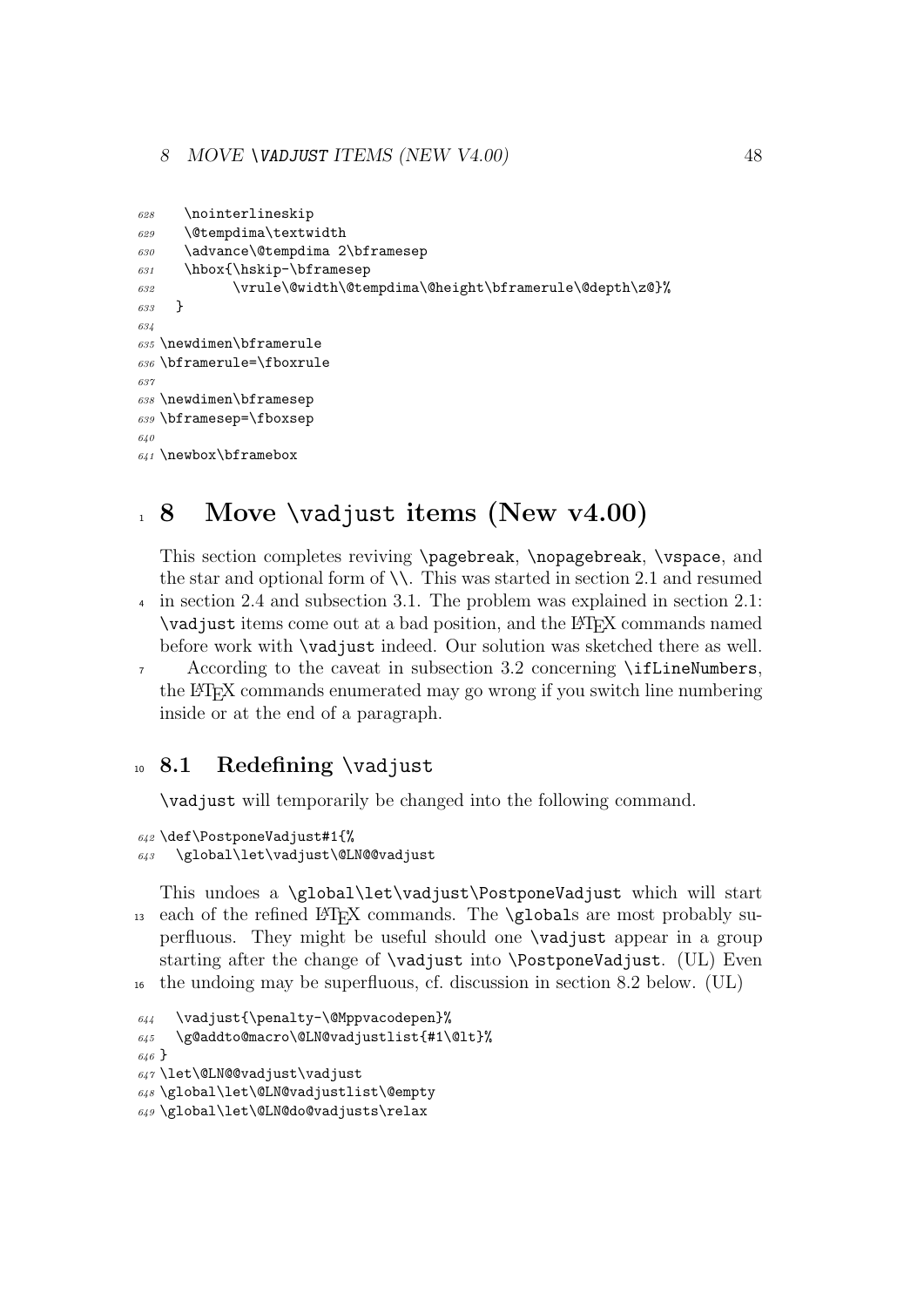- <sup>1</sup> These \globals are just to remind that all the changes of the strings after \let should be \global (TEXbook p. 301). \@LN@vadjustlist collects the \vadjust items of a paragraph. \PassVadjustList tears one
- <sup>4</sup> \vadjust item for the current line out of \@LN@vadjustlist and puts it into \@LN@do@vadjusts. The latter is encountered each line in \MakeLineNo (section 2.4), while those  $\langle \text{FFR} \rangle$  \vadjust commands will come rather rarely.
- <sup>7</sup> So I decided that \@LN@do@vadjust is \relax until a \vadjust item is waiting. In the latter case, **\@LN@do@vadjusts** is turned into a list macro which resets itself to \relax when the other contents have been placed in the verti-
- 10 cal list.— $\text{PassVadjustList}$  is invoked by the output routine (section 2.1), so the \box255 must be put back.

```
650 \def\PassVadjustList{%
651 \unvbox\@cclv
652 \expandafter \@LN@xnext \@LN@vadjustlist \@@
653 \@tempa \@LN@vadjustlist
654 \ifx\@LN@do@vadjusts\relax
655 \gdef\@LN@do@vadjusts{\global\let\@LN@do@vadjusts\relax}%
656 \fi
657 \expandafter \g@addto@macro \expandafter \@LN@do@vadjusts
658 \expandafter {\@tempa}%
659 }
```
## 8.2 Redefining the LAT<sub>EX</sub> commands

- 13 Now we change  $\text{etc}$  acts. so that they use  $\text{postponeVad}$  in place of \vadjust. We try to do this as independently as possible of the implementation of the LATEX commands to be redefined. Therefore,
- <sup>16</sup> we don't just copy macro definition code from any single implementation (say, latest LATEX) and insert our changes, but attach a conditional \global\let\vadjust\PostponeVadjust to their left ends in a way which
- <sup>19</sup> should work rather independantly of their actual code. However, \vadjust should be the primitive again after execution of the command. So the \global\let... may be used only if it's guaranteed that a \vadjust is
- $_{22}$  near.—(UL) Sure? In line numbering mode, probably each **\vadjust** coming from a LAT<sub>EX</sub> command should be \PostponeVadjust. \marginpars and floats seem to be the only cases which are not explicitly dealt with in
- the present section. This would be a way to avoid **\@LN@nobreaktrue!** Of course, the \vadjusts that the present package uses then must be replaced by \@LN@@vadjust.—Maybe next time. (/UL)
- <sup>28</sup> The next command and something else will be added to the L<sup>AT</sup>EX commands we are concerned with here.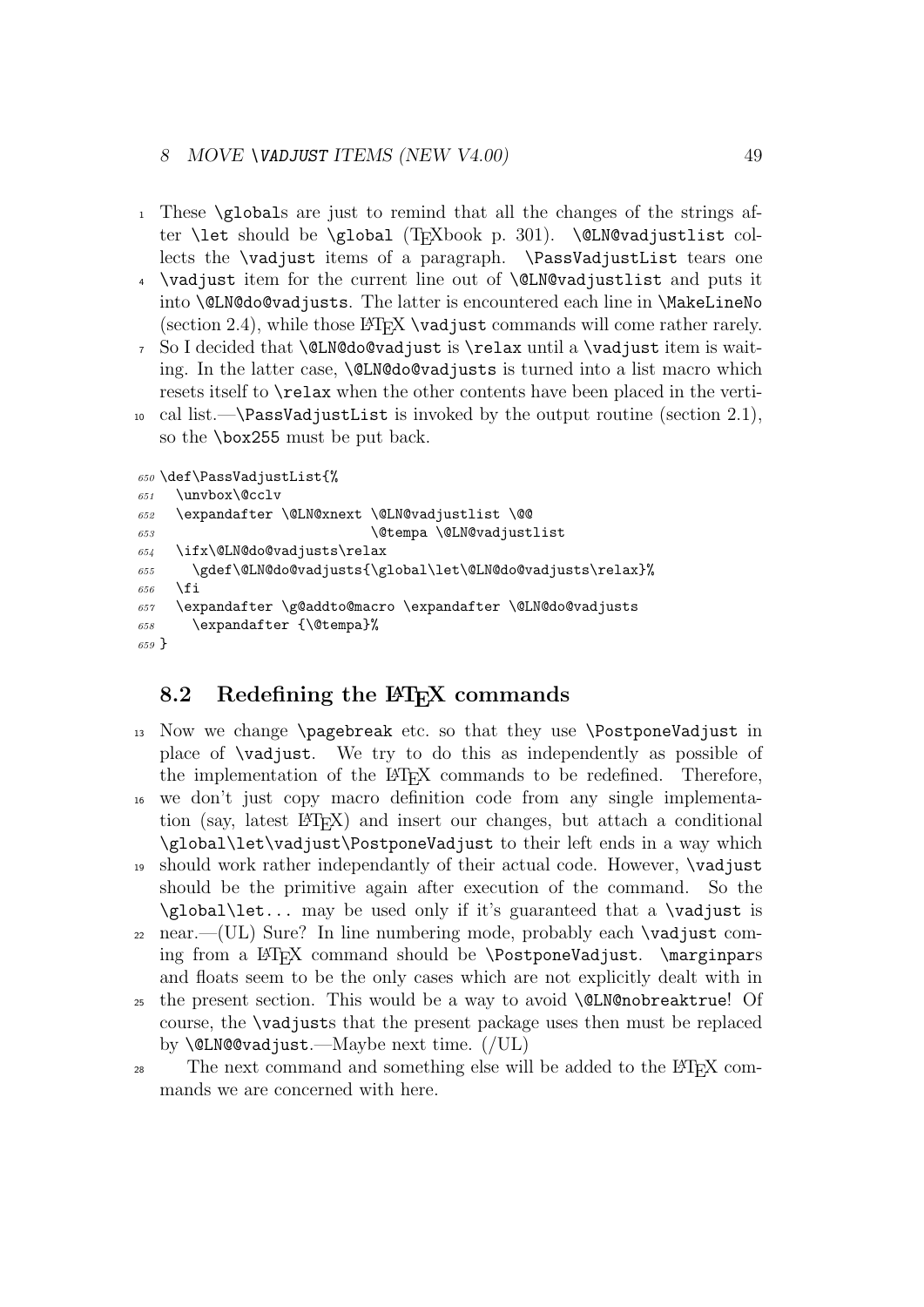#### 8 MOVE \VADJUST ITEMS (NEW V4.00) 50

```
660 \DeclareRobustCommand\@LN@changevadjust{%
661 \ifvmode\else\ifinner\else
662 \global\let\vadjust\PostponeVadjust
663 \fi\fi
664 }
```
<sup>1</sup> (UL) What about math mode? Math display? Warn? (/UL)

\@tempa will now become a two place macro which adds first argument (single token), enclosed by \ifLineNumbers ... \fi to the left of sec-<sup>4</sup> ond argument. As long as we need it, we can't use the star form of \DeclareRobustCommand or the like, because AMS-L<sup>AT</sup>FX uses \@tempa for \@ifstar. (New v4.41) And for the same reason, that \CheckCommand\* had  $\tau$  to be raised! (/New v4.41)

```
665 \CheckCommand*\@parboxrestore{\@arrayparboxrestore\let\\\@normalcr}
666
667 \text{Set}Otempa#1#2{%
668 \expandafter \def \expandafter#2\expandafter{\expandafter}
669 \ifLineNumbers\expandafter#1\expandafter\fi#2}%
670 }
```
(UL) This \ifLineNumber can be fooled by \linenumbers ahead etc. It might be better to place a signal penalty in any case and let the output <sup>10</sup> routine decide what to do. (/UL)

We use the occasion to switch off linenumbers where they don't work anyway and where we don't want them, especially in footnotes:

#### <sup>671</sup> \@tempa\nolinenumbers\@arrayparboxrestore

- <sup>13</sup> We hope this suffices  $\dots$  let's check one thing at least:  $[(New v4.41)$  see \CheckCommand above (/New v4.41)]
- Now for the main theme of the section. The next lines assume that <sup>16</sup> \vspace, \pagebreak, and \nopagebreak use \vadjust whenever they occur outside vertical mode; moreover, that they don't directly read an argument. Indeed \pagebreak and \nopagebreak first call something which tests for a

```
19 left bracket ahead, while \vspace first tests for a star.
```

```
672 \@tempa\@LN@changevadjust\vspace
```

```
673 \@tempa\@LN@changevadjust\pagebreak
```

```
674 \@tempa\@LN@changevadjust\nopagebreak
```
\\, however, uses \vadjust only in star or optional form. We relax independency of implementation in assuming that \@normalcr is the fragile version

22 of  $\setminus$  (and we use  $\exists$  istar!). (Using a copy of  $\setminus$  would be safer, but an ugly repetition of \protect.)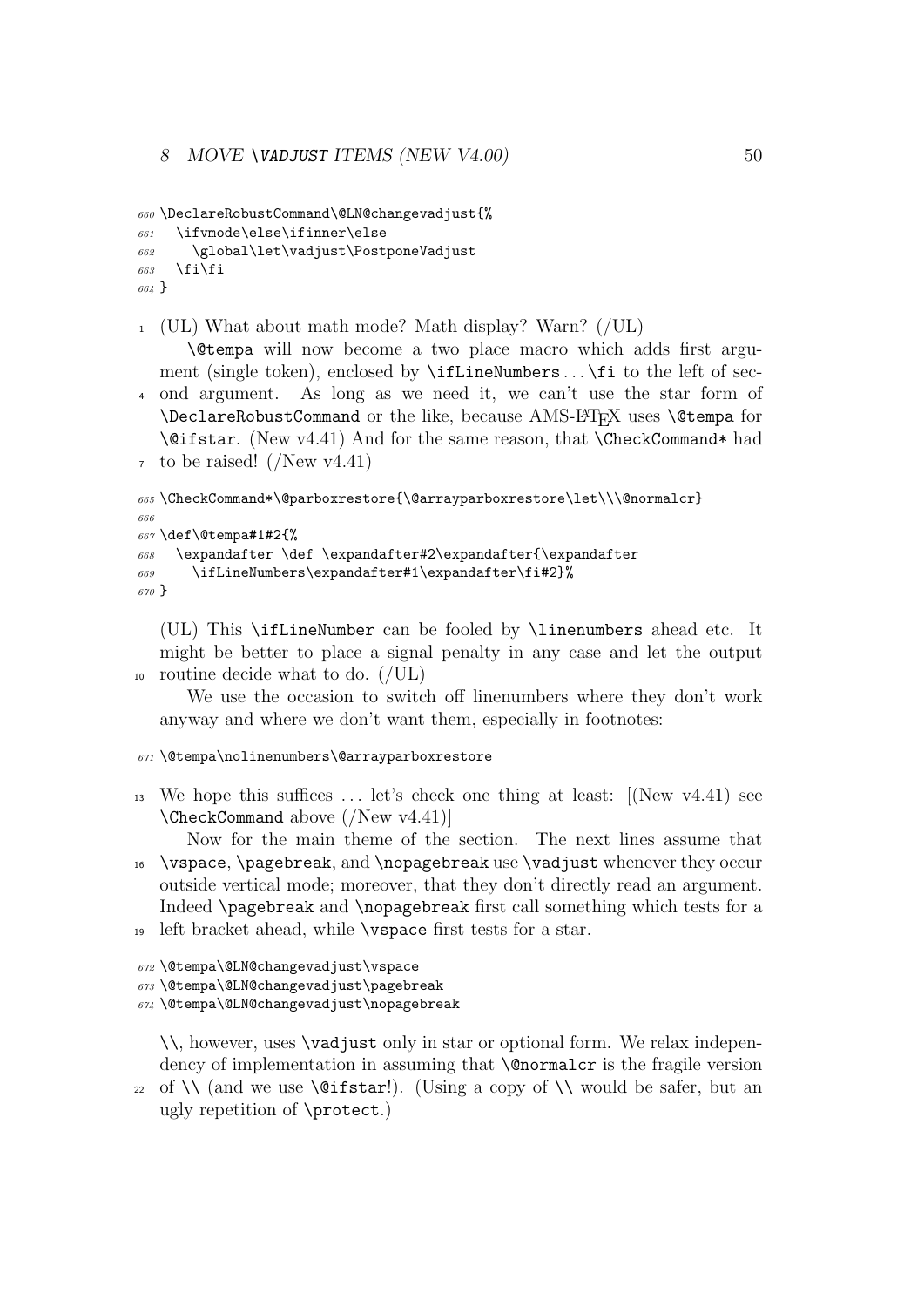```
675 \DeclareRobustCommand\\{%
676 \ifLineNumbers
677 \expandafter \@LN@cr
678 \else
679 \expandafter \@normalcr
680 \fi
681 }
682 \def\@LN@cr{%
683 \@ifstar{\@LN@changevadjust\@normalcr*}%
\texttt{684} \label{thm:49} $$685 }
```
- 1 Moreover we hope that  $\neq$  newline never leads to a  $\vedge$  vadjust, although names of some commands invoked by  $\setminus \setminus$  contain newline. At last, this seems to have been OK since 1989 or even earlier.
- 4 Let's have a few tests. Testing \pagebreak and \nopagebreak would
- be too expensive here, but—oops!—we have just experienced a successful 6 \vspace\*{.5\baselineskip}.  $A \ \{F.5\baselineskip\}$
- may look even more drastical, but this time we are happy about it. Note
- that the line numbers have moved with the lines. Without our changes, one line number would have "anticipated" the move of the next line, just as you
- 10 can observe it now.  $(New v4.00)$

### 8.3 Reminder on obsoleteness 11

(New v4.1) We have completed inclusion of the earlier extension packages  $_{12}$ linenox0.sty, linenox1.sty, and lnopatch.sty. If one of them is loaded, <sup>13</sup> though, we produce an error message before something weird happens. We <sup>14</sup> avoid \newif because the switchings occur so rarely.

```
686 \AtBeginDocument{%
687 \let\if@LN@obsolete\iffalse
688 \@ifpackageloaded{linenox0}{\let\if@LN@obsolete\iftrue}\relax
689 \@ifpackageloaded{linenox1}{\let\if@LN@obsolete\iftrue}\relax
690 \@ifpackageloaded{lnopatch}{\let\if@LN@obsolete\iftrue}\relax
691 \if@LN@obsolete
692 \PackageError{lineno}{Obsolete extension package(s)}{%
693 With lineno.sty version 4.00 or later,\MessageBreak
694 linenox0/linenox1/lnopatch.sty must no longer be loaded.}%
695 \fi
696 }
```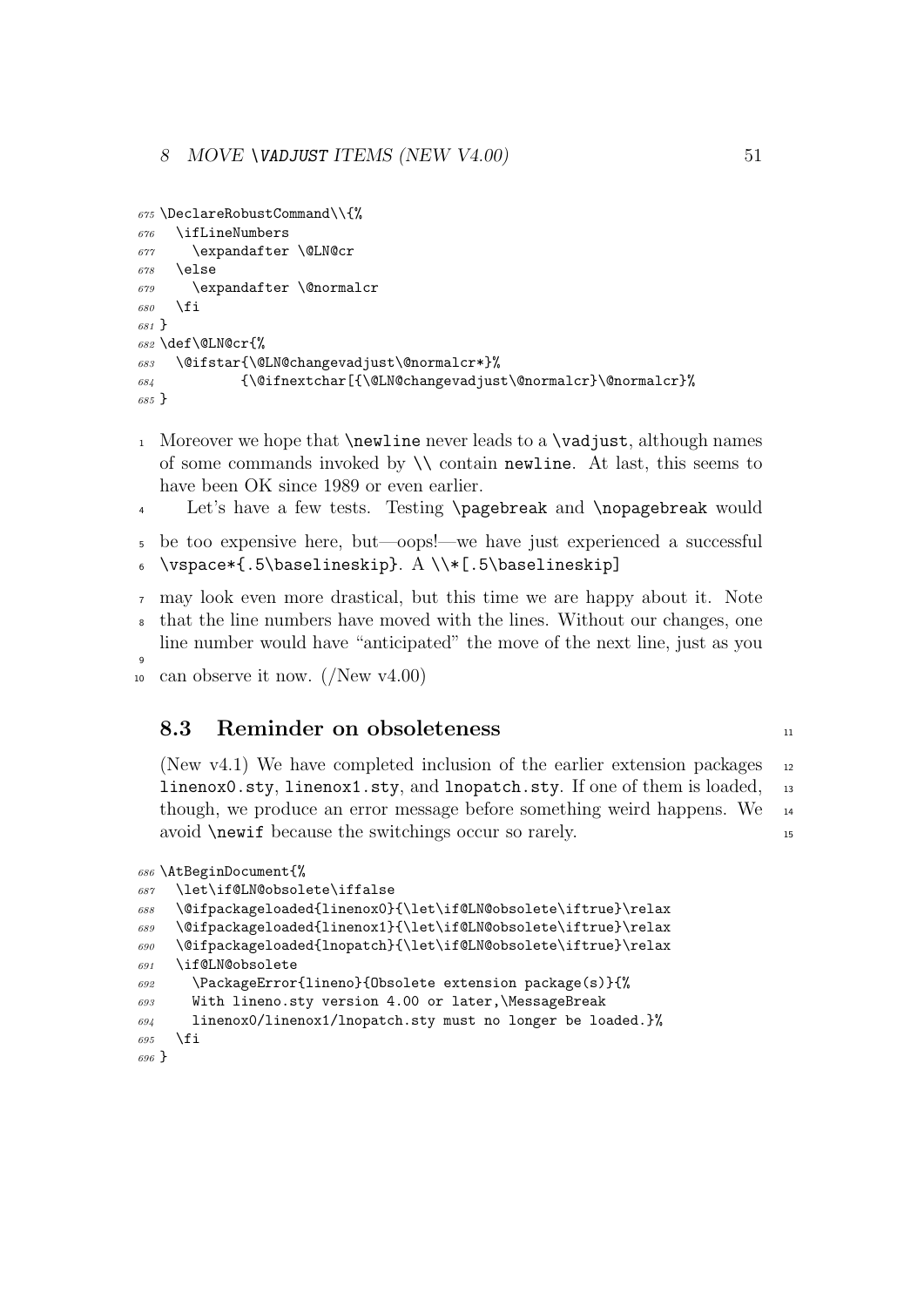# 1 9 The final touch

There is one deadcycle for each line number.

```
697 \advance\maxdeadcycles 100
698
699 \endinput
```
## 10 The user commands

```
4 The user commands to turn on and off line numbering are
```

```
5 \linenumbers
```
Turn on line numbering in the current mode.

```
7 \linenumbers*
```
and reset the line number to 1.

```
9 \linenumbers [\langle number \rangle]
```

```
10 and start with \langle number \rangle.
```
- \nolinenumbers
- Turn off line numbering.

```
13 \runninglinenumbers*[\langle number \rangle]
```
 Turn on running line numbers, with the same optional arguments as 15 \linenumbers. The numbers are running through the text over page- breaks. When you turn numbering off and on again, the numbers will continue, except, of cause, if you ask to reset or preset the counter.

```
18 \pagewiselinenumbers
```

```
19 Turn on pagewise line numbers. The lines on each page are numbered
20 beginning with one at the first pagewise numbered line.
```
- 21 \resetlinenumber  $[\langle number \rangle]$
- $Reset$  [Set] the line number to 1 [ $\langle number \rangle$ ].
- \setrunninglinenumbers
- <sup>24</sup> Switch to running line number mode. Do *not* turn it on or off.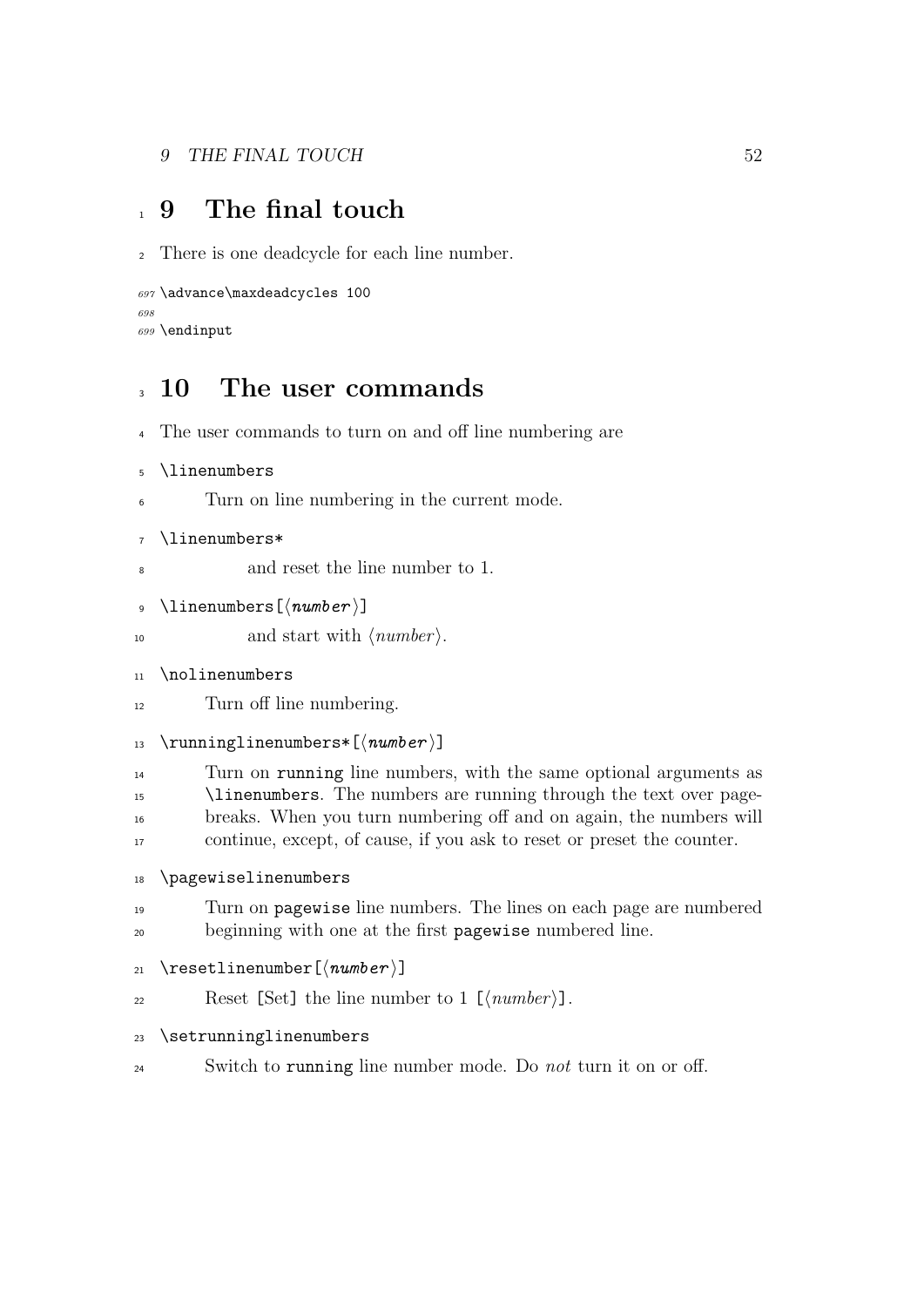| \setpagewiselinenumbers                                                                                                                                                                                                                                                                                                                                                                                                                                                                                | $\mathbf{1}$                                 |
|--------------------------------------------------------------------------------------------------------------------------------------------------------------------------------------------------------------------------------------------------------------------------------------------------------------------------------------------------------------------------------------------------------------------------------------------------------------------------------------------------------|----------------------------------------------|
| Switch to pagewise line number mode. Do not turn it on or off.                                                                                                                                                                                                                                                                                                                                                                                                                                         | $\overline{c}$                               |
| \switchlinenumbers*                                                                                                                                                                                                                                                                                                                                                                                                                                                                                    | 3                                            |
| Causes margin switching in pagewise modes. With the star, put the<br>line numbers on the inner margin.                                                                                                                                                                                                                                                                                                                                                                                                 | $\overline{\mathbf{r}}$<br>5                 |
| \leftlinenumbers*                                                                                                                                                                                                                                                                                                                                                                                                                                                                                      | 6                                            |
| \rightlinenumbers*                                                                                                                                                                                                                                                                                                                                                                                                                                                                                     | 7                                            |
| Set the line numbers in the left/right margin. With the star this works<br>for both modes of operation, without the star only for the currently<br>selected mode.                                                                                                                                                                                                                                                                                                                                      | 8<br>$\overline{9}$<br>10                    |
| \runningpagewiselinenumbers                                                                                                                                                                                                                                                                                                                                                                                                                                                                            | 11                                           |
| When using the pagewise line number mode, do not subtract the page<br>offset. This results in running line numbers again, but with the possibil-<br>ity to switch margins. Be careful when doing line number referencing,<br>this mode status must be the same while setting the paragraph and<br>during references.                                                                                                                                                                                   | 12<br>13<br>14<br>15<br>16                   |
| \realpagewiselinenumbers                                                                                                                                                                                                                                                                                                                                                                                                                                                                               | 17                                           |
| Reverses the effect of \runningpagewiselinenumbers.                                                                                                                                                                                                                                                                                                                                                                                                                                                    | 18                                           |
| $\setminus \mathsf{modulolinenumbers}\left[\langle \mathit{number}\rangle\right]$                                                                                                                                                                                                                                                                                                                                                                                                                      | 19                                           |
| Give a number only to lines which are multiples of $\lfloor \langle number \rangle \rfloor$ .<br>If $\langle number \rangle$ is not specified, the current value in the counter<br><b>linenumbermodulo</b> is retained. $\langle number \rangle = 1$ turns this off without<br>changing linenumbermodulo. The counter is initialized to 5.                                                                                                                                                             | 20<br>21<br>22<br>23                         |
| $\setminus \mathsf{modulolinenumbers}$ ( $\mathsf{number}$ )]                                                                                                                                                                                                                                                                                                                                                                                                                                          | 24                                           |
| Like \modulolinenumbers, the only difference being that the<br>first line number after a $\linenumbers$ (or $\runninglinenumbers$ ,<br>\pagewiselinenumbers, \quotelinenumbers) is printed regard-<br>less of the modulo—yet '1' is printed only after $(or \dots)$<br>\firstlinenumber{1}. This also applies to the first line of a<br>{linenumbers} or respective environment. See subsection 5.5 for an-<br>other explanation. The behaviour may be unsatisfactory with pagewise<br>line-numbering. | 25<br>26<br>27<br>28<br>29<br>30<br>31<br>32 |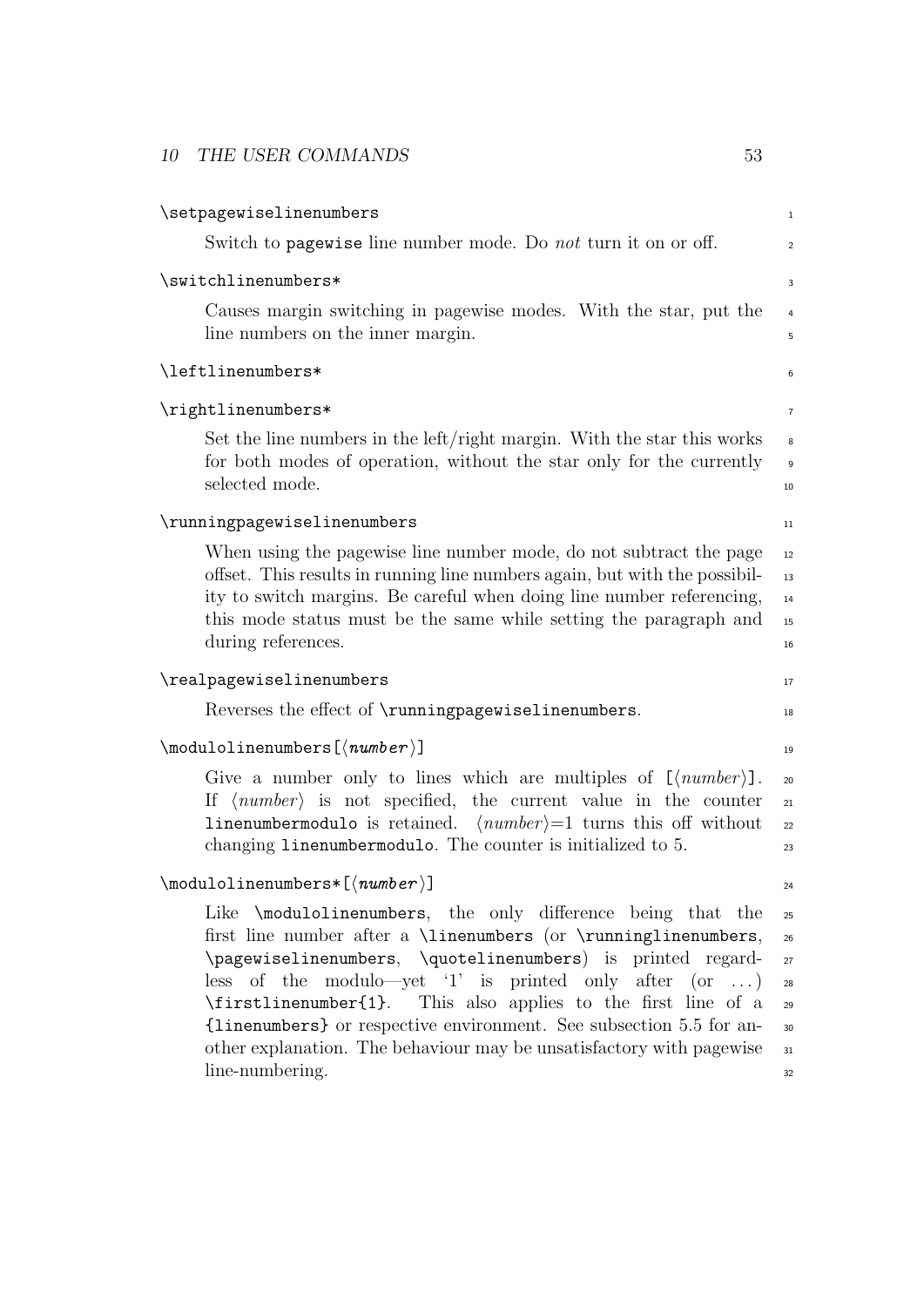```
1 \firstlinenumber
```

| $\overline{2}$ | \firstlinenumber{ $\{filing\}$ } brings about that (after it) line num-                          |
|----------------|--------------------------------------------------------------------------------------------------|
| $\overline{3}$ | bers less than $\langle$ filino $\rangle$ do not appear in the margin. Moreover,                 |
| $\overline{4}$ | with $\mod$ ulolinenumbers $[\langle number \rangle]$ , just the line numbers which              |
| 5              | are $\langle filino \rangle$ plus a multiple of $\langle number \rangle$ are printed.—If you had |
| 6              | \firstlinenumber{ $\langle pos \rangle$ } with some $\langle pos \rangle > 0$ and want to switch |
| $7^{\circ}$    | to printing multiples of, e.g., 4, you best do $\mod$ aloinenumbers [4]                          |
| 8              | and $\frac{\text{firstlinear}}{0}$ . (See subsection 5.5 for technical details.)                 |
|                |                                                                                                  |

<sup>9</sup> \linenumberdisplaymath

<sup>10</sup> Number the lines of a display math in a {linenomath} environment, <sup>11</sup> but do not in a {linenomath\*} environment. This is used by the 12 package option [mathlines].

```
13 \nolinenumberdisplaymath
```

```
14 Do not Number the lines of a display math in a {linenomath} envi-
15 ronment, but do in a {linenomath*} environment. This is the default.
```

```
16 \linelabel
```

```
17 Set a \linelabel{\langle foo \rangle} to the line number where this commands is
<sup>18</sup> in. Refer to it with the LAT<sub>EX</sub> referencing commands \ref{\foo} and
19 \text{pageref}\{\text{loop}\}.
```
<sup>20</sup> The commands can be used globally, locally within groups or as environ- $_{21}$  ments. It is important to know that they take action only when the \par is 22 executed. The \end{ $\langle mode \rangle$ linenumbers} commands provide a \par. Ex-<sup>23</sup> amples:

```
24 \{\lvert \text{elements } \langle text \rangle \}2526 \begin{linenumbers}
27 \langle text \rangle28 \end{linenumbers}
\overline{2}30 \langle paragraph\rangle {\linenumbers\par}
31
32 \linenumbers
\langle \text{text} \rangle \par
34 \nolinenumbers
35
36 \linenumbers
\langle 37 hparagraphi {\nolinenumbers\par}
```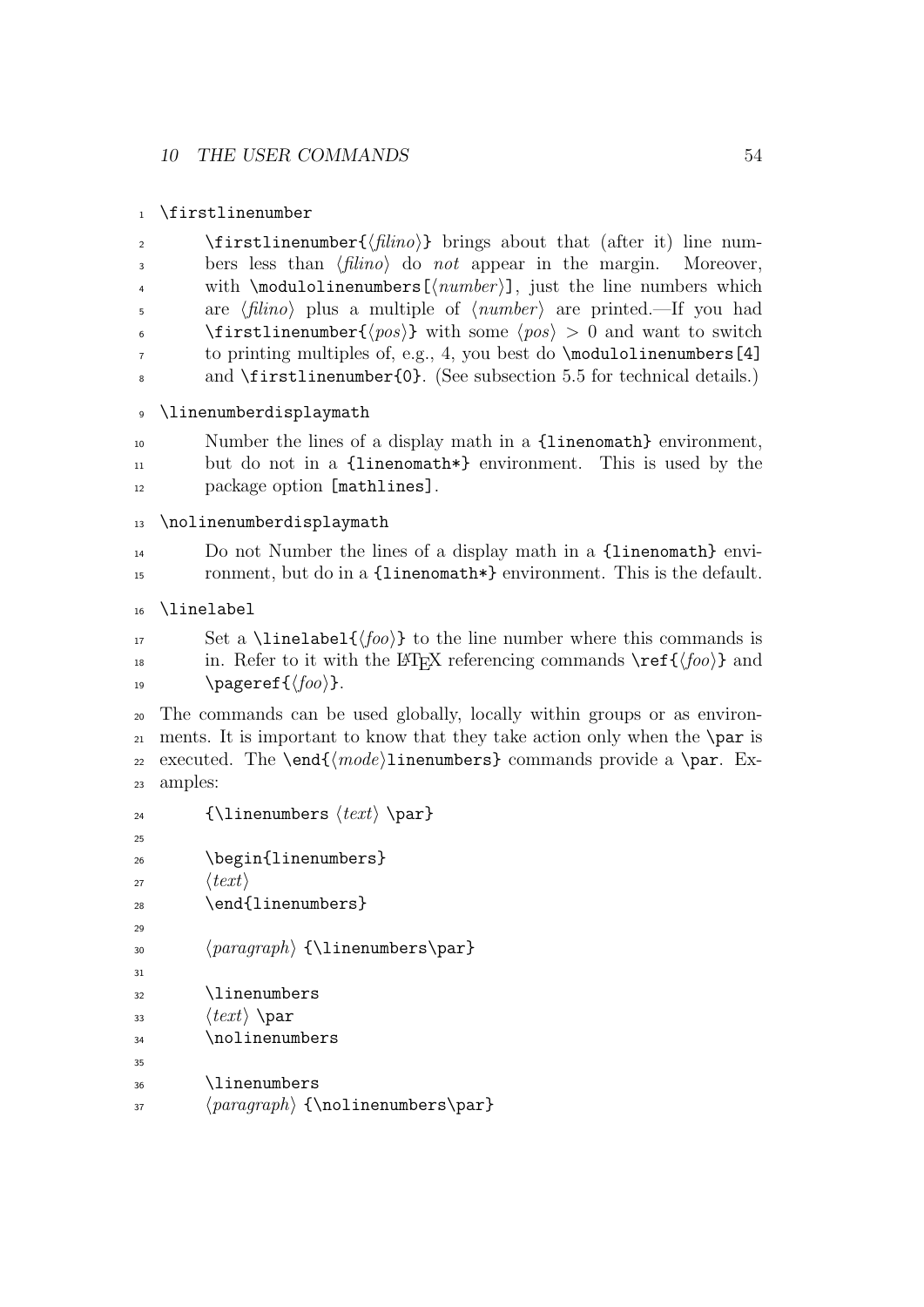(New v4.00) However, the examples containing  $\langle paragraph \rangle$  show what you 1 should not do, at least if you use  $\text{sub}$ ,  $\text{sub}$ ,  $\text{sub}$ ,  $\text{sub}$ ,  $\text{sub}$ or  $\setminus\left[\langle space \rangle\right]$ —cf. section 8. 3

The same care should be applied to the "wizard" devices \ifLineNumbers 4 (subsection 3.2) and  $\Perb{PostponeV}$ adjust (section 8.1). (/New v4.00) 5

(New v4.11) Oh, and the commands and environments of section s: $Xt$  are 6 missing. Sorry, I am in a hurry now. May be next time.—And the environments {linenomath} and {linenomath\*}should get an own paragraph. In 8 short, each math display, equation, or {eqnarray} should be "wrapped" in <sup>9</sup> one of {linenomath} and {linenomath\*}. 10

## 10.1 Customization hooks 11

There are several hooks to customize the appearance of the line numbers, 12 and some low level hooks for special effects.

| \thelinenumber                                                                                        | 14 |  |  |
|-------------------------------------------------------------------------------------------------------|----|--|--|
| This macro should give the representation of the line number in the                                   | 15 |  |  |
| $\Delta E$ FX-counter linenumber. The default is provided by $\Delta E$ F $\Delta E$ :                | 16 |  |  |
| \arabic{linenumber}                                                                                   | 17 |  |  |
| \makeLineNumberLeft                                                                                   |    |  |  |
| This macro is used to attach a line number to the left of the text page.                              | 19 |  |  |
| This macro should fill an \hbox to 0pt which will be placed at the                                    | 20 |  |  |
| left margin of the page, with the reference point aligned to the line to                              | 21 |  |  |
| which it should give a number. Please use the macro <i>LineNumber</i> to<br>refer to the line number. | 22 |  |  |
|                                                                                                       | 23 |  |  |
| The default definition is                                                                             | 24 |  |  |
| \hss\linenumberfont\LineNumber\hskip\linenumbersep                                                    | 25 |  |  |
| \makeLineNumberRight                                                                                  | 26 |  |  |
| Like \makeLineNumberLeft, but for line numbers on the right margin.                                   | 27 |  |  |
| The default definition is                                                                             | 28 |  |  |
| \linenumberfont\hskip\linenumbersep\hskip\textwidth                                                   | 29 |  |  |
| \hbox to\linenumberwidth{\hss\LineNumber}\hss                                                         | 30 |  |  |
| \linenumberfont                                                                                       | 31 |  |  |
| This macro is initialized to                                                                          | 32 |  |  |
| \normalfont\tiny\sffamily                                                                             | 33 |  |  |